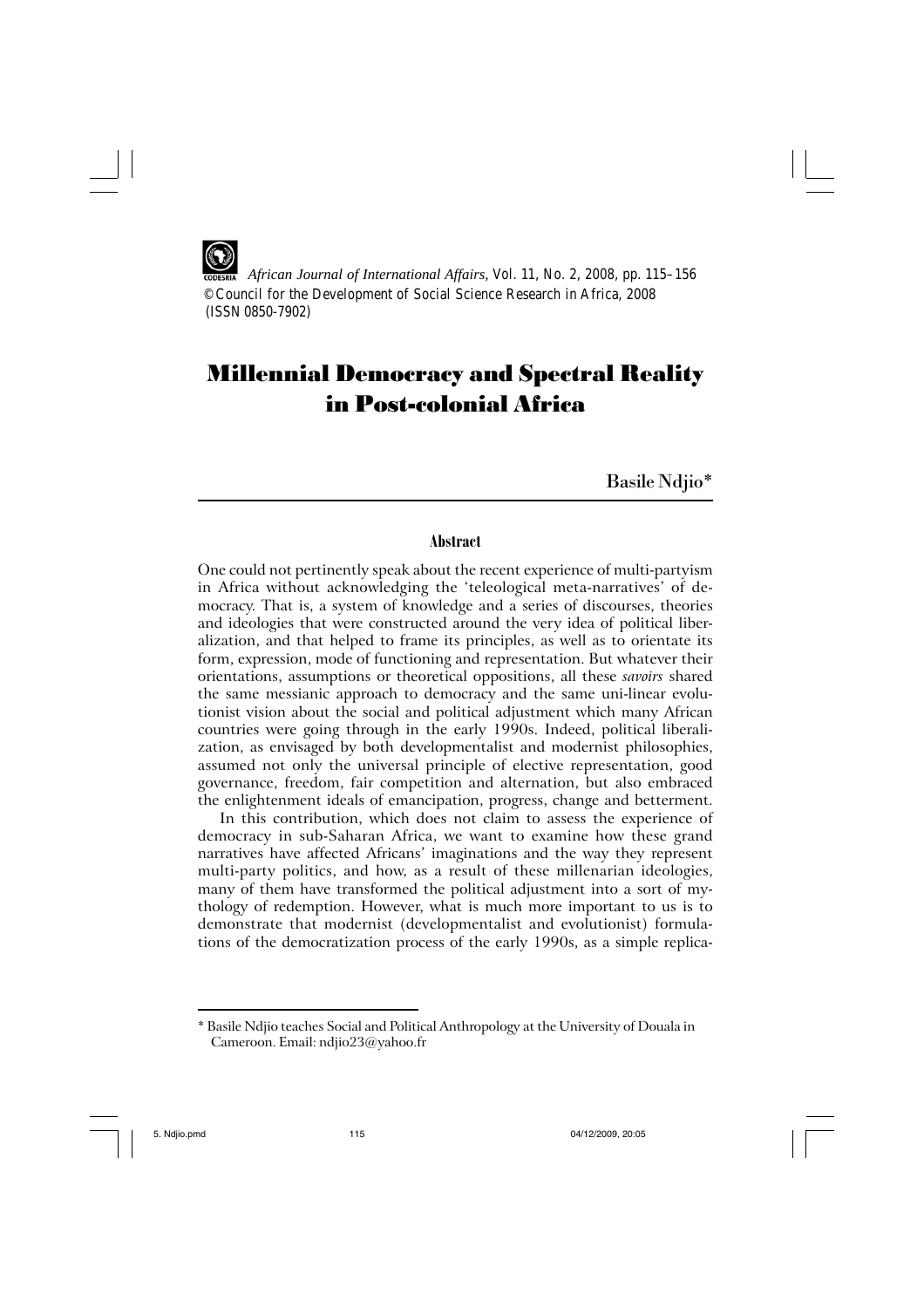tion of western modernity, have failed to take up the conceptual and methodological challenges which these theories encountered when they travelled from the West to sub-Saharan Africa.

#### **Résumé**

On ne saurait parler avec pertinence de l'expérience récente du multipartisme en Afrique sans reconnaitre les « métarécits téléologiques » de la démocratie. Il s'agit d'un système de connaissances et d'une série de discours, de théories et d'idéologies qui ont été construits autour de l'idée même de la libéralisation politique, et qui ont permis de formuler ses principes et d'orienter sa forme, son expression, son mode de fonctionnement et de représentation. Mais quelles que soient leurs orientations, leurs hypothèses ou leurs oppositions théoriques, tous ces *savoirs* partageaient la même approche messianique de la démocratie et la même vision unilinéaire évolutionniste sur l'ajustement social et politique que de nombreux pays africains subissaient au début des années 1990. En effet, la libéralisation politique, comme envisagée par les philosophies développementaliste et moderniste, a non seulement adopté le principe universel de la représentation élective, de la bonne gouvernance, de la liberté, de la concurrence loyale et de l'alternance, mais a aussi épousé les idéaux d'émancipation, de progrès, de changement et d'amélioration du siècle des lumières.

Dans cette contribution, qui n'a pas la prétention d'évaluer l'expérience de la démocratie en Afrique sub-saharienne, nous voulons examiner comment ces grands récits ont affecté les imaginations des Africains et la façon dont ils représentent les politiques multipartites, et comment, du fait de ces idéologies millénaristes, nombre d'entre eux ont transformé la politique d'ajustement en une sorte de mythologie de la rédemption. Cependant, ce qui est beaucoup plus important pour nous, c'est de démontrer que les formulations modernistes (développementaliste et évolutionniste) du processus de démocratisation du début des années 1990 comme une simple reproduction de la modernité occidentale n'ont pas réussi à relever les défis conceptuel et méthodologique auxquels ces théories ont été confrontés quand elles ont voyagé de l'Occident vers l'Afrique sub-saharienne.

## **Introduction**

In November 2003, I attended a political rally organized at the Douala Reunification stadium by two main opposition parties in Cameroon (the Social Democratic Front and Cameroon Democratic Union). The objective of the meeting was to explain to their supporters their recent alliance in preparation for the presidential election which was then scheduled to be held on 11 October 2004. Before a meagre crowd who seemingly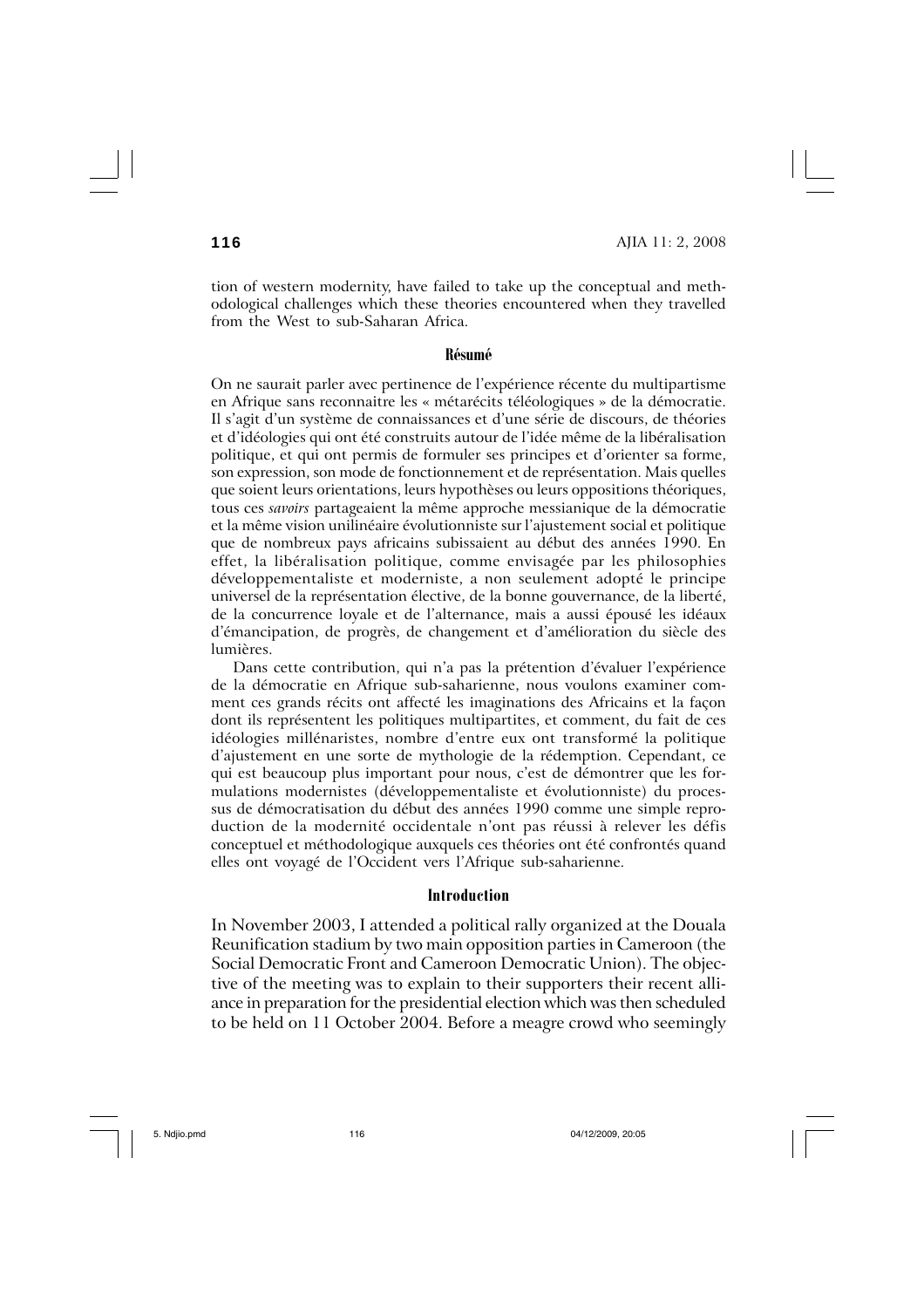was much more interested in the performance of nearly denuded young female dancers who were spinning their backsides and wriggling their hips to the rhythm of Makossa and Mdombolo, the Chairman of the Social Democratic Front (the main opposition party in Cameroon) expressed his disappointment about people's loss of interest in politics. He was particularly concerned with what he called 'Cameroonians' indifference and insensibility to the desperate condition the ruling CPDM (Cameroon People's Democratic Movement) regime has plunged many of them into.' Commenting on this failure of the opposition coalition to win popular support to its cause, the editor of the newspaper *Le Messager* observed that many Douala city dwellers preferred to attend to their daily business rather than waste their time listening to politicians who had got them used to their double-speech and 'compromise of principle' (*compromissions*).1 This setback was reminiscent of a flop experienced in March 2003 by the Togolese opposition, which failed to mobilize its sympathizers for a general strike. Its call for a civil disobedience followed the decision of the Parliament to concede to the nearly 40 yearruling President (Gnasimbé Eyadema) the right to stay *à vie* in power, or at least to die in power, $2$  as many of his Cameroonian, Gabonese, Burkinabe, Zimbabwean, Equatorial Guinean, Chadian, Guinean, Congolese, Libyan, Egyptian and Tunisian counterparts also wish. Undoubtedly, very few people were willing to take to the streets to challenge the man whom Togolese derisively called 'the Bull of Kara' (*Taureau de Kara*) and his horde of 'bleeders' (*saigneurs*).3

These two examples are far from being isolated cases. If one acknowledges the present general disaffection of the large majority of Africans with politics, as many have been disappointed with the mythology of democracy (Comaroff and Comaroff 1993; Hermet 1998; Jaffrelot 2000; Njamnjoh 2000:1-44), they constitute a typical case for any study of the experience of the democratization process in contemporary Africa. Indeed, when we observe today the political landscape in most African countries, there is one truth that emerges as the most memorable of any acknowledgment one can make, whether about the *esprit militant* of Africans<sup>4</sup> or about their relationship with their political elites: the days are gone when thousands of people willingly crammed into the football stadiums or the main squares of the towns just to listen to the flights of fancy of the opposition leaders, and their usual recriminations against those in power they generally described as tyrants and kleptomaniacs. We have to admit that we are also now far away from the golden time of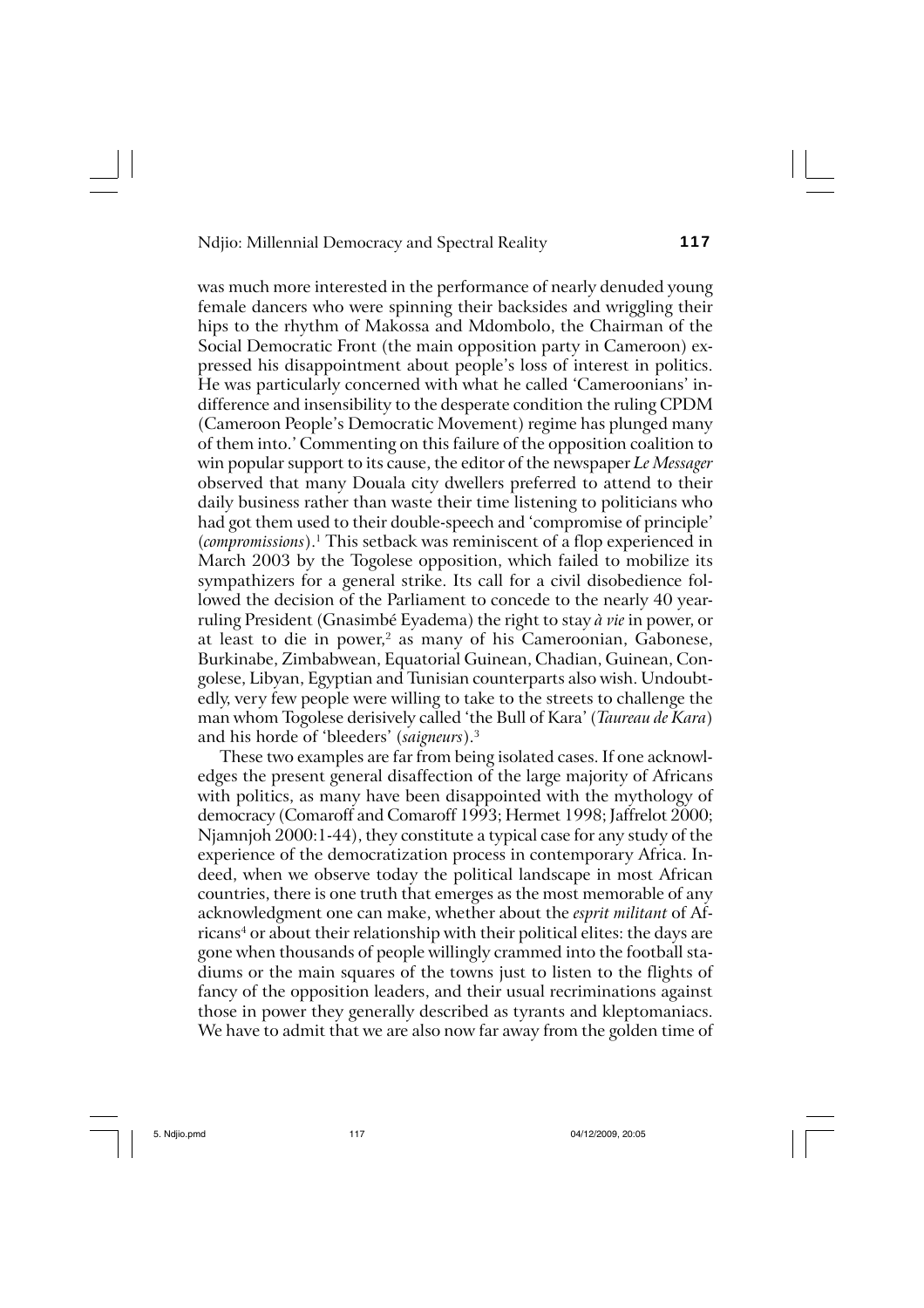**118** AJIA 11: 2, 2008

the democratization process of the early 1990s when a determined crowd of young 'freedom fighters' and *'*combatants*'* could defiantly take to the streets and ask for the organization of a Sovereign National Conference, a sort of popular tribunal where the despots and their cliques would be judged for their crimes. The former heroes have become the true 'zeros,' or are *fatigués*, as one Cameroonian newspaper derisively put it.5

The rebirth of the multi-party system in many African countries in the early 1990s, or what came to be known as the democratization process, was of particular interest to policy makers, politicians, subaltern groups, and especially social thinkers. For the former, the demand for democracy or 'authoritarian decompression' (Bayart 1993) corresponded with the pervasive developmentalist ideology of the late 1980s, and the insidious policy of guardianship and supervision of the black continent by 'experts' of the IMF and World Bank.<sup>6</sup> Indeed, the ideal of democracy and good governance, as forecast by some gurus and apostles of neo-liberal policy was considered a panacea that supposedly had the magical power of turning the highly indebted poor African countries into newly-developed countries like the six dragons of South-eastern Asia or would at least help ill-governed African states and their despotic rulers achieve what O' Donnell and Schnitter (1999) call 'transitions from authoritarian rule'. That is why for lack of being what Hermet (1998) has called 'democrats by conviction,' African obscure despots, then in power, were forced to be or become 'democrats by convenience.' Had they any choice, since access by their impoverished and cash-strapped countries to foreign aid was conditional on their adoption of the newly fashionable notions of liberalization, democracy, good governance, and structural adjustment?

For political elites, notably the ruling classes, this new mode of *governmentality* called 'democracy' was seen as an opportunity to formulate new strategies of domination and accumulation, or simply to restructure old formulas of authority built on other foundations, logics and imaginaries (Mbembe 1993:345-74, 1990:7-24; see also *Politique Africaine* 1991). As will be discussed in this paper, it is all this 'capacitybuilding' or *bricolages* that later enabled African rulers to reinforce their hegemonic position over their subjects.

As regards the subaltern groups, which welcomed the rhetoric of political changes with excitement which sometimes bordered on fanaticism, the democratization process was rather looked upon as the embodiment of the historical perspective to dissent from the postcolonial rule. Moreo-

5. Ndjio.pmd 118 04/12/2009, 20:05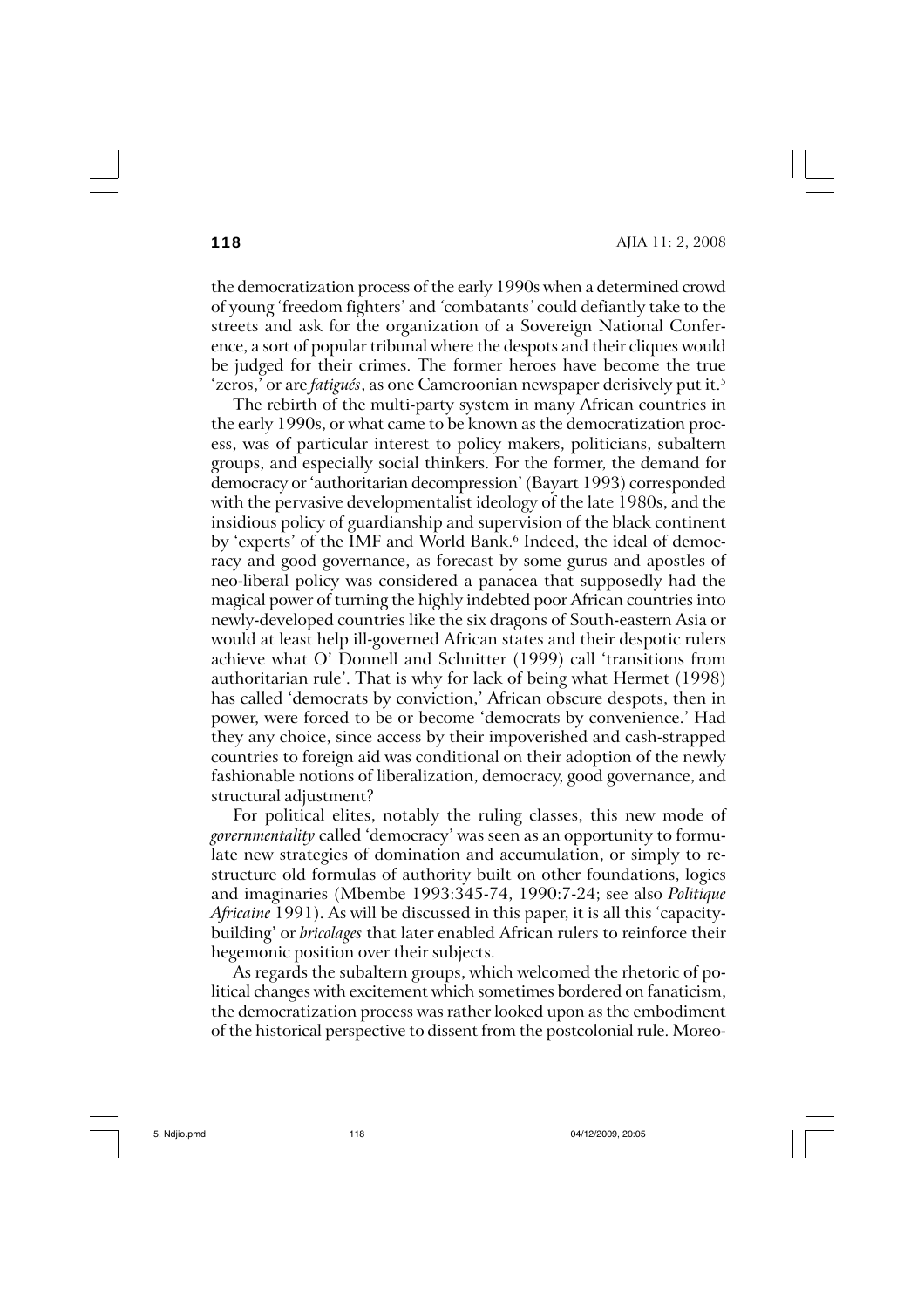ver, many of them equated this process with the prospect to deconstruct the social and political order that made possible the maintenance of the prevailing ignoble system, and its continuation over the *longue durée*. In other words, for many Africans, the restoration of the multi-party system represented the dreams of getting rid of their despotic, predatory and kleptomaniac regimes (Monga 1995:359-79; Mpom 1994).

Yet one could not pertinently speak about the experience of multipartyism in post-colonial Africa without acknowledging or mentioning what I call after James Ferguson<sup>7</sup> the 'teleological meta-narratives' of democracy. By this expression, I mean a system of knowledge, and a series of discourses, theories and ideologies that were constructed around the idea of political liberalization in Africa, and that helped to frame or systematize its principles, moreover to orientate its form, expression, mode of functioning and representation (Nyang'oro 1994). But whatever their orientations, assumptions, tenets or theoretical oppositions, all these *savoirs* shared the same messianic approach to democracy and the same uni-linear evolutionist vision about the social and political adjustment many African countries were going through in the early 1990s. Indeed political liberalization, as envisaged by both developmentalist and modernist philosophies, assumed not only the universal principle of elective representative, good governance, freedom, fair competition and alternation, but also embraced the enlightenment ideals of change and betterment. Neo-liberal ideologues held multi-party politics and democracy up as a condition *sine qua non* to any sustainable advancement in the economic, social and political domains in Africa. That is why, the catchphrase that western *maîtres-penseurs* regularly repeated to their African pupils was: 'No development without democracy.' The reason was that democracy and liberal politics suggested for these self-proclaimed 'visionaries' the end of corruption, nepotism, patrimonialism, favouritism, clientelism, dictatorship, etc. in Africa. But what was pervasive in these modernist meta-narratives of democracy was the naïve certainty that the ongoing democratization process would move African countries from an old system to a New Age: from crisis to progress, backward societies to modern nations, stagnation to sustainable growth, etc (World Bank 1989). The optimistic and sometimes excessive account of the democratization process in many sub-Saharan countries indicated the extent to which what some analysts hastily called the 'second decolonization', or 'African revolution' (Kamto 1997:177-95) had captivated the modernist thought of the early 1990s.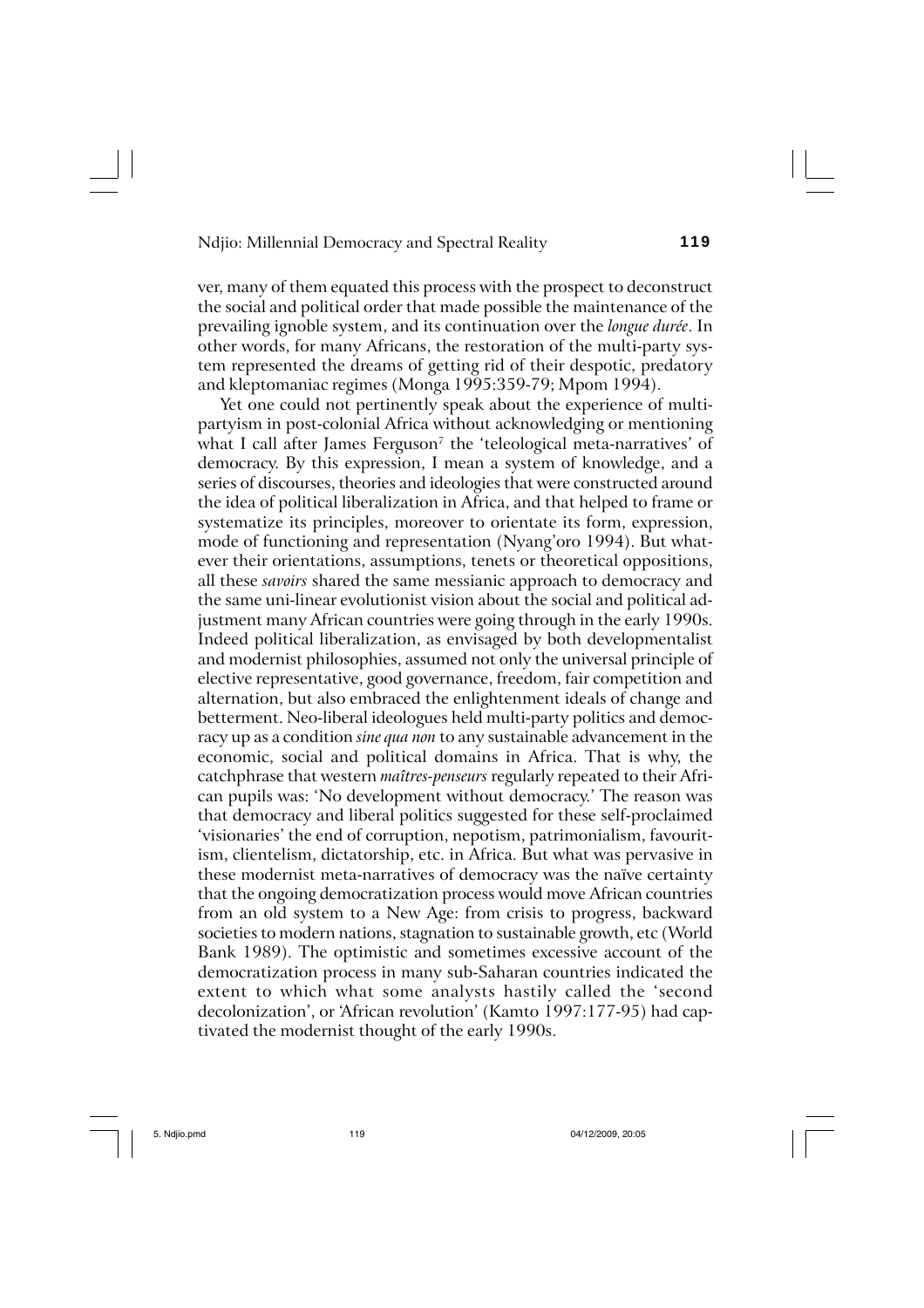**120** AJIA 11: 2, 2008

In this contribution, which does not claim to assess the experience of democracy in sub-Saharan Africa, I want to examine how these grand narratives have affected Africans' imagination and the way they represent multi-party politics, and how as a result of these millenarian ideologies, many of them have transformed the political adjustment into a sort of mythology of redemption. However, what is much more important to me is to demonstrate that modernist (developmentalist and evolutionist) formulations of the democratization process in Africa as what Comaroff and Comaroff (1999:27) call a 'replay of euro-capitalist modernity' have failed to take up theoretical and methodological challenges that these theories encountered when they travelled from the West to the post-colonial Africa. Moreover, 'the fault of analytic hurry' which, according to Callaghy (1994:248), is the weakness of most Africanists, has prevented them from paying attention to: (1) the amazing ability of African rulers to adapt to modern changes; (2) their inventive spirit, and their art of resourcefulness and hustling; (3) their skill at regaining control over people and local spaces through the manipulation of the collective memory, and the reactivation of ethnic, regional, religious and parochial solidarities; (4) their capacity to reformulate the old modes of accumulation and domination and redistribution of state resources; (5) their talent for 'capturing' their political opponents; (6) their gift for transforming the political adjustment into a despotic adjustment, etc. In short, what I want to stress in this paper is the ability of African autocrats to invent their own democracy. What the African popular imagination now derisively refers to as 'the rule by military' (*militocracy*)*,* 'ethnodemocracy' (*ethnocracy*) or 'democracy of the mouth and belly' (*mangecrati*e) is the product of the African genius.

I will use the Cameroonian case to illustrate this form of *demo-cracy* that has become the constitutive dimension of many African regimes' mode of governance. Cameroon's experience is interesting for several reasons: first, right from the beginning, the experience of the multi-party system in this country has been simply downgraded to a sheer struggle for power, or has taken a Manichean pattern of good and evil. Second, Cameroonian *demo-cracy,*8 as I will be discussing in the following pages, is the archetype of these new forms of *kratos* (powers) that today sustain both the hegemonic and accumulative project of the dominant classes in sub-Saharan Africa. These new forms of domination which emerged for the most part in the early 1990s are often translated by disenchanted but nonetheless humorous Africans, and notably Cameroonians as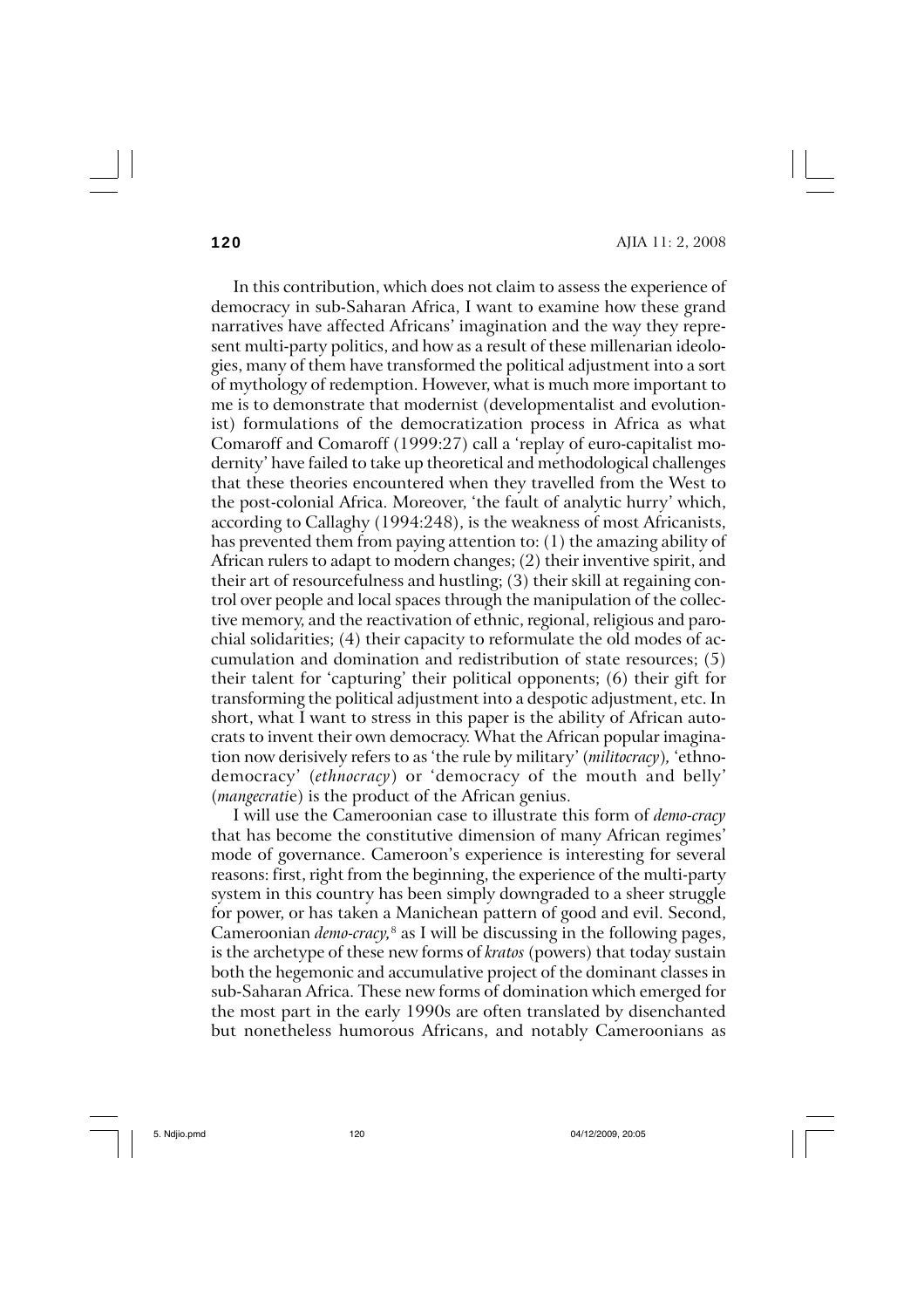*ethnocracy*, warlord-cracy, *kleptocracy*, *poverty-cracy*, *NGO-cracy*, *AID-cracy*. All these systems or *dispositifs*, to use Foucault's words (1979), enable a handful of people (whether from the ruling class, the opposition or the so-called civil society) to maintain their dominant position, thanks to their control over state resources and international donations.<sup>9</sup> Last but not least, this country exemplifies Africa's 'fiddle system of democracy' (traficotage de la démocratie). It also gives a good illustration of the ability of the Biya regime to defraud democratic principles, outwit or mislead international organizations (Banoch 1992; Mbarga 1993; van der Walle 1990). I will focus my analysis on what the official rhetoric in Cameroon has initially called *'*advanced democracy' (*démocratie avancée*), and then *'*pacified or appeased democracy' (*démocratie apaisée*), not only to give an insight into this Cameroonian system of *gouvernorat*, but also to decode a routinized procedure that since 1991 has been mediating the relationship between the ruling CPDM regime and the civil society at large in this country.

## **Democratization Process: The Power of the** *Sans-culottes*

In many respects, the experience of political liberalization in Cameroon was distinctive from what many African countries were going through in the early 1990s. This singularity could be related to a number of factors: the strong opposition of the conservative ruling class to what its members perceived as an adventure and a great threat to the stability of the country and the national unity; the violence and uncertainty that paved the way for its birth, and continues even today to impinge on its practices and modes of expression; the tragedy and disaster it brought about; the bloodshed and deaths that macadamized its path; the fervour and enthusiasm it aroused; the energy and strength it mobilized; the radicalism and fanaticism it led to; the ethnic withdrawals and parochial solidarities it exacerbated, the confusion and upheaval it created; the dreams and expectancies it stimulated, and finally the disappointment and frustration it gave rise to.

In some other African countries, the democratization process came about as a result of arrangements between different groups of interests<sup>10</sup> willing to remodel the absolutist authoritarian state. However, in Cameroon the political liberalization rested neither on any deal between the ruling CPDM party on the one hand, and the opposition movement and the civil society on the other hand, or between the holders of political power and ordinary people (Courade and Sindjoun 1996; Gros 2003;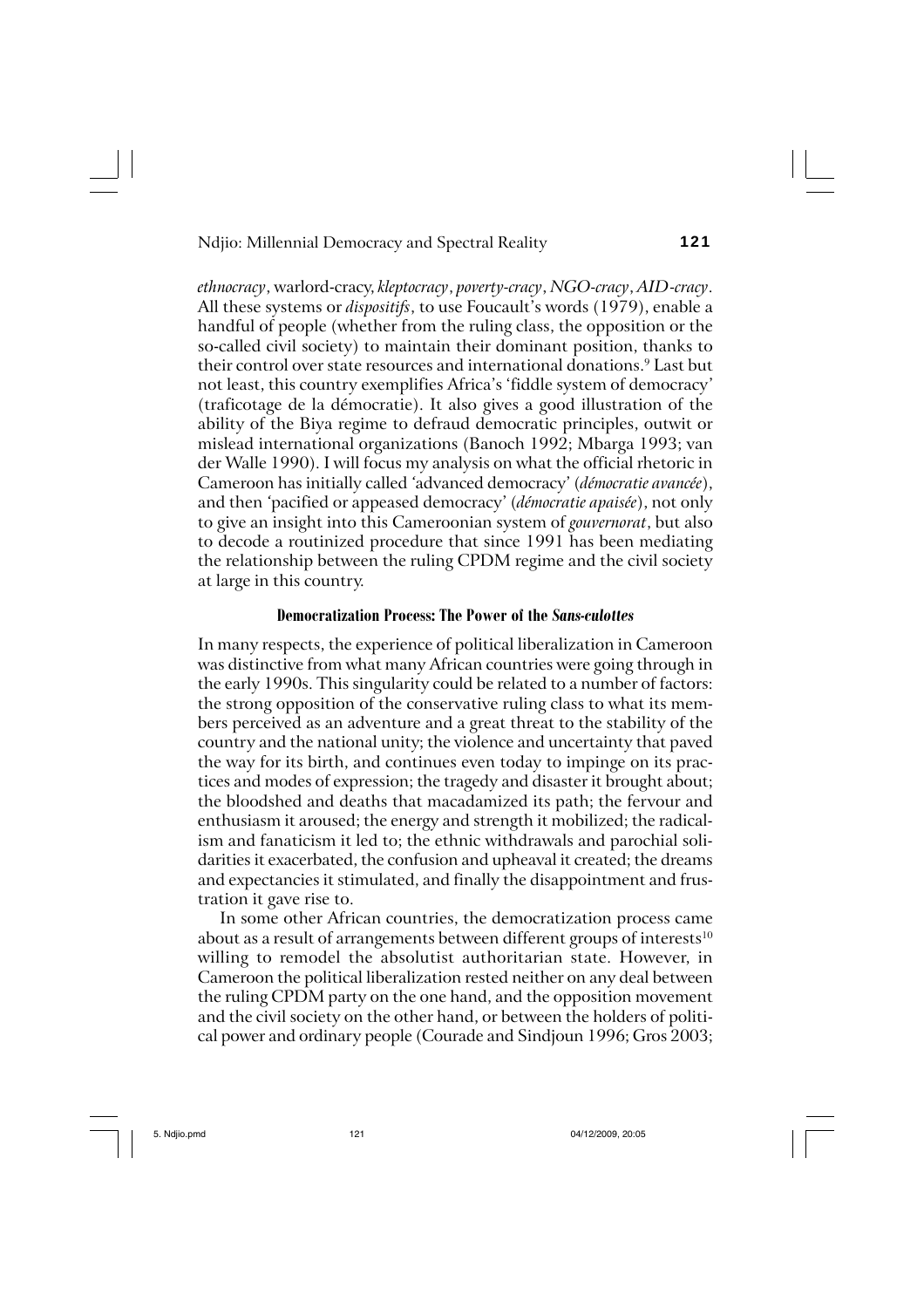**122** AJIA 11: 2, 2008

Sindjoun 1996:27-51; Sindjoun and Owona 1997:217-45). Nor did it emerge as the consequence of an agreement between these social protagonists to 'good-govern' the Cameroonian society, at least to set up a political public sphere where free citizens and 'autonomous public body,' to use Habermas's expression (1989:145, 1984), could enjoy a freedom of speech, assembly, movement, etc. It is not exaggerating to say that in Cameroon, the demand for political liberalization rather engendered a misunderstanding between the pro-democracy movement and the conventional CPDM regime, which was reluctant to give up its unlimited privileges and monopolistic rights to the state resources (Monga 1998).

While the pro-opposition movement and the population from the grassroots welcomed the democratization process and the upsurge of the oppositional policy as promising social and political transformations, the conservative Biya regime rather viewed them as threatening and dangerous for its maintenance in power. This dissension was all the more exacerbated by the CPDM government's strong belief that there was no need to adopt the multi-party system so passionately claimed by prodemocracy activists because since 1985, the country had had democracy and freedom of expression within the ruling CPDM party whose Chairman – who is also the Cameroonian Head of State – once described it as a 'democratic and liberal party open to all trends'.11 As a result of this professed dogma which claimed a divine truth beyond dispute, any overt attempt to oppose the deification of the Head of State, the man who allegedly was in power by the grace of  $God$ ,<sup>12</sup> or any vague desire to found a political party was automatically understood as an act of subversion, public order offence and even breach of national security: a 'crime' which in the context of authoritarianism was liable to a life imprisonment or death penalty. Fortunately, the resistance to multi-party politics vanished when, under increasing domestic difficulties and foreign pressures, notably from France and international organizations (IMF and the World Bank), the Biya regime was forced to decompress the former authoritarian one-party system.

But the political adjustment that the conservative Biya regime finally conceded did not put an end to the disagreement between the ruling party and the opposition movement which imagined change and democracy in Cameroon differently. Indeed, for all these young men and women who from May 1990 onwards heroically entered into rebellion against the authoritarian 'Regime of New Deal' (*Regime du Renouveau*), as the ruling CPDM regime is officially designated, or courageously voiced their

5. Ndjio.pmd 122 04/12/2009, 20:05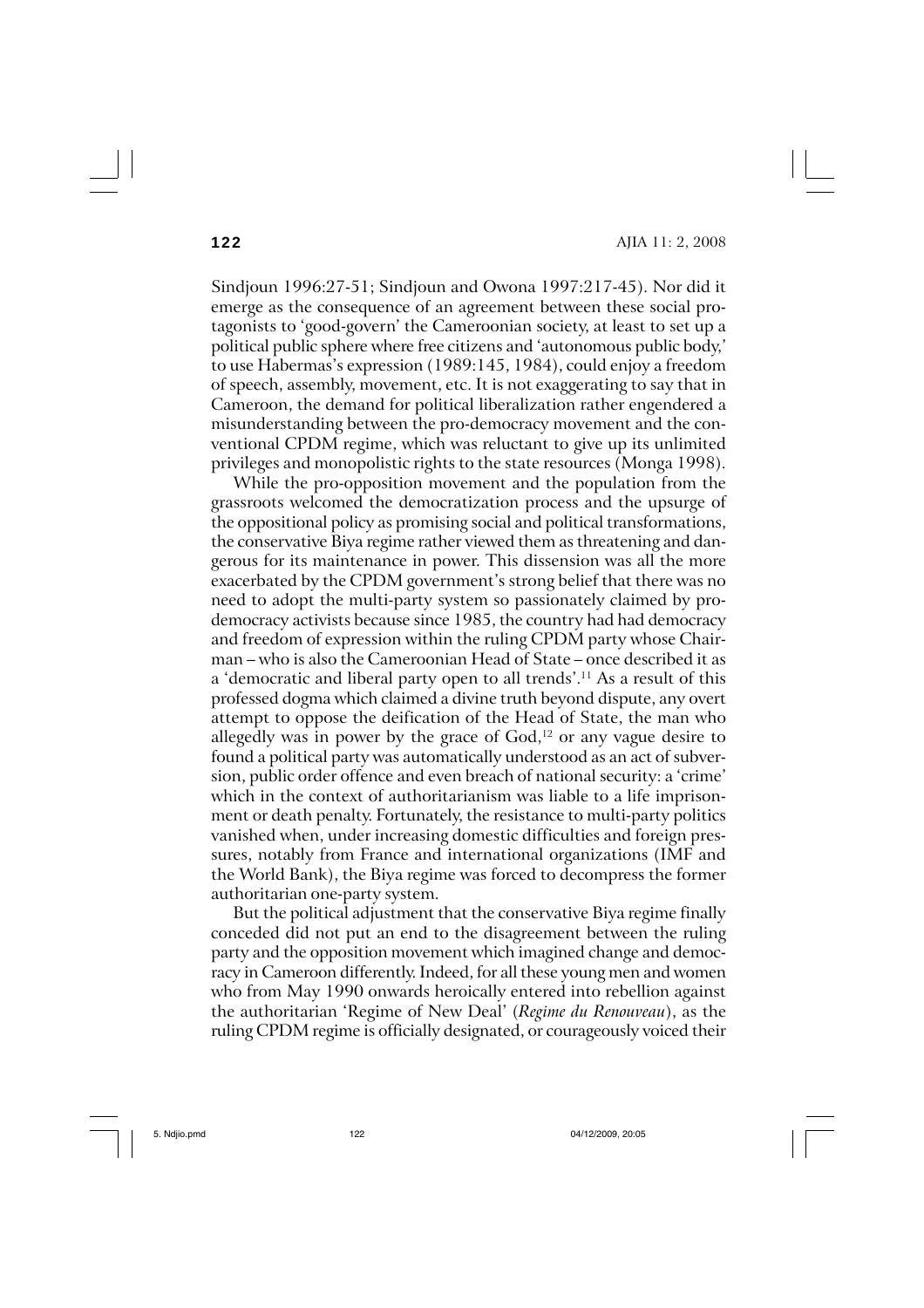exasperation against the Father of the Nation, the new era called 'age of democracy' was the time of defiance and insubordination. It signalled a resistance against a system which, for over 30 years, had silenced people or fossilized their thought, and an opposition to a form of governance that transformed citizens into mere subjects. The social protest movement that came to be popularized in Cameroon as 'ghost town operation' (*opération villes mortes*) exemplified both the aesthetics of indiscipline and subversion, and the front of refusal instigated by the opposition movement. This 'ghost town operation,' which Cameroonians experienced between 1991 and 1993, was a collective action that engaged subaltern groups in a ritual of deconstruction of the established authority, or in the process of what Bayart (1993:247) calls 'de-totalization of power.' If in some regions of the country the social movement was peaceful and well organized, in other areas, it rather degenerated into a culture of riot that often led to violent confrontations between security forces and pro-democracy activists, most notably young 'freedom fighters' and 'combatants'.

However, the most remarkable feature of this deconstructive process was the shift from what James Scott (1990) calls a 'hidden transcript' of resistance, which was the main characteristic of the mode of dissidence of the past, to an overt or public practice of indiscipline and subversion: truth was no longer spoken behind the backs of the officials as people used to in the old days, but rather to their face. The practice of insubordination was no longer concealed or disguised through rumours, slander, gossip, jokes and dissimulation which insinuated a critique of the dominant classes, while hiding behind anonymity and malice, but was rather publicized through popular songs or music, paintings, graffiti on the walls, newspaper articles or cartoons, etc (Monga 1997:146-69; Nyamnjoh 1999:93-106). Power incarnated by the figure of the despot or what the man in the street calls the 'Lion-man' (*L'Homme-lion*), was depicted in the popular literature as bestial, ferocious, murderous, sadistic, malevolent, diabolic, etc. Sometimes, it was sketched as voracious, greedy and grotesque (Mbembe 2001; Ndedi Penda 1992). For the young *'*freedom fighters' and *'*revolutionaries' who were at the forefront of what I have elsewhere called 'the practice of *ungovernmentality'* (Ndjio 2002), this devilish power which was 'eating' the state or starving Cameroonians, deserved nothing but a red card that would send it off. To the best of my knowledge, it was the first time in the history of this post-colonial state that the ruler was publicly questioned, shouted at, vilified or slandered: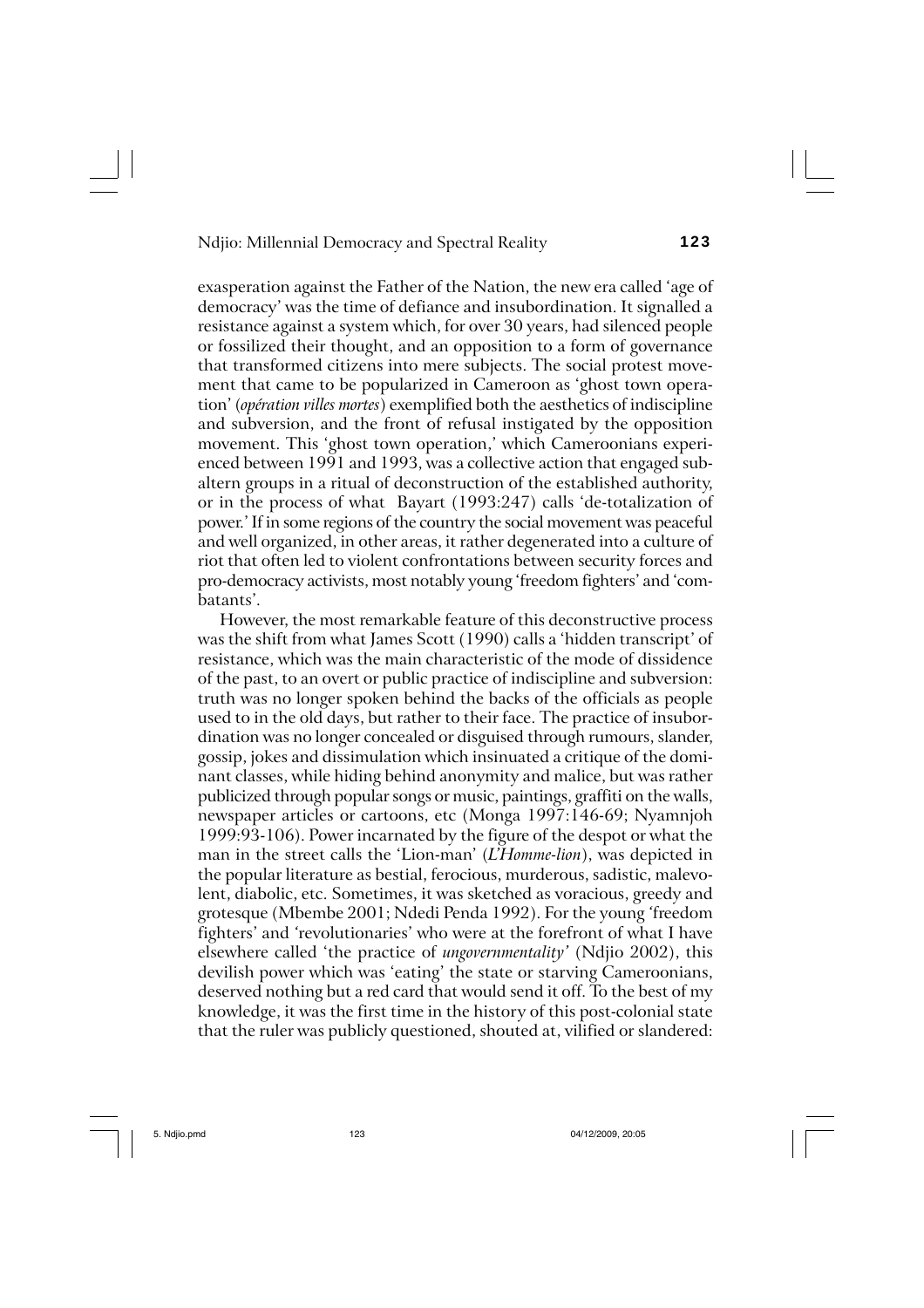'Who is the thief? Paul Biya' (*Thief man na wou?* Paul Biya); 'people are suffering, while Paul Biya enjoys a happy life' (*People di sofa,* Paul Biya *di chop m*oni), yelled the protesters vociferously and defiantly as they took to the streets in Douala and Yaounde (the main cities of Cameroon) and in other cities of the country.

From mid-1990 up to the late 1993, the daily performance of what James Scott (1990:18) calls the 'infrapolitics of the subordinate groups' was reduced to the rudimentary action of desecrating the state power, but above all of symbolically killing the despot. People did it by defiling his countless *doubles* (images), which generally invaded the public space, or by turning them into objects of derision and laughter. In some cities or towns of the country where the experience of the ghost town operation was most dramatic, young people expressed their anger by taking it out on the Head of State's giant portraits, after a violent clash with the forces of law and order: they would put out the President's eyes on his images with points or nails, pour drinks on his face, tear his picture up and use it as toilet paper, or coat his face with their excrement. This provocation could go further when the offenders in a general frenzy would simply cut his head off. It seems as if through these symbolic acts, these 'delinquents' wanted to drive the 'Father of the Nation,' his cumbersome phantoms and harmful *totems* (images) out of the public domain. In many respects, this practice of *ungovernmentality* went along with the culture of *'*pleasure' (*jouissance*) that entailed above all new uses of bodies, new forms of desire and happiness, or new ways of living and dying (Ndjio 2005:265-94). Thanks to this Dionysian culture, the postcolonial subjects found themselves engaged in a moral 'economy of ejaculation' (de Boeck 1998:790), which exalted vicious pleasure, drunkenness, debauchery and lechery, or made the apology of ludicrousness, obscenity and vulgarity. In this world of ecstasy and fantasy, the public space itself became a site of invention of new forms of indiscipline and indocility that primarily resorted to a popular use of sex and body as a privileged mode of challenging established logics that guided the post-colonial public sphere (Ndjio 2005:277-8).

Another important aspect of the 'ghost town operation' is that it prompted the emergence of a 'collective will of people' (Foucault 1991, 1979), whose action was less motivated by what some analysts simplistically call the 'logic of clientelistic and patrimonial reciprocity' (Chabal and Daloz 1999:37-39) than their will to pull down one of the most conservative and corrupt regimes in Africa. Through this revolutionary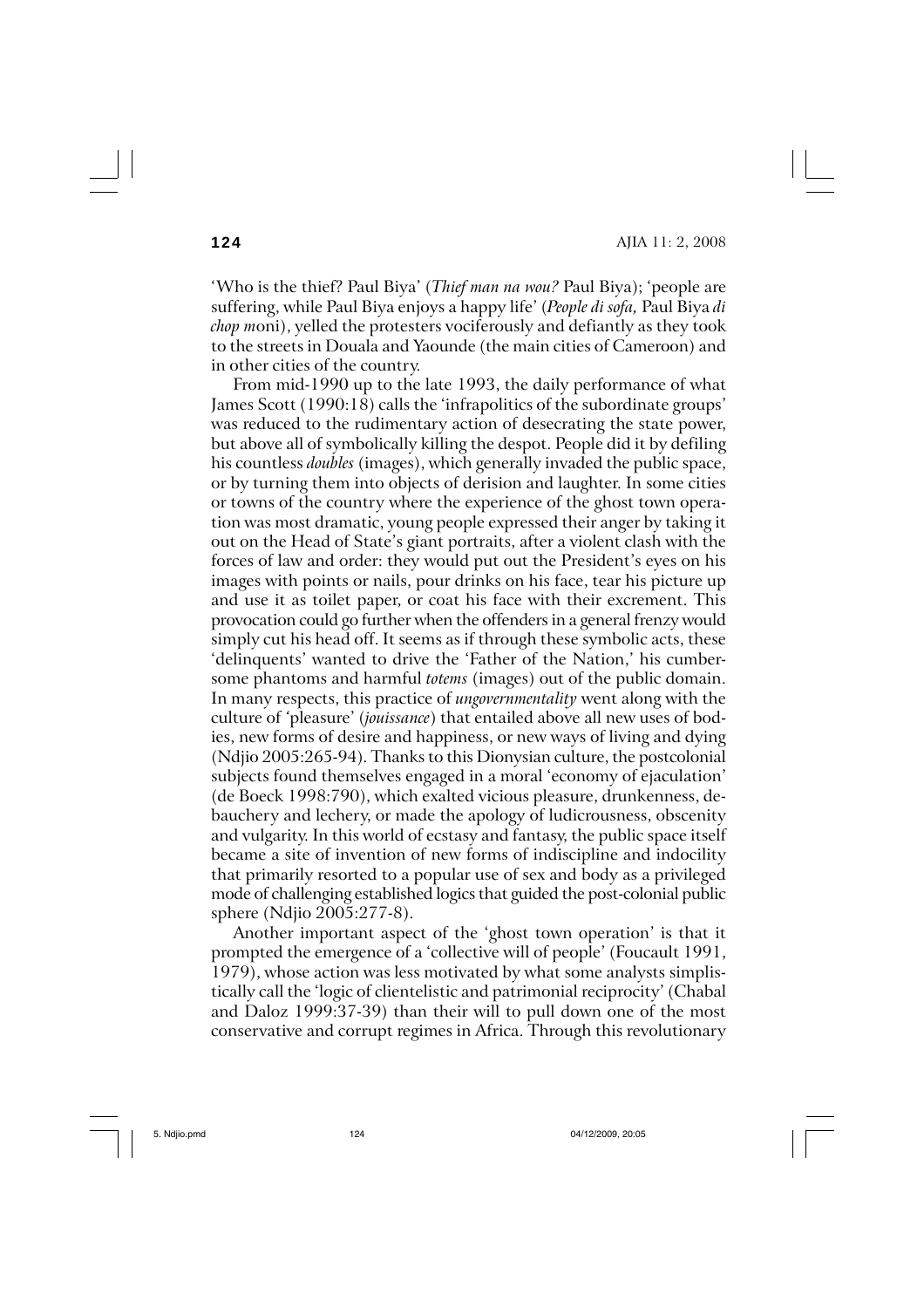project, the newly emerging 'civil society' (see Kamto 1997:177-95; Monga 1998) plotted the elaboration of a 'counter-memory' of the postcolonial state, as Michel Foucault (1979) would have put it. Moreover, it attempted to reverse or undermine what I call, after Gayatri Spivak (1985:342) the official 'historiographic metalepsis' which sanctified the postcolonial ruler and his power. For example, when the despot made himself appear as the 'Incarnation of Rigour*'* (*L'Incarnation de la Rigueur*), *'*Father of the Nation' (*Père de la Nation*)*,* 'Providential Guide' (*Guide Providentiel*), 'Grand Helmsman' (*Grand Timonier*) or 'Apostle of Peace' (*L'Apôtre de la Paix*), the popular imagination mischievously misrepresented him as 'the incarnation of the Cameroonian predicament' (*Incarnation du mal Camerounais*), 'bogeyman' (*père fouettard*) or 'big thief' (*chef bandit*). When the governmental propaganda boasted the incumbent regime as 'advanced democracy' (*démocratie avancée*), the commoners strongly believed that they were instead experiencing 'advanced autocracy' (*autocratie avancée*). November 1982, which, according to official exegetes signalled the beginning of a new age called the era of 'rigor and moralization' (*rigueur et moralisation*), was rather interpreted by the subaltern groups as the birth of tragedy, the debut of suffering, despair and demoralization.

However, the main singularity of this newly constituted civil society was its capacity to transcend parochial solidarities and ethnic boundaries, and to rise above the 'politics of the belly' (Bayart 1993). As far as one can go back to the history of the post-independent Cameroon, it was the first time that political actions were driven less by the 'need to acquire the patrimonial means of one's political legitimacy' (Chabal and Daloz 1999:37) than a powerful utopia that united common people against their rulers: 'change' (*changement*). For the pro-democracy movement, change meant, not only normalizing the political situation in the country but also changing the existing political order, the method of government together with the renewal of the political leadership. The holding of the Sovereign National Conference, that many people were insistently asking for,13 embodied the project to reframe the postcolonial state, to restore a state of law or to transform the way of making politics in this country (see Eboussi Boulaga 1993; Kamto 1997:177-95; Sindjoun and Owona 1997:217-45 ). Even a cursory and superficial examination of the opposition movement of the early 1990s would corroborate that its radicalization, notably between 1990-1993,<sup>14</sup> and the culture of riot and martyrdom it engendered, left no room for political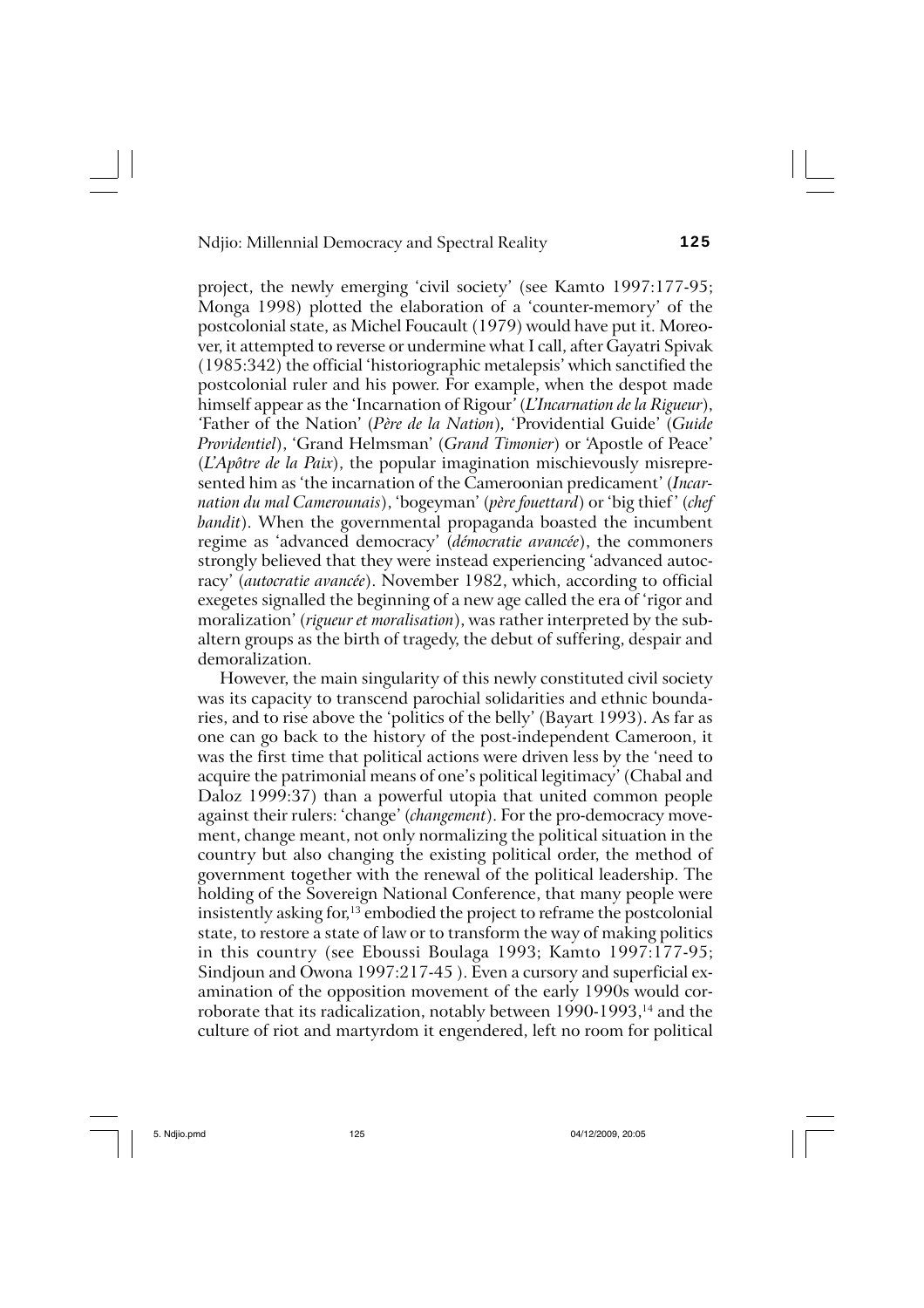**126** AJIA 11: 2, 2008

calculus, clientelistic transactions or dealings with the ruling CPDM regime. Indeed, the period of 'ghost town operation' (1991-1993) inaugurated an era when political elites, especially those who were connected to the opposition primarily drew their legitimacy and prestige, not from their aptitude at building up clientelistic and patrimonial networks from the local to the national level, but rather from their radicalism and fierce opposition to the incumbent regime. The more intransigent and extremist an opposition leader was, the more popular. At that time when the relationship between the governmental coalition and its opposition was dominated by the dynamics of hostility and confrontation, colluding with the scornful CPDM regime was equivalent to political suicide. While for the CPDM leaders, making any concession to the opposition was likely to be interpreted by their sympathizers as a weakness and lack of authority; those politicians (whether from the opposition or the ruling party) who transgressed this principle endured a political setback from their supporters.

There are many former prominent opposition leaders who lost popular support, and even undermined their political careers, just for having played what James Rush (1990) aptly calls 'the dance of collaboration' with the incumbent CPDM regime. In many respects, collaborating with the CPDM government or practicing the 'politics of the belly,' meant accepting a ministerial or administrative post, or 'eating the CPDM's *'*dirty money' (*argent sale*),' as one local newspaper once formulated (see *Le Messager*, 25 June 1994). What came to be popularized in the country as *toum man* embodied the figure of the traitor who 'goes over to the enemy'. A *toum man* was not only a 'chameleon-politician or turn-coat politician' (*politicien caméléon*), a 'political nomad' (*transhumant politique*) or a 'political prostitute' (*prostitué politique* ) who switched from one party or client to another, but also a renegade who gave up his commitment or who betrayed a good cause for personal interests (*Challenge-Hebdo* 21 June 1991). But what did the mythology of democracy and political liberalization mean for these young men and women who everyday were clashing with the police and gendarmes, and at the very worst were shot dead?

## **Democracy and Collective Fantasies**

We cannot dissociate the call for democracy that gripped almost the entire African continent from the mythology that the democratization process embodied from the very beginning, or from the dreams and utopias that multi-party system came to incarnate in the early 1990s. Nor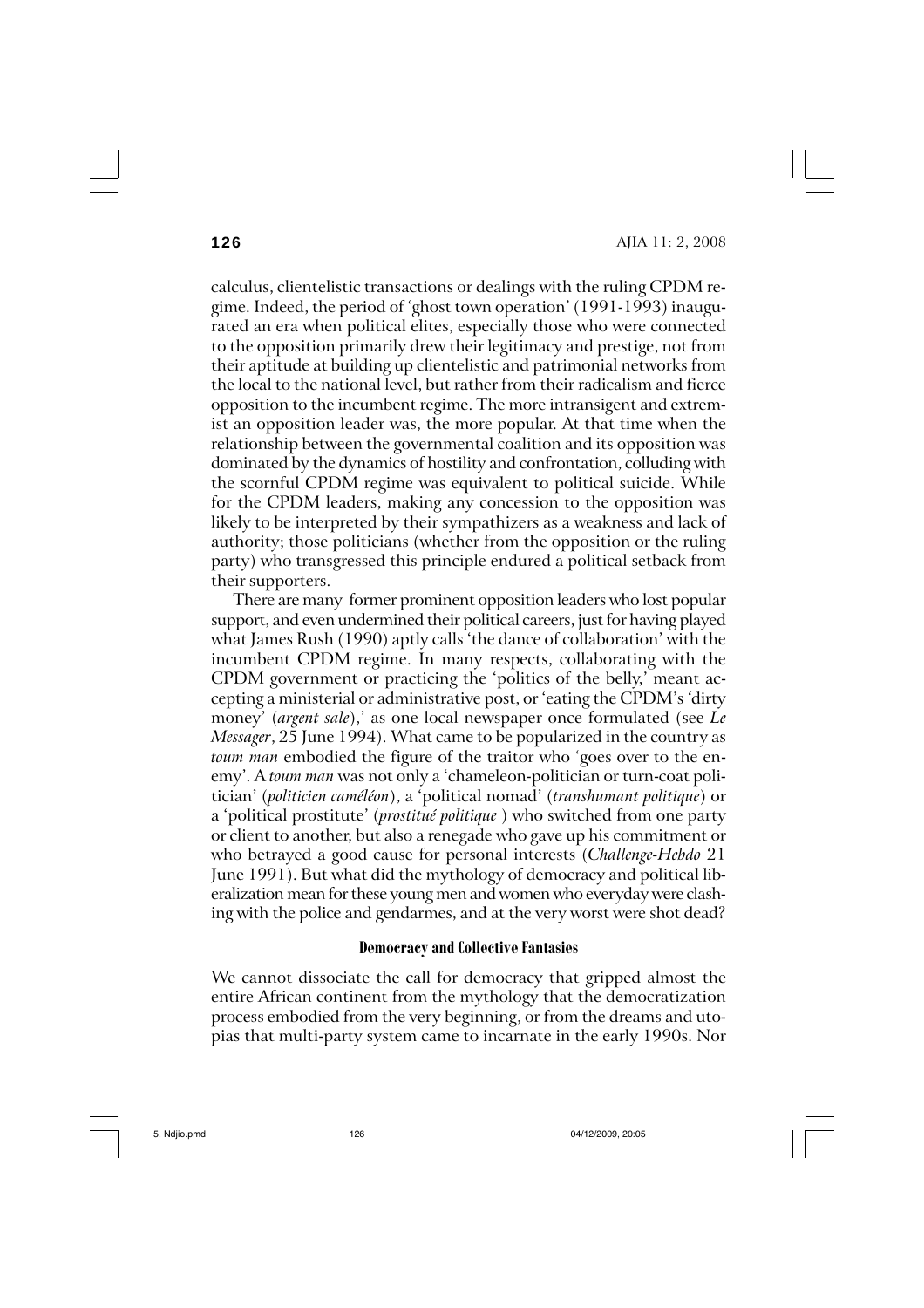could we have a better understanding of the experience of political liberalization in this part of the world, unless we pay attention to what Comaroff and Comaroff (2000:330) cogently call the 'millennial optimism' and the gospel atonement with which multi-party politics was associated. Indeed, this messianic vision that spread all over the Black continent in the early 1990s invested the liberal politics with the capacity to transform the living conditions of marginalized Africans who were caught in the nets of dictatorship and authoritarianism. In a context essentially marked by wretchedness and anxiety, liberal democracy presented itself to the powerless and other second-class citizens as a millennial project that provided them with optimism, self-confidence and positive expectations for their future. Only the acknowledgment of the enthusiasm and exuberance with which many Africans in general, and Cameroonians in particular, welcomed the restoration of multipartyism in their country, could inform us about the perspective to achieve through the democratization process the eagerly awaiting '30 *glorieuses*' that an unachieved de-colonization had relegated to what Denis Jeambar rightly calls '30 *ignominieuses*' 15.

This redemptive narrative of both democracy and multi-party politics influenced even the dynamic popular culture, which became by the end of 1990 the vivid expression of the general faith that suffering, poverty and distress, which were commonplace for ordinary Cameroonians, would soon be forgotten. Take, for example, cartoons caricatures and sketches that were extremely popular in the early 1990s (Monga 1997:146-69; Njamnjoh 1999:93-106). Most of these figurative expressions, which regularly appeared in pro-opposition newspapers, did not content themselves with narrating the social drama experienced by many Cameroonians. They also imagined a free, egalitarian and prosperous society that contrasted with the prevailing inhuman and vicious society. In many respects, the democratic Cameroon, about which this popular culture fantasized, was a society where broken subjects became the masters of their own destiny; where tamed bodies slowly moved from the process of crucifixion to that of resurrection and redemption, from social alienation and abjection to social promotion, from a spectral condition to a pleasant one, etc. In this fantastic world projected in satirical newspapers such as *Le Messager Popoli*, *Challenge*-*Hebdo*, *Porc-epic* or *Mami Wata*, the 'sovereign people' seized (or could seize) the power, got the autocrat arrested, and dragged him by force before a popular assembly presided over by leaders of the opposition and pro-democracy activists;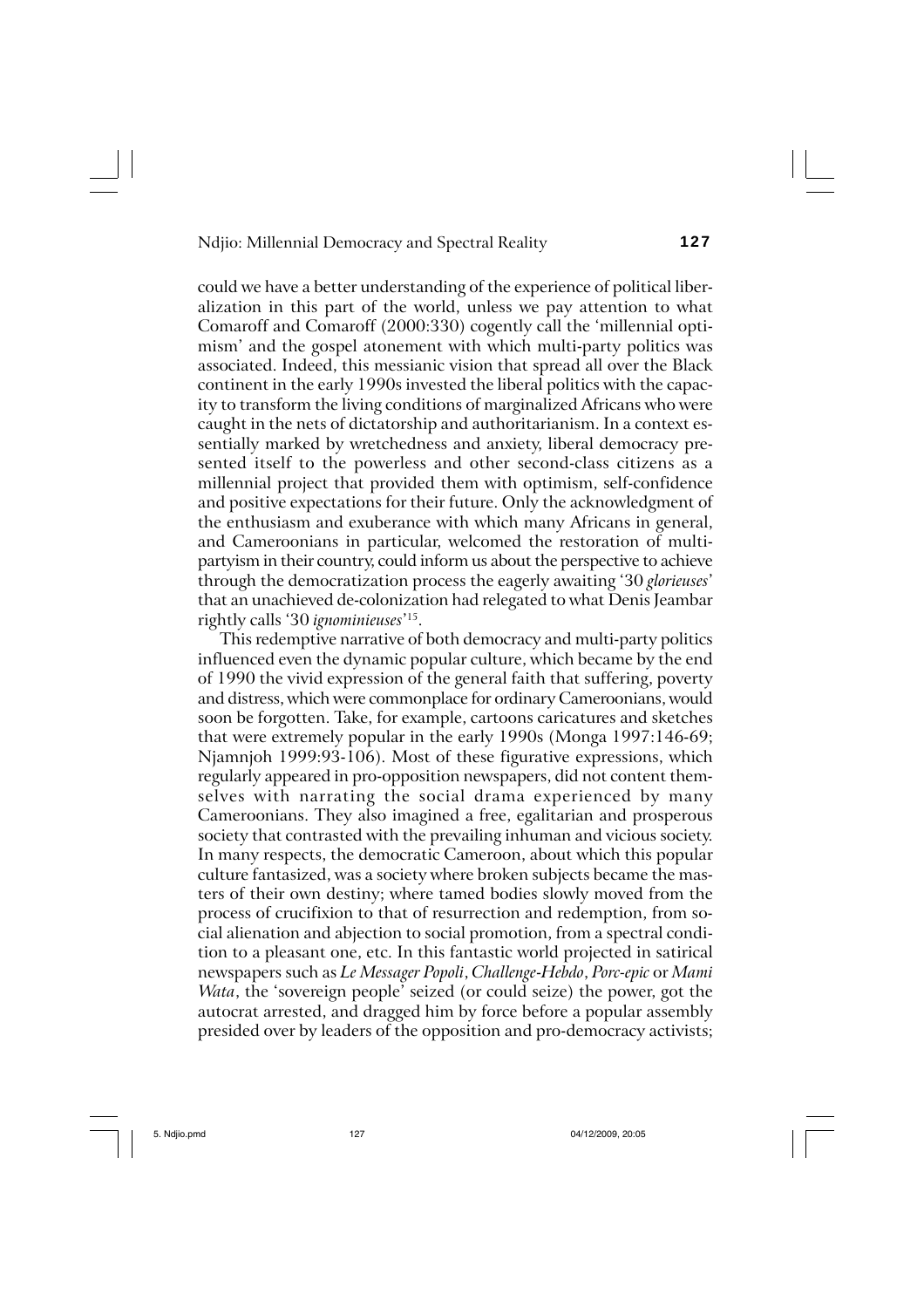they would force him to give back the money he had stolen from the people (see also Mbembe 2001:149-53).

Another example of this imagined society are furnished by Lapiro de Mbanga's well-known songs, *Mimba we* (Remember us) and *Don lefam Tara* (Don't give up my friend) that enchanted the slum dwellers of New Bell in Douala or Madagascar and Briqueterie in Yaounde, or Anne-Marie Ndzié's famous freedom chant, *Liberté*, that became the rallying song of many young 'freedom fighters' who regularly took to the streets during the period of 'ghost town operation' and civil disobedience campaigns of the early 1990s. These chants attracted people, not only because they enabled the populace to be serene in the face of tragedy and affliction inflicted on them by the 'Regime of New Deal' but also because they conveyed powerful messages of courage, resourcefulness, hope, optimism and self-reliance. In short, they prophesied a better tomorrow for the underprivileged and the powerless. No surprise then that prodemocracy activists and opposition members who challenged the security forces daily chanted these popular freedom songs each time they endured police brutality: 'No condition is permanent in this world; one day, one day situation must change in this country, 'Liberty, liberty, thanks to Mighty God, at last we are free' (*Liberté, liberté, Dieu Tout-Puissant, nous sommes enfin libres merci*).16 No wonder that militants of the Social Democratic Front translated their party's acronym as *Suffer Don Finish* (Suffering is over). By this, they meant that the institution of the multiparty system would put an end to the kleptocratic and corrupt 'Regime of New Deal', once described as a regime whose main goal was to 'make Cameroonians become definitely poor', to quote one young motorbiketaxi driver from Douala.

Yet, for all these enthusiastic and fanatical opposition supporters, this mythology of political liberalization was not simply a matter of liberty, good governance, freedom of expression and assembly. It conveyed above all a redemptive promise that was manifest in the ideal of *'*change' (*changement*), as Cameroonians called it. The quest for change was not only the main obsession of many of them. It was also what they were fighting for, and were even ready to die for: people courageously took to the streets and asked for the resignation of the 'Father of the Nation,' because they wanted change; they defied the state authority because of 'change'; they challenged the established logics that guided the postcolonial public sphere for the same purpose. Between 1990 and 1993, the only political discourses that interested people were precisely those

5. Ndjio.pmd 128 04/12/2009, 20:05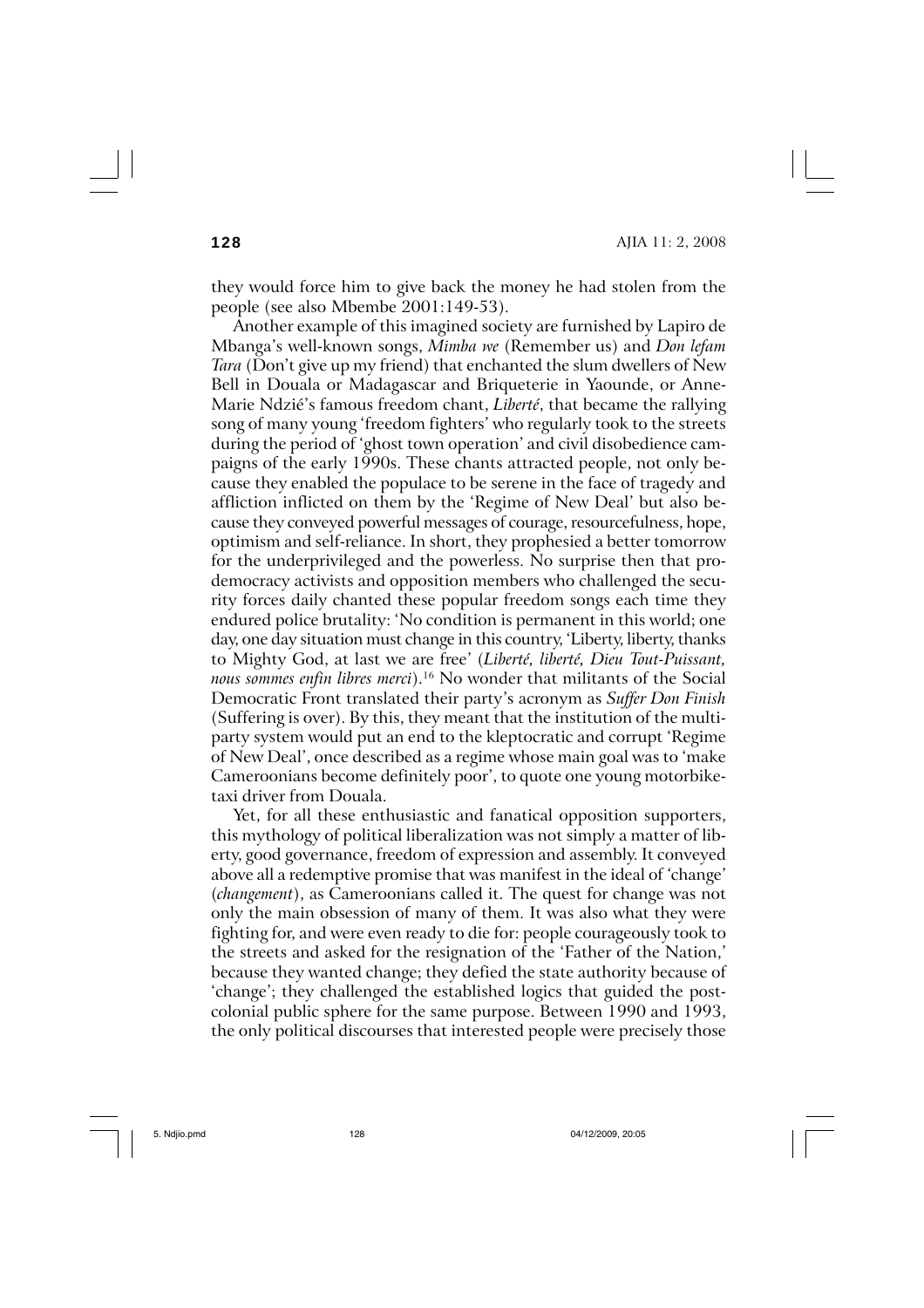that echoed their expectations of change, or those that promised them a new beginning. At that time when everybody was obsessed with the idea of 'change' and that all political debates were centred on this matter,<sup>17</sup> the opposition movement had nothing on its political agenda but the achievement of this change. The term 'change' was so fashionable that none of its leaders could end his/her speech without referring to this magical theme or giving a pledge to 'make things change in the country': a commitment that generally stirred up thunderous applause from the crowd. How could it be otherwise when the more convincing discourses of that epoch were the most radical ones, or those that emphatically advocated the replacement of the ever-lasting Biya regime? In addition, acknowledging the dedication of the pro-democracy movement to change, it seems as if the struggle for democracy that mobilized many Cameroonians at that time was simply the fight for change in this country. No wonder that the coalition of the opposition parties was called the 'Union for Change*'* (*Union pour le changement*), and that all pro-democracy activists were dubbed the 'Front Allies for Change' (*Fronts alliés pour le changement*), in opposition to the CPDM barons who were disdainfully labelled the 'Conservative Forces or Opposition to Change' (*Forces conservatrices* ou *de l' immobilisme*). But the question one may ask here is: why were people so obsessed with the idea of *changement*? Why did the quest for a democratic society come to be simplified or narrowed to a struggle for change?

The answer might be that, this fantastic ideal of 'change' touched the imagination of the population at large, because it augured the return to the fatherland of thousands of Cameroonian nationalists who had been forced to go into exile by the authoritarian regimes of Amadou Ahidjo, and his successor Paul Biya. Moreover, the dream of 'change' revived the old nationalist aspiration to create an egalitarian society, or to make Cameroon 'a land of hope and happiness' for all Cameroonians, and not an archipelago of injustice and despair (Joseph 1977; Mbembe 1996; Um Nyobe 1989, 1984). However, many people came to associate the democratization process with that of 'change' because the latter supposedly would change people's desperate living conditions. As a market woman from the Douala central market explained in the local newspaper, *Challenge-Hebdo*,

The *changement* will bring job and money to people. People will no longer endure poverty and suffering. Everyone will live a better life like when the *Kassa'a* (she meant the former President Amadou Ahidjo)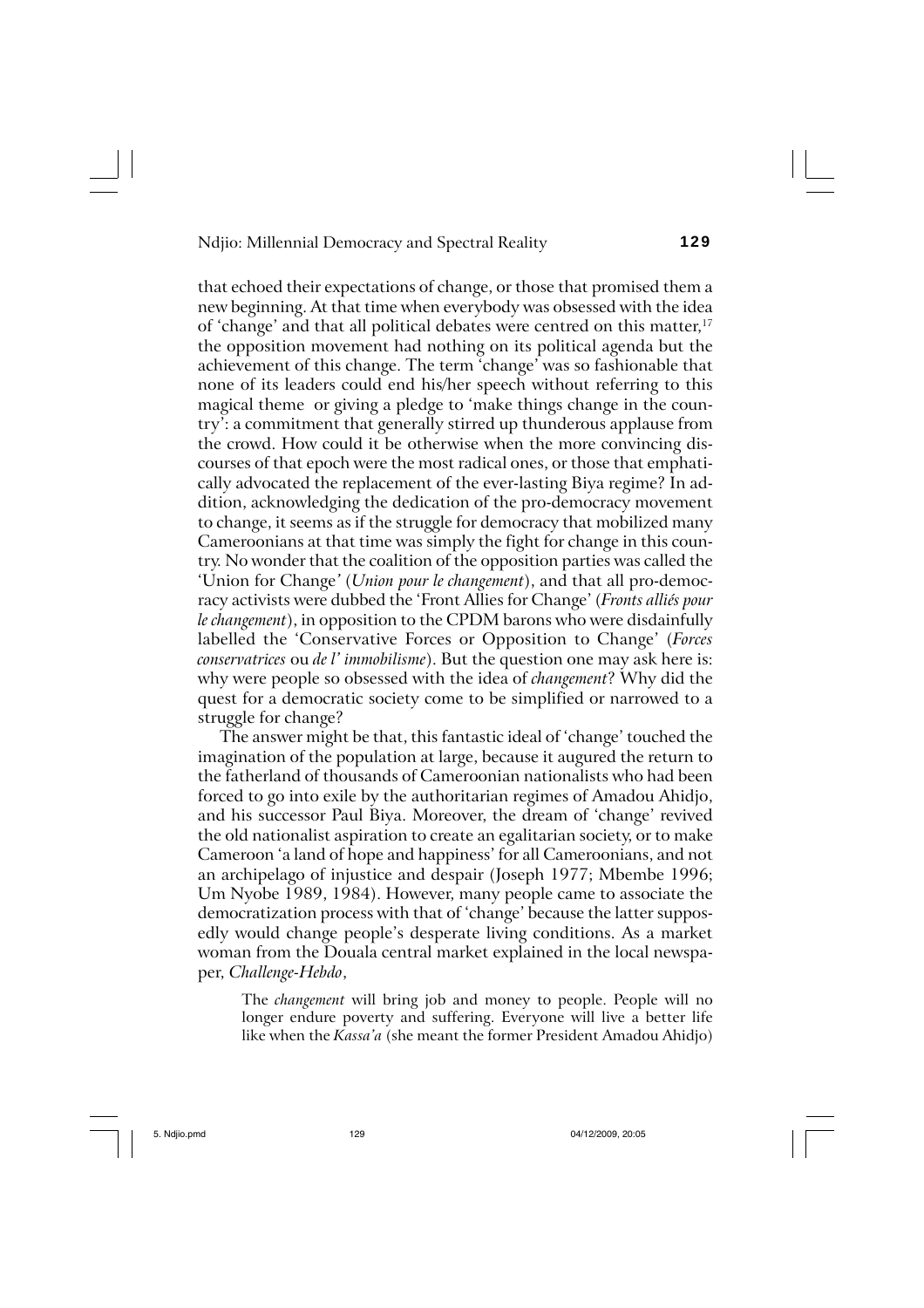was in power. Not that some eat alone, while others have nothing to eat. This is not fair. We want change in this country.<sup>18</sup>

The lady's opinion reminded me of the snatches of conversation I picked up by chance in April 1991 between two middle-aged men who were hotly discussing in a bar in New Bell, the most populated district of Douala. In reaction to his partner who wondered why the word 'change' was on everybody's lips,' one of the two who was named Tagni said that it was because 'the *changement* would prevent Paul Biya and his cliques from stealing people's money and keep it in the banks in Switzerland.' He added that, the coming 'change' would send all the 'thieves' (*thiefmans*) to prison, if they did not give back all the money they had embezzled. But his friend who was rather sceptical, questioned whether 'the 'change' would bring a real change in the country,' and whether once in power, 'the opposition leaders would not misappropriate the public funds or deprive too the populations from their money as CPDM dignitaries did.' Tagni's response was that the opposition could not replicate the former predatory system because 'the *changement* would give power to people and not to *longs crayons'* (educated elites).

These different statements only expressed a collective fantasy that transformed the ideal of change into a panacea that would solve any existential problem the natives were confronted with, a cry of 'Open Sesame' that had a magic power to make even the impossible become possible. In many respects, the holding of a SNC (sovereign national conference) that people were insistently asking for would assumedly bring about the eagerly awaited great transformation, or 'would make the real change possible in the country,' as one leader of the opposition movement explained in a local newspaper (*L'opinion,* 6 June 1991). That is why by March 1991, 40 opposition parties (out of 47 political parties that were registered at that time) formed a coalition which main goal was to compel the ruling CPDM regime to convene a SNC, which was proclaimed mandatory for the country. However the conservative President declared it 'baseless,' because he strongly believed that his regime was already a well-established democratic system, and therefore needed no transitional government, much less the holding of a SNC. Thus, the general civil disobedience and the protracted and devastating 'ghost town operation' of the early 1990s aimed at forcing the reluctant CPDM government to concede to their demands for a SNC.

For the university students who played a decisive role in the social movements of the early 1990s, the SNC would presumably bring a solu-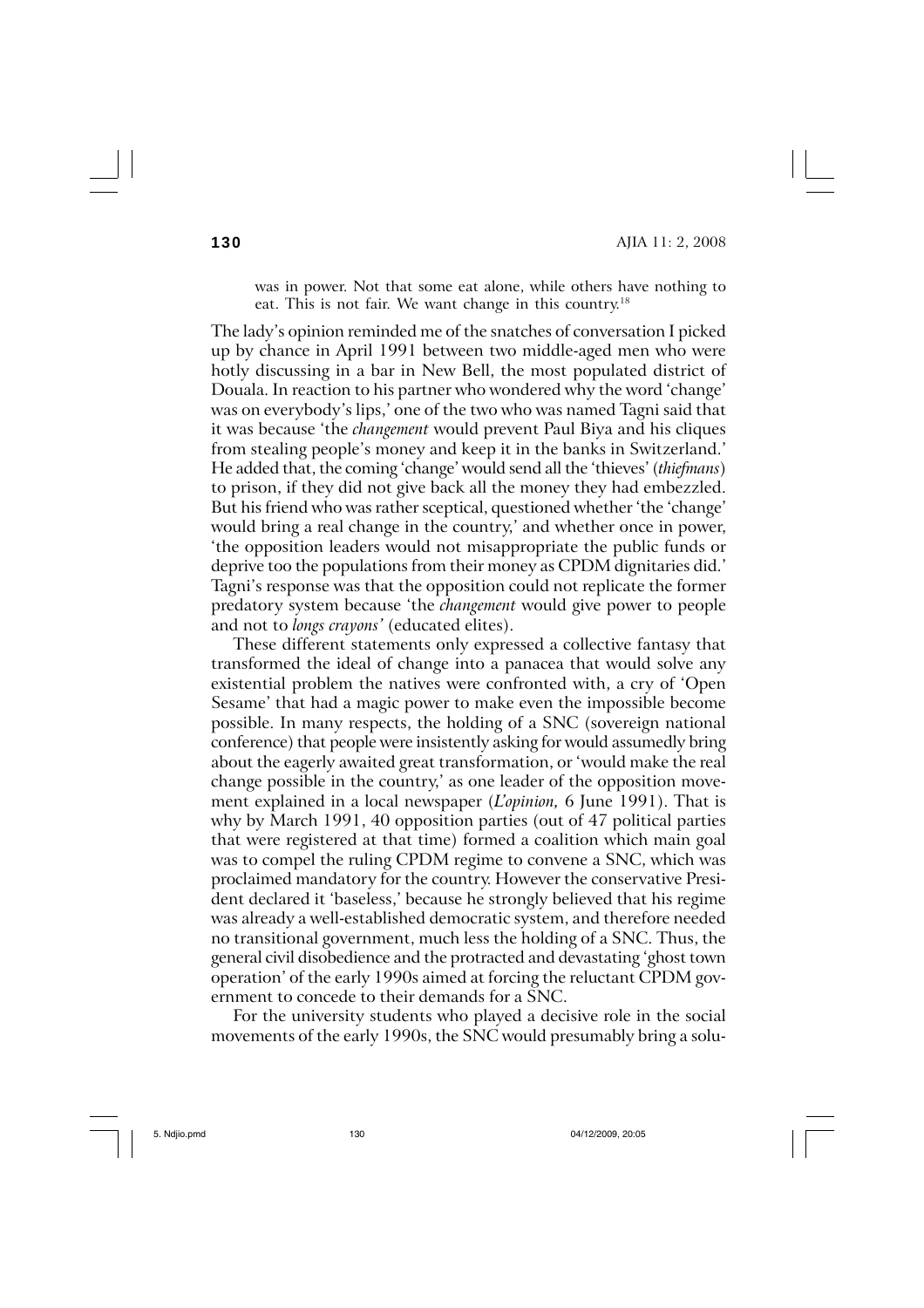tion to the anachronism of the higher education system in Cameroon, the inadequate infrastructures of the university, the language barriers between Anglophone and Francophone students, the poor material conditions of the students, the growing unemployment rates among university graduates and the militarization of the university campus following the 26 May 1990 students' demonstration (Konings 2002:179-204). As one leader of the National Coordination of Cameroon Students, popularly known as *Parlement* put it:

A Sovereign National Conference is a forum for collective self-confession, a platform to point out our past mistakes and elaborate new codes of conduct; a process that will inevitably lead to a positive restructuring of our unadapted education system and its mediocre university, and that will eventually lay the foundation for the resolution of post-university problem such as unemployment.<sup>19</sup>

But if the call for the SNC gained a tremendous support from the grassroots or took a particular tone in this country, it was because many people considered the SNC a godsend that the discriminatory regime prevented them from enjoying. According to Mono Djana, one of the ideologues of the ruling CPDM, people were ready to die for the SNC, because the opposition leaders made illiterate peasants and poor urban populations believe that it was a big coffer full of money. President Paul Biya allegedly refused to open this case and inject the money it contained into the national economy which was cash-strapped at that time. Moreover, it was said that he kept the case closed to other people, while at the same time he generously opened it to his own Beti kinsmen, or let the money only flow towards his native region in the South Province of the country. This explains, according to Mono Djana (1997:24-26), why many people were determined to force Paul Biya, not only to release the coffer which held the 'magic money' but also to step down (see also Mono Djana 1999, 1992). The success of the SNC in other African countries like Benin (Nzouankeu 1993; Takougang and Krieger 1998) comforted people in their faith that 'want it or not, the Sovereign National Conference must be held' (*faire quoi, faire quoi Conférence Nationale Souveraine, il y aura*) or that 'Biya must go*'.*

Undoubtedly, the charismatic leader of the SDF, Ni John Fru Ndi, was the leading figure of the 'Front of Allies for Change.' The aura, courage and popularity of the man positioned his party at the top of the opposition movement in the country. Never before had a local politician been as glorified as the leader of the SDF was at his heyday. Between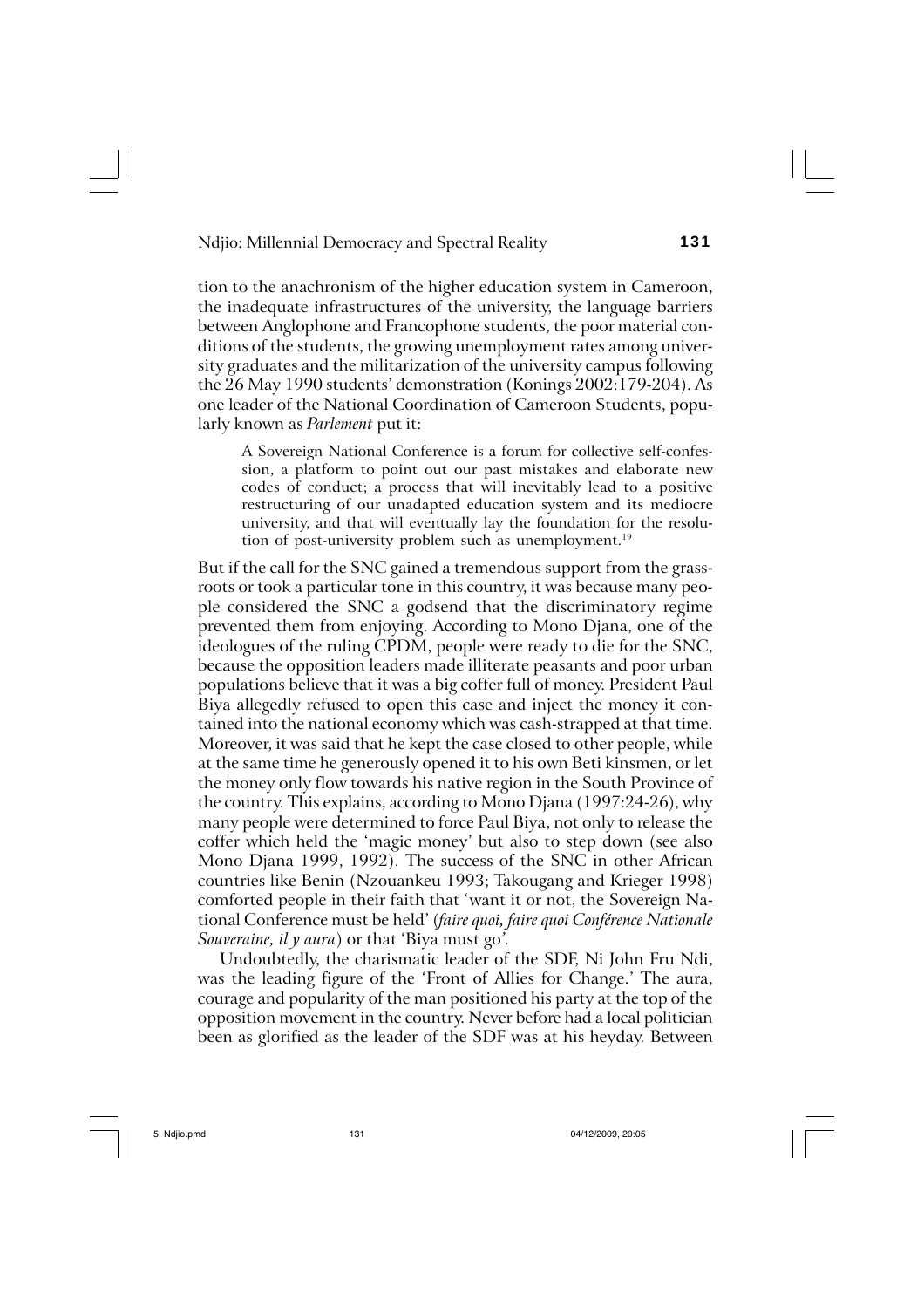1991 and 1996, he was so popular with both the rural populations and the underprivileged of the urban areas that his fame sometimes took a form of idolatry or a religious cult. In a number of houses, private offices or squares, the portraits and pictures of the man whose sympathizers affectionately called 'Chairman' had replaced those of the Head of State.

In July 1992 when I travelled to my village a few months before the controversial presidential election of October of the same year, I was really amazed to discover that most villagers were wearing clothes with Fru Ndi's images or were considered SDF supporters. Even my old grandmother had the man's icon at the head of her bed. For her, as with other people I talked to, Ni John Fru Ndi was more than a simple political leader whose supporters were attracted by his political program or discourse. He was above all a national hero who united many Cameroonians against their common enemy: the Biya regime. Many people referred to his party (SDF) as a salvation political party that would put an end to people's distress and suffering. As one of my relatives who was a faithful SDF militant explained to me,

When Ni John Fru Ndi will unseat Paul Biya and achieve the *changement,* people no longer pay tax, electricity bills, and other charges that go into the pockets of the *thiefman* from Yaounde (he referred to the Head of State who lives in Yaounde). The price of cocoa and coffee will be increased. You too will enjoy the *changement*, because when you finish your studies, you will find a good job and earn lots of money. Everybody will be happy, not like the present day where you go to school, but you cannot get a job when you graduate. And even when you do find some, you work but they don't pay you.

Other people considered Ni John Fru Ndi a redeemer-prophet who was entrusted with the messianic mission to lead his people to the eagerly awaited SNC, which was seen by many as the ultimate achievement of the political struggle in the country. More importantly, if the man was able to magnetize the public, it was because many people perceived him as the only powerful fetish which could help them fulfil their main aspiration: remove the ghostly Paul Biya who was held responsible for people's misfortune and suffering from power. No wonder that in the regions favourable to the opposition movement or which were in the frontline of the *ghost town operation*, Ni John Fru Ndi received almost a plebiscite during the aforementioned controversial presidential election of October 1992.20 In the following pages, I want to examine the two dominant modes of rationality employed by the Biya regime, not only to corrupt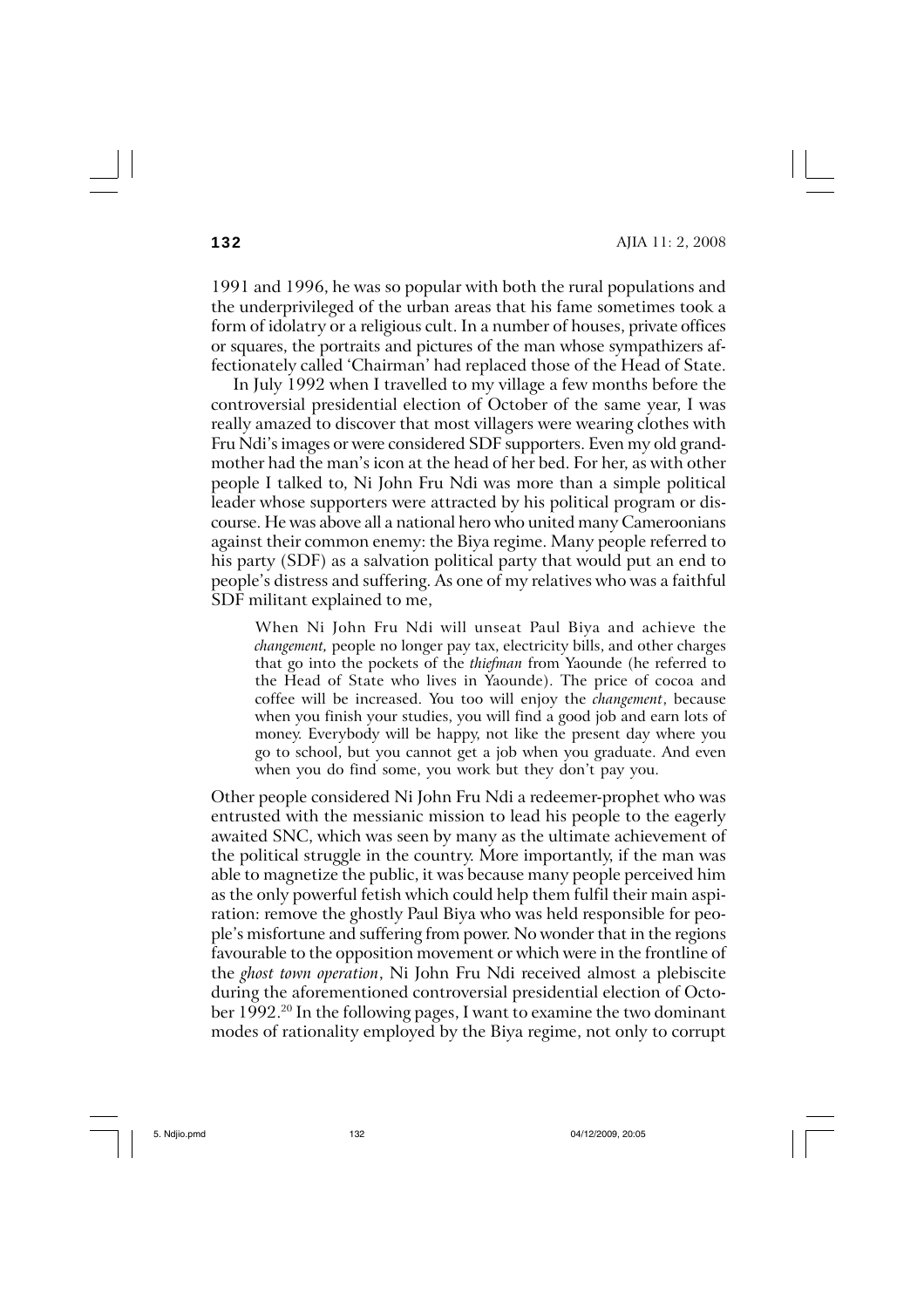the democratization process in this country, but also to strangle or suppress the opposition movement, at least to render it less effective. These two modes of *governmentality* took respectively the euphemistic and formal appellation of 'advanced democracy' (*démocratie avancée*) and later 'appeased or pacified democracy' (*démocratie apaisée*).

# *Démocratie avancée***: The Birth of the Tragedy**

First of all, it is useful to emphasize that the political reform of the early 1990s that is improperly called a democratization process did not really affect the legal or judicial structure of the former authoritarian system,<sup>21</sup> nor did it have a positive impact on the political public sphere. In many respects, it seemed rather to marshal the project to reinforce the state's authority or to extend its scope of domination and control over the citizens and the political landscape. As I have shown in a previous article (Ndjio 2005:265-94), the democratization process in Cameroon did not lead to the constitution of a democratic and liberal public sphere which guaranteed freedom of assembly and association, and the rights of citizens to freely express and publicize their opinion about matters of general interest, etc.<sup>22</sup> Instead, it had given way in this country to the establishment of a 'manipulated public sphere,' not in the sense Habermas (1989) understands it, but rather as a politically structured space which was permanently overloaded with signs and symbols that articulated the state authority or represented its power, as well as dramatized its importance. One can recall in this respect the presidential thoughts and declarations of principles printed on notice boards or written on the facade of main state buildings, or his speeches which were constantly and repeatedly echoed or commented by the state-controlled media.

If the introduction of multi-party politics in 1990 changed anything in this country, it was the perversion of the political liberalization by the ruling CPDM regime, or at least its transformation into what came to be institutionalized from 1991 onwards as 'advanced democracy'. This tropical democracy which had negatively affected the lives of many Cameroonians meant recourse to violence, intimidation and manoeuvres in order to muzzle or ostracize the opposition, notably members of the hardcore opposition mentioned earlier. At the time of the 'advanced democracy', opposition was only tolerated if its members were 'moderate' or 'responsible,' and did not advocate the dismissal of the 'Father of the Nation,' the holding of the SNC or the organization of fair and democratic elections in the country. The Biya regime also put up with a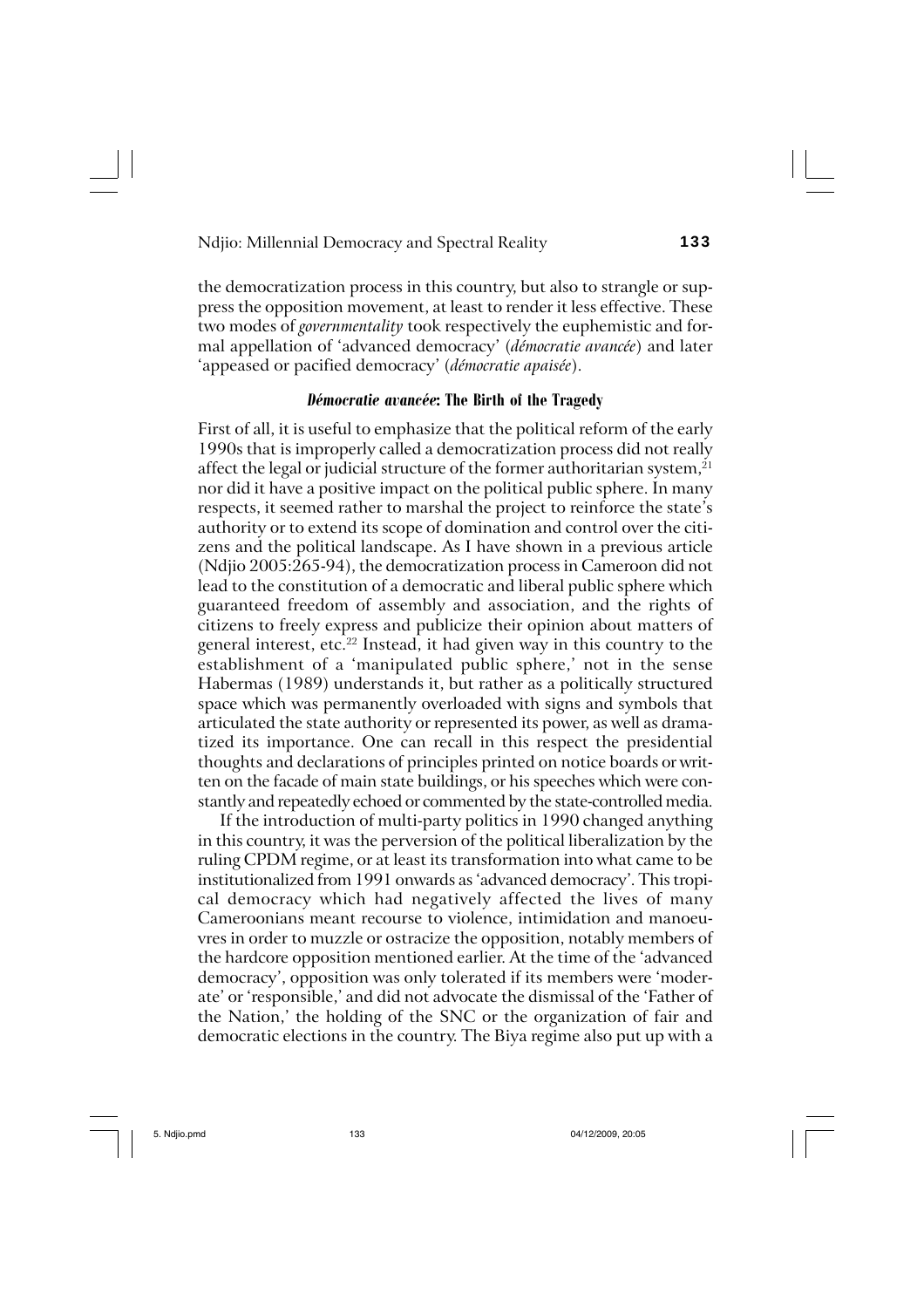'responsible opposition' or a 'civilised civic society', which did not denounce the kleptomaniac behaviour of the politico-bureaucratic elites. Along the same lines, for this regime, the conscientious and responsible political opponents were what people derisively called the 'oppositionists to the opposition' (*opposants de l'opposition*); that is, political opponents who were 'willing to have talks with the government and constituted authorities,' or were opposed to members of the hardcore opposition coalition who formed the 'Front Allies for Change'*.* 23 This was the case for members of the opposition group known as the 'moderates' (*modérés*) whose collusion with the ruling CPDM was generally praised by state officials and pro-government media as a sign of responsibility and patriotism. It was also the case for members of the so-called 'civil society' who were 'neutrally' connected to the ruling CPDM party, or members of many figurative human rights associations hastily created by the government in order to mislead the international community.

This new mode of *governmentality* implied as well the conversion of the public space into a militarized and martial space in which order and peace had to be maintained by all means (*militocracy*). At the time of the advanced democracy*,* the state power strove, not only to recapture the public sphere that was once controlled by young 'freedom fighters' and 'revolutionaries' but also to dramatize its presence where its authority was less perceptible. One could mention in this respect the formation in July 1991 of a special armed force unit baptized *Commandement Opérationnel* in regions mostly favourable to the opposition movement, the creation of new administrative units, military legions, the increase of the number of armed forces, administrators and magistrates, the constitution of ethnic militias and vigilante groups, and above all the *retour en force* of some caciques of the conservative ruling CPDM regime. This was the case of Gilbert Andzé Tchoungui, the former Minister of Territorial Administration and patron of the police, who was appointed as Deputy-Prime Minister in charge of the Territorial Administration, and Jean Fochivé, the dreaded former boss of the intelligence service, who became Secretary of State for Internal Security. The promotion of these two hardliners fit into the government's scheme of 'restoring the state power', as the official rhetoric called the violence that the postcolonial state permanently exercised on its subjects. These different measures were above all part of the government's effort to create submissive and docile citizens who had to subjugate their rights to the state authority. At that time of the advanced democracy, sympathizers of the opposition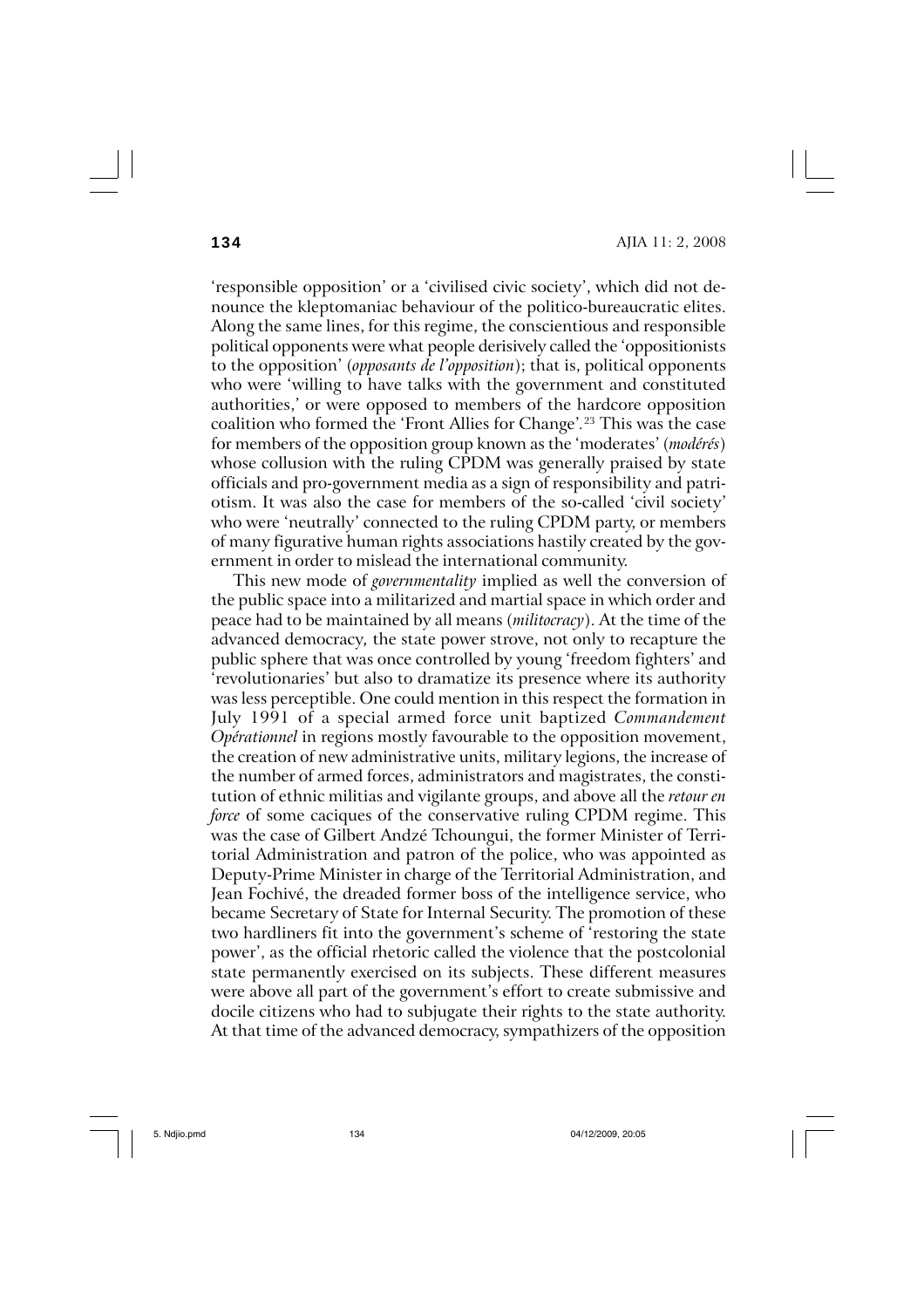only experienced the state power in its cruellest and most cynical visage. For these men and women who were constantly chased, arrested, tortured, or at the very worst killed by security forces or ethnic militias*,*  because of their political conviction or ethnic origins- *,* the experience of life was intrinsically linked to the art of escaping death and tragedy everyday. 24 Yet, even in its ferocity and intemperance, power was never banal or trivial in this country. The permanent assaults that this authoritarian power exerted on the oppositionists' bodies were always meant to remind them that the state authority has 'the will and the means', as Mr Fochivé liked to say.

One imposing aspect of this advanced democracy was that it had oversimplified the procedures of authority, and the means of violence and coercion in this country. In deed, from 1991 to 1996, the daily exercise of (state) power in Cameroon was abridged to the elementary act of banning, constraint, force, prohibition, confinement, surveillance and punishment, but also authorization, permission, rewarding, etc. Any person, thought, action or movement that was likely to challenge the gospel truth professed by His Excellency and his honourable Ministers was ostracized. For example, 1991 and 1992 witnessed the detention of many activist leaders who were subjected after their arrest to a humiliating and savage treatment by security forces. The same period also heralded the interdiction of a great number of independent newspapers which were very critical about the Biya regime,<sup>25</sup> or many independent human rights organizations, such as CAP-Liberté, OCDH, Human Watch, True Democracy which played a decisive role in increasing national and international awareness about the abuse of human rights in Cameroon. These associations were suspected by the administration of being connected to the main opposition parties (SDF, UNDP, UPC), and especially of being manipulated by the *Laka'am* association, a powerful Bamiléké lobby-group which was reputed for its strong hostility to the CPDM government. This period also recorded the dismantlement of all student movements, most notably the popular *Parlement* (an active and radical student movement) whose leaders were expelled from all state universities, jailed or tracked down by security services and ethnic militias in the government's pay (*Collectif Changer le Cameroun* 1992). At the same time, the officials managed to create or promote some amenable organizations, or some private newspapers, such as *Le Patriote, La Caravane, Le Témoin*, *Le Devoir, Elimbi*, etc, which enabled them to maintain a democracy de facade.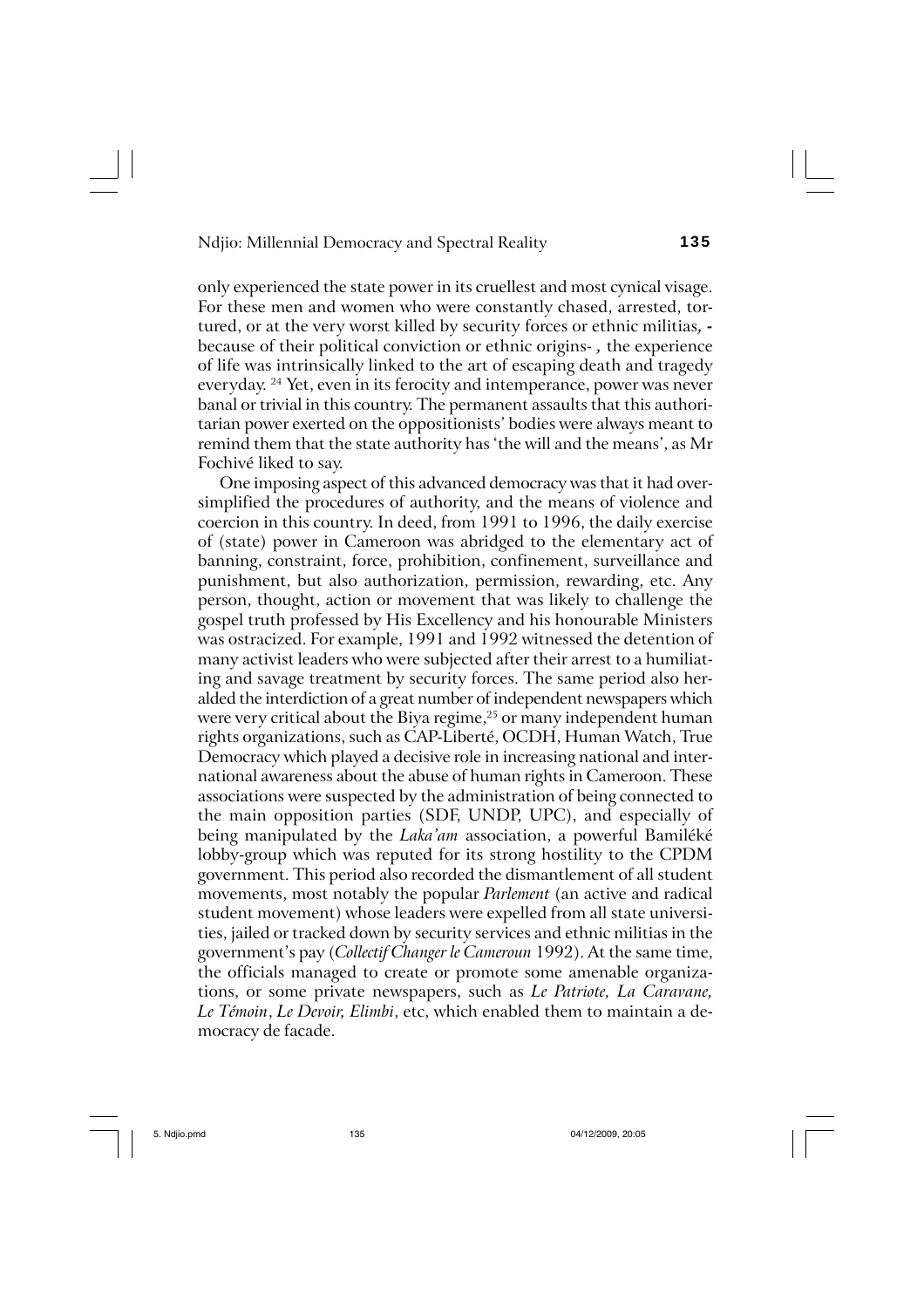Yet this mode of exercising power entailed above all a policy of stickand-carrot towards the government's opponents. On the one hand, this policy referred to an ineradicable custom of bringing members of the radical opposition, who were contemptuously depicted by pro-CPDM barons as a 'bunch of vandals and rioting demonstrators', under the endless process of pacification. In many respects, this art of discipline and castigation of the political opponents took the form of a real hunt in which the forces of law and order were the hunters and opposition supporters the quarry. As a matter of fact, from 1991 to 1996 the main task of the security forces consisted in hunting, tracking down, trapping and taming Biya' s political opponents, in the same way that a hunter deals with its prey. And each time the gendarmes or police 'captured' the oppositionists*,* they took a cynical delight in exhibiting them on the statecontrolled television as a spoil of war, or humiliating them in public, so as to remind them that '*L'Homme-lion* is stronger than them,' or to make them become less 'irresponsible and stubborn'. Sometimes, they required their victims to sing the praises of 'the Man of the New Deal' (*L*'*Homme du Renouveau*), as the despot is affectionately called.

However, not all these structures of repression or hunting (police, gendarmes, army, magistrates, etc.) had a legal or official status. Some of them were informal, private or extra-judiciary. This was the case of the Committee for Self-Defence, Commando Delta, Direct Action, the National Front for Beti Liberation and Essingan Group, the five most notorious and extremist Beti militias created in the early 1990s by some Beti officials, and the Presby group (President Biya's youth organization), a fanatic organization closely connected to the ruling CPDM party. Most of these groups were formed along ethnic or regional lines. More precisely, they recruited their members exclusively among young Beti students or unemployed to whom fine promises (government's assistance, job opportunities in the administration or the army, etc) were made in order to win their support. Between 1991 and 1996, these associations played a crucial role in helping the government to implement its martial policy against the opposition movement, notably members of the students' *Parlement* organization. For example, on several occasions, the government authority had recourse to these ethnic militias to achieve various tasks, i.e. maintaining or restoring order in the university campuses, disturbing opposition rallies or demonstrations, but also repressing young pro-democracy activists who were at the forefront of 'the ghost town operation' in the main towns of the country. Most of the victims of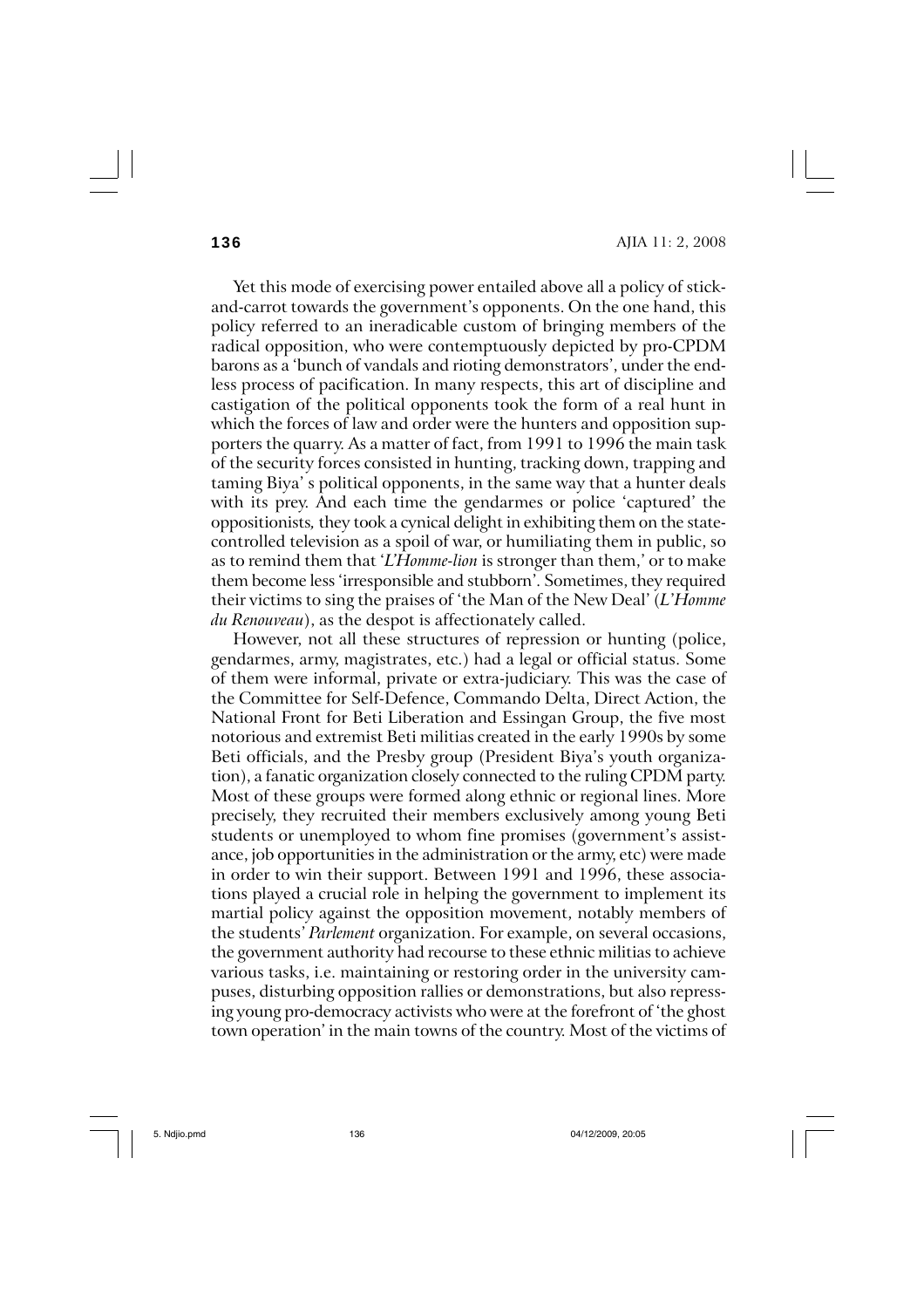these ethnic militias who were defined as 'the New Deal's defenders' (*défenseurs du Renouveau*) were populations from other regions or ethnic groups which were singled out as 'enemies' of the New Deal' or as 'strangers' (*allogènes*) in opposition to the so-called Beti 'natives' (*autochthones*).

Nonetheless, we will miss another important dimension of this advanced democracy policy, if we only limit it to a regime of disciplinary power or a routinized use of violence and coercion which was just one aspect of the whole complex of what Michel Foucault (1991) has called 'bio-power.' As he has cogently demonstrated in *Discipline and Punish* (1979)*,* for power to work, it must be able to manage, to control, and even create details: the more detail, real power, management breeding, and management units, which in turn breeds more detailed and finely controlling knowledge. From this Foucauldian perspective, one can read the advanced democracy policy as an elaborate system of representations of the Other (opposition members) and a sophisticated construction of ideological knowledge that enabled between 1991 and 1996 the CPDM regime to legitimize the violence and humiliation it constantly inflicted on its political opponents. I will focus my analysis on two main discursive formations that underpinned this mode of governing people in the country known as Cameroon.

The first discourse that aimed above all at manipulating the collective consciousness was associated with the mythology of national unity: a federal term on which Cameroonians generally agree, regardless of their ethnic, political or religious affiliations (Sindjoun 1996:27-51). As developed above, unlike the opposition movement which perceived the multi-party politics as hopeful because it embodied the project of 'change', the ruling CPDM regime rather viewed the democratization process as threatening for its maintenance in power. Therefore, throughout 1991, confronted with unprecedented social and political unrest, the CPDM government strove through images, pictures, sounds and statements to systematize a coherent discourse that emphasized the need to preserve what supposedly brought Cameroonians together: the 'national unity' and their pride of belonging to 'one and indivisible country.' Eventually this mythology became the repository of official discourses on peace, public order and security. In all respects, the (re) invention of this mythology of national unity, which since 1960 has been providing ideological support for the institutionalization of an autocratic regime in this country (Alima 1977; Kegne Pokam 1986), went hand in hand with the government's project, not only to supersede the ideal of 'change' by the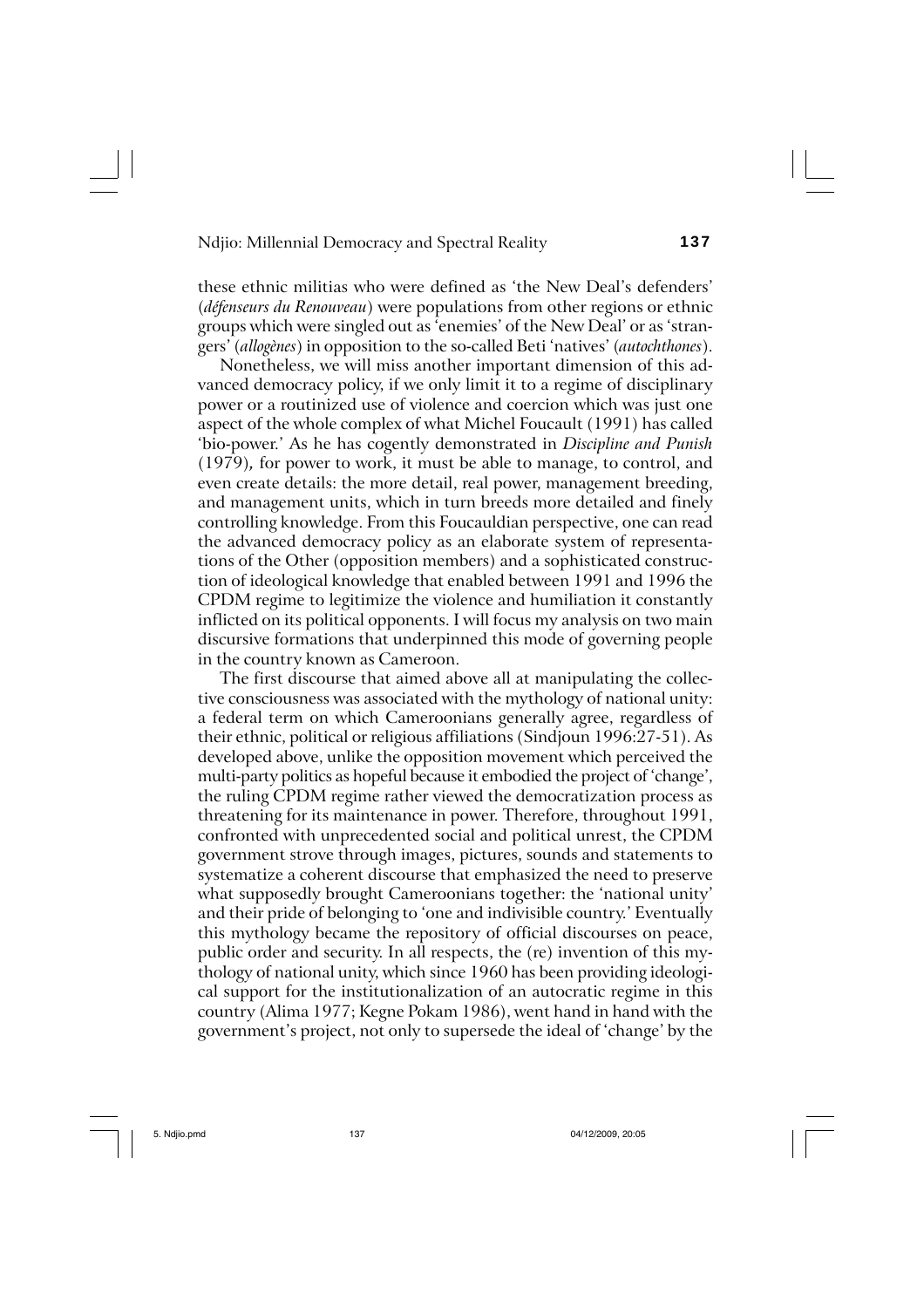**138** AJIA 11: 2, 2008

logics of peace, but also to alter the ongoing democratization process. Not surprising that, during the presidential election of October 1992, one of the main slogans of the ruling CPDM party was 'Vote Paul Biya for Peace' or 'Paul Biya for peace.' On the other hand, the outgoing President Paul Biya passed himself off as 'the candidate for gathering and unity' (*candidat du rassemblement et de l'unité*), in contrast to his political opponents who were dubbed 'apostles of division and enemies to peace' (*apôtres de la division et ennemis de la paix*). Cameroonians were called upon to make their choice, not between 'change' (*changement)* and 'opposition to change' (*immobilisme*), as the opposition members stressed, but rather between unity and division, order and disorder, peace and chaos, stability and instability, etc, as the state-controlled media endlessly reminded the public.

In the wake of the brainwashing campaigns initiated by state officials in order to discredit the opposition movement or to hamper the impact of the devastating civil disobedience, special programs were regularly broadcast on the national TV or radio channels on civil wars that were devastating some African countries. In most cases, these shows were accompanied by dithyrambic songs that either paid tribute to the 'Initiator of the New Deal policy,' or urged Cameroonians to 'give priority to peace and stability, whatever their political disagreement.' Furthermore, government officials appealed to some actors of the reunification of the two former French and British Cameroons, not only to explain how Cameroonians from the two borders of the Moungo river decided after the Reunification of October 1961 to live in common but also to warn those 'irresponsible fellows whose actions were likely to jeopardize the national unity gained at great cost.' No wonder that the mythology of national unity became one of the main justifications for the militarization of the power that marked the debut of the advanced democracy of the early 1990s, or the systematization of the policy of 'pacifying' and 'stabilizing' the country by all means.

Indeed, it was for the sake of national unity and peace that unlimited rights were given to the forces of law and order to bring the oppositionists' bodies under the endless process of discipline, or that the Biya regime reinforced its repressive tendencies that have contributed to its hegemonic stability (Courade and Sindjoun 1996). It was under the pretext of preservation of national unity and territorial integrity that the CPDM government was strongly opposed to the holding of SNC or dismissed the claims of some Anglophone populations for the reintroduction of a fed-

5. Ndjio.pmd 138 04/12/2009, 20:05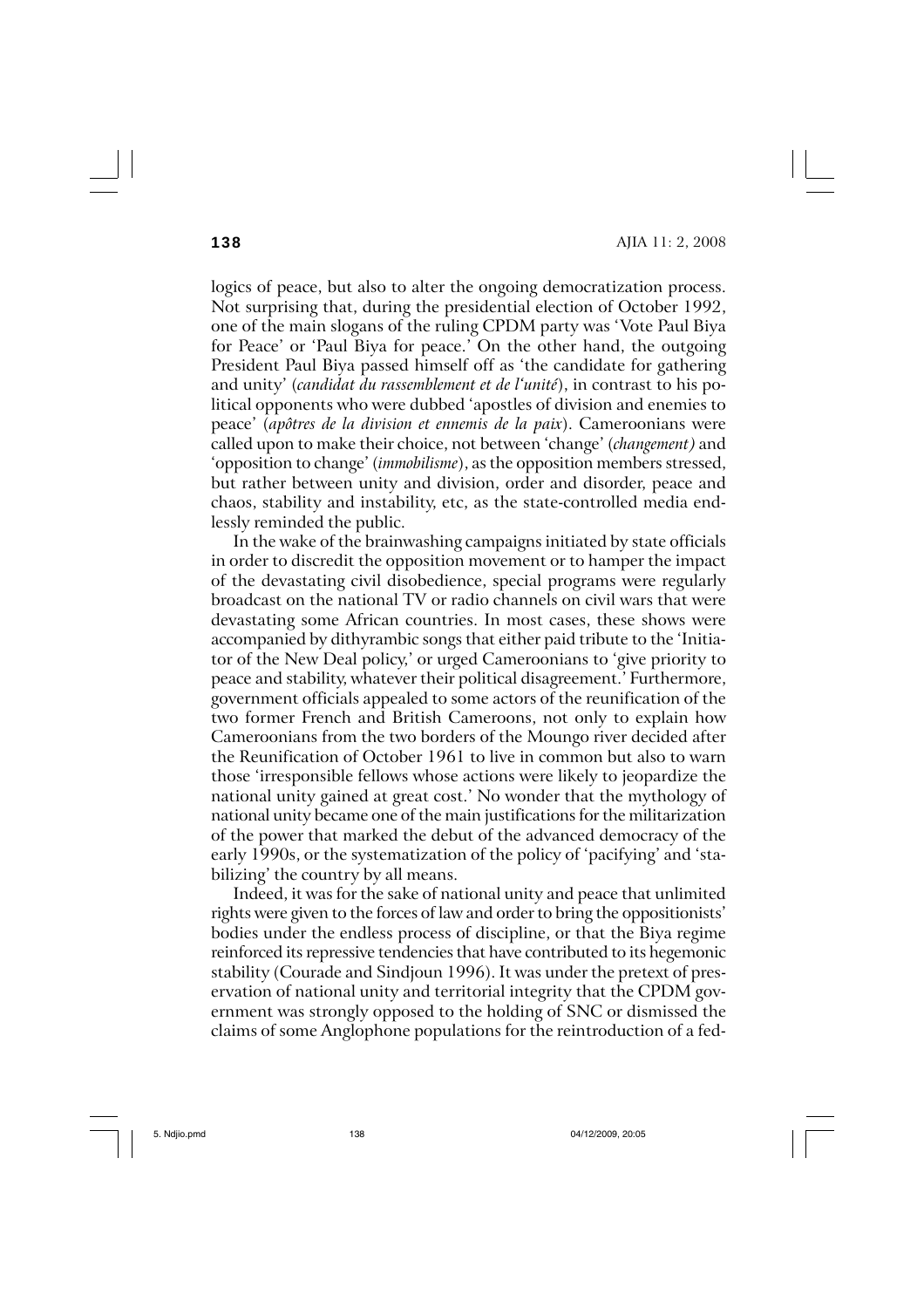eral system (Anglophone and Francophone States) or the outright secession of the former Southern Cameroon from the present Republic of Cameroon. Instead, the Constitution of January 1996 preferred a formative decentralization system that espoused the form of the ten existing provinces to federalism, viewed by the regime ideologues as a step to secession (Awasom 2001).

Another aspect of the 'advanced democracy' is that it embodied the dichotomizing representation of Cameroonians or their classification into two categories: supporters and opponents, good and bad citizens, responsible and irresponsible subjects, patriots and the non-patriots, autochthons and allochthons*,* allies and enemies, natives and strangers, etc (Awasom 1999; Konings 2001:169-94; Socpa 2002). This classificatory policy primarily aimed at exacerbating regional, ethnic, cultural and linguistic differences. In practice, this process gave way for instance to the invention of the *Beti* or *Essigan* clan that encompassed populations of the forest region of Cameroon (Centre, Southern and Eastern Provinces), the *Sawa* group that gathered peoples from the coastal region (Littoral and South-western provinces), the *Anglo-Bami* group that assembled populations from the Grassfields region (West and Northwest Provinces), and finally the *Nordistes* that grouped peoples from the Northern region of the country. Beti and Sawa populations were generally associated with the ruling CPDM party, while the Anglo-Bamileke and the Nordistes were connected with the opposition, notably SDF and UNPD (Union National for Democracy and Progress ). At the time of the advanced democracy, the political status, privileges and rights one could enjoy or not, depended above all on one's position either as a CPDM supporter or opponent, as a member of *Pays Organisateur* (the Beti lobby group which allegedly holds the political power in Cameroon) or *Anglo-Bami,* or as an 'autochthon' or 'allochthon.' Reflecting on this policy, one can say that what some analysts have rightly termed 'ethnopolitics' or 'autochthony governmentality' (Geschiere and Nyamnjoh 2000:423-52) can be seen above all as the art of (re) inventing difference. As a matter of fact, political opposition was equated with regional and ethnic differences: the *opposant* was the *allogène* or the 'alien,' while the supporter of the ruling CPDM party was the *autochtone* or the 'son of the soil,' who needed to be protected against the invasion and cumbersome presence of the *allochthons* from the Grassfields region (Awasom 2001; Socpa 2002).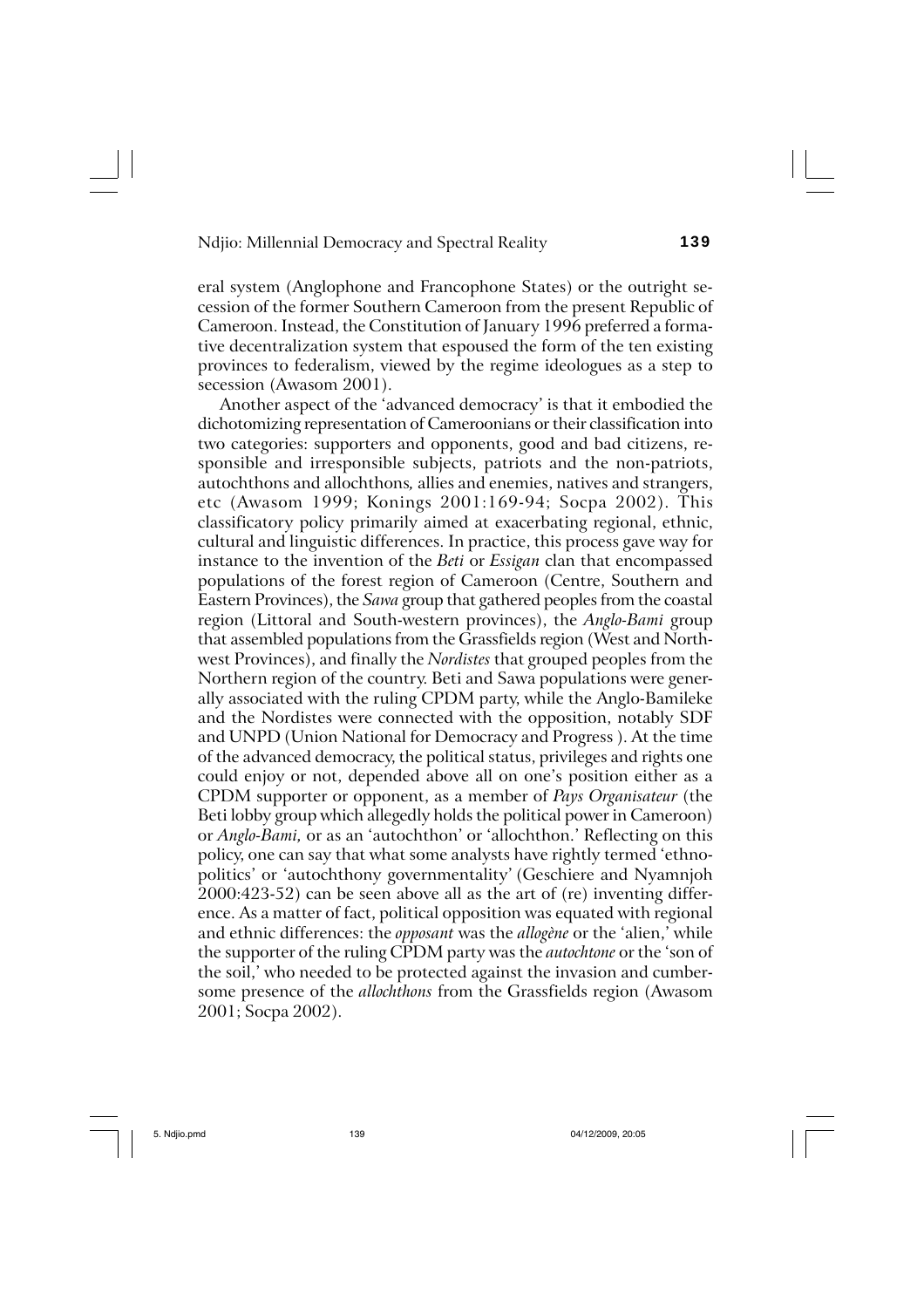**140** AJIA 11: 2, 2008

For example, between 1991 and 1996, the Biya regime enacted a series of laws, which were purportedly and ostensibly designed to protect the 'autochthons' and the 'natives' who allegedly feared of being overwhelming or outvoting by Anglo-Bami 'settlers' or '*came no gos,*' in their native region (see Geschiere and Nyamnjoh 2000:434-45). This was the case with the Electoral Code of 1992 and the January 1996 Constitution which not only institutionalized the ethno-politics in this country but also endorsed the CPDM regime's divide-and-rule policy, which was based above all on the exclusion or marginalization of a crosssection of populations. For example, the Electoral Code required that the list of candidates to be presented by political parties in a constituency must reflect the sociological components of this constituency. This means the mandatory inclusion of 'autochthon' populations or the 'sons of the soil' in the list of candidates presented by a political party. In the same lines, in its preamble and in Article 57(3), the Constitution of January 1996 upheld the state's obligation to 'protect minorities and preserve the rights of *indigenous* populations.' Moreover, this law stated that 'the Chairperson of each Regional Council and Local Government region shall be an indigene of the area.' As Awasom (2001:22) rightly puts it, 'the emphasis of the 1996 Constitution was on the rights of 'indigenes' and 'minorities' against other nationals considered 'outsiders' and 'strangers.'' To phrase it differently, priority was given to 'ethnic,' 'indigenous' or 'autochthonous' citizens, while the concept of national citizenship was relegated to the background. This constitution, as Awasom (2001:23-4) further explains, 'stratified citizenship by starting first with belonging to an ethnic group, district or province before any national consideration.'

What deserves to be stressed here is that these different laws have been instrumental in the conservative CPDM regime's bid not only to distort the democratic principles, but also to maintain its hegemonic stability, by impeding through 'legal' means individuals or groups who were likely to pose a threat to its conservation of power. For example between 1992 and 1996, the CPDM government had many times recourse to these judiciary and electioneering procedures to prevent 'Anglo-Bamis' and Nordistes strangers from standing for election in the regions where they were born or had lived for several decades, because their status allegedly did not comply with the policy of belonging. On several occasions, the CPDM regime used similar stratagems either to disqualify the list of the opposition candidates from the electoral competition, or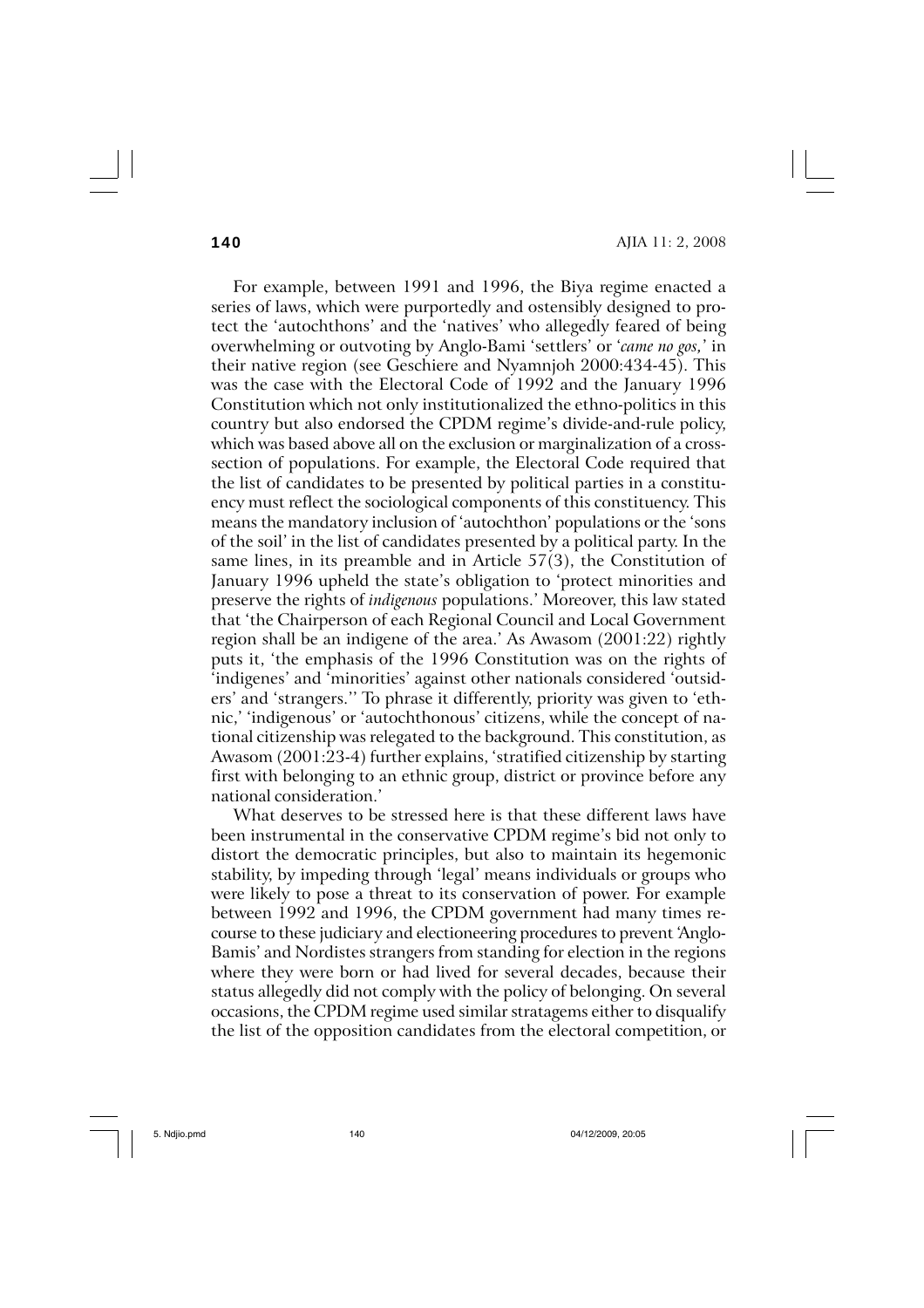to invalidate the opposition's victory under the pretext that it was predominantly made up of '*allogènes'* at the expense of the 'autochthons.' For example, prior to the January 1996 municipal elections, the Minister of Territorial Administration disqualified the list of SDF candidates in 150 local government constituencies on the grounds that it did not reflect the sociological components of the respective areas, or that the 'natives' were less represented in those lists than the 'aliens'.26

Under the advanced democracy, the invention of ethnic and cultural differences also took the form of *demonization*, *anathemization* and *pathologization* of the ruling party's opponents, notably members of the radical opposition reunited under the banner of the SDF. Indeed, militants or leaders of this party were generally considered a bunch of 'vandals' and 'irresponsible fellows' who deserved no respect on the part of the state officials. For example, Mr Kontchou Kouemegni, the former Minister of Communication (1990-2000) had once called this political movement a 'fascist party,' which was indoctrinating young Cameroonians, and had planned to plunge the country into chaos and tragedy. Twice, Ni John Fru Ndi, the chairman of this party escaped a murder attempt by the security forces who shot at his car and wounded the man and one of his bodyguards. In the line of such a policy, CPDM regime's political opponents and members of some radical Anglophone movements, such as the South Cameroon National Council (SCNC), Free West Cameroon Movement (FWCM) or Ambazonia Movement, which advocated the return to the former federated states, were depicted as 'adventurers', 'traitors in the enemy's pay', 'power-mongers', 'enemies to peace,' 'trouble-makers,' 'apostles of division,' 'secessionists' or 'undesirable elements' (Konings and Nyamnjoh 2003, 2000:5-32). Likewise, extremist members of the ruling CPDM and pro-governmental newspapers generally referred to 'Anglo-Bami' populations as 'ethnofascists,' 'black imperialists,' 'exploitative and unscrupulous fellows,' 'domineering settlers,' 'land-grabbers,' 'ingrate peoples,' 'deceitful peoples,' etc. They were accused of sowing disorder in the country, or of plotting to overthrow the CPDM regime by means of 'ghost town operation' and SNC, as Mono Djana (1997:23-25) stated. In the following pages, I will focus my analysis on the second mode of *governmentality* that has enabled Biya regime to cannibalize the pretty siren of democracy, or to 'capture' its political opponents, who have been turned into mere ceremonial figures. This new formula of domination took by the end of 1997 the official appellation of 'pacified democracy' (*démocratie apaisée*).27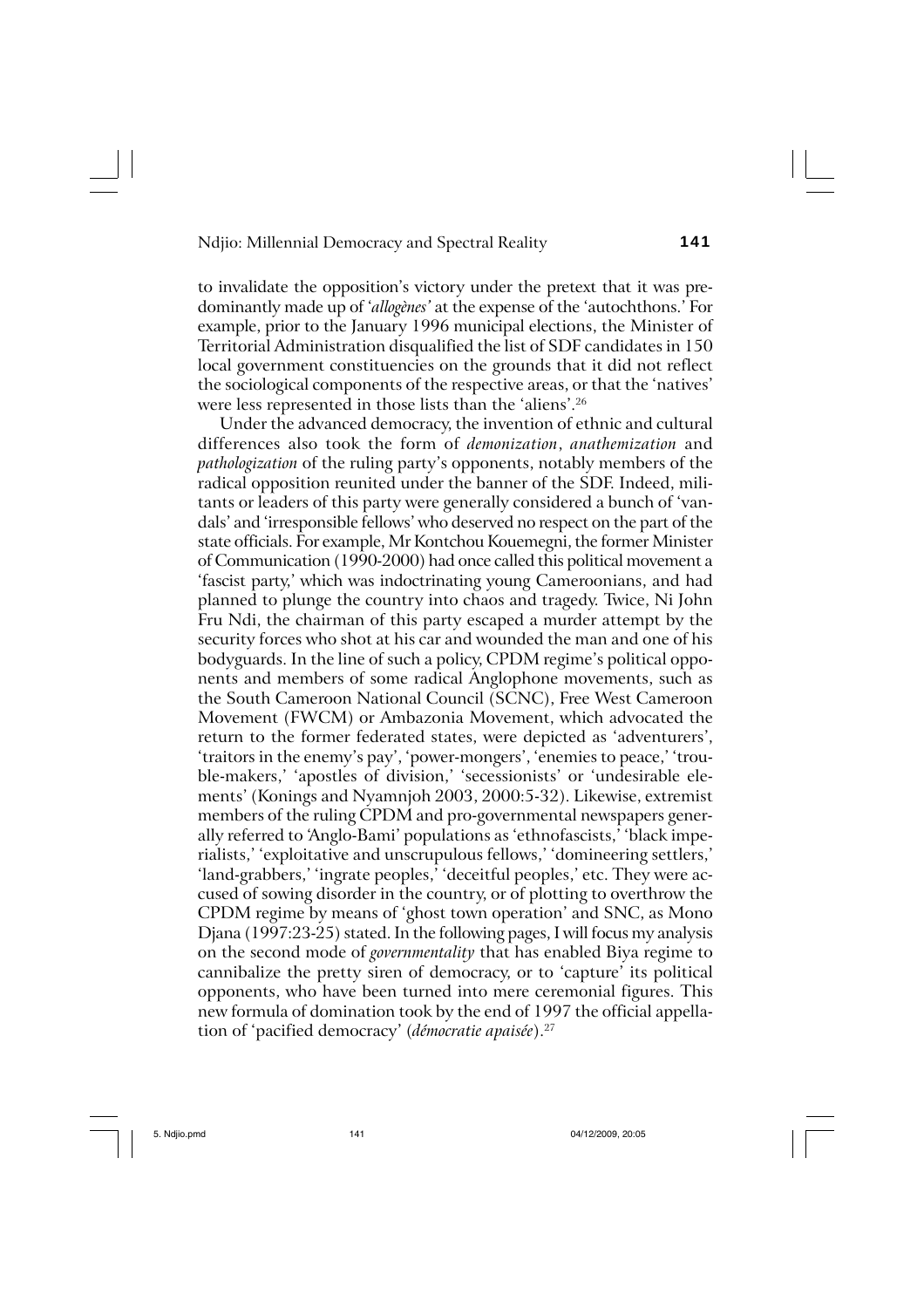## *Démocratie apaisée*: The End of the Political Struggle

In December 2001, I had the opportunity to dine in a smart restaurant in Paris with a group of Cameroonian mayors from the CPDM and SDF parties, who were participating in a meeting on local government in the French capital. Both the CPDM and SDF mayors, who had been put up at a luxurious hotel at the Place de Clichy, were calling each other 'colleagues' or 'comrades.' Some of them even planned together to ship the fancy cars that they had just bought into Cameroon. Their trip and daily expenses were supported by a government institution (FEICOM), which provides financial assistance to local councils. A couple of months earlier in July, Ni John Fru Ndi, the Chairman of the former radical SDF was the CPDM's special guest during the ruling party's  $2<sup>nd</sup>$  extraordinary congress. For many participants and viewers, it was memorable to see the man who was formerly cast in the role of the villain, seating alongside the Prime Minister and members of his cabinet, or holding a friendly conversation with the ruling party's Secretary General. It was the same CPDM regime that in 1997 and 2002 helped the SDF Chairman to thwart his former collaborators' plan to unseat him for 'high treason and collusion with the 'enemy' (meaning the CPDM party).28

Paul Biya's unexpected support for his former 'enemy' was above all a politically motivated action. On the one hand, his intervention in favour of the leader of the so-called radical opposition party enabled his regime to keep up its 'cosmetic democracy' to use Njamnjoh's words (2004), since without an 'active and responsible opposition,' as statecontrolled media often say, the democracy made in Cameroon would not catch fire. On the other hand, Paul Biya's backing of an Anglophone fellow that his regime has been promoting since 1996 as the everlasting leader of the opposition in the country was part of his strategy to maintain an illusionary equilibrium of power between a dominated-Francophone government and a pro-Anglophone opposition. This fragile balance might have been undermined, if a Francophone Bamileke or Nordiste fellow who was lusting after the chairmanship of the main opposition party in the country, had replaced the old Anglophone leader. Moreover, ousting Ni John Fru Ndi would have compounded the Anglophones' resentment against their Francophone counterparts they often accused of marginalizing them (Konings and Nyamnjoh 1997:207- 29). As one analyst commented, 'for the Biya regime, it was a matter of choosing the lesser of two evils: between the long-time *opposant* whose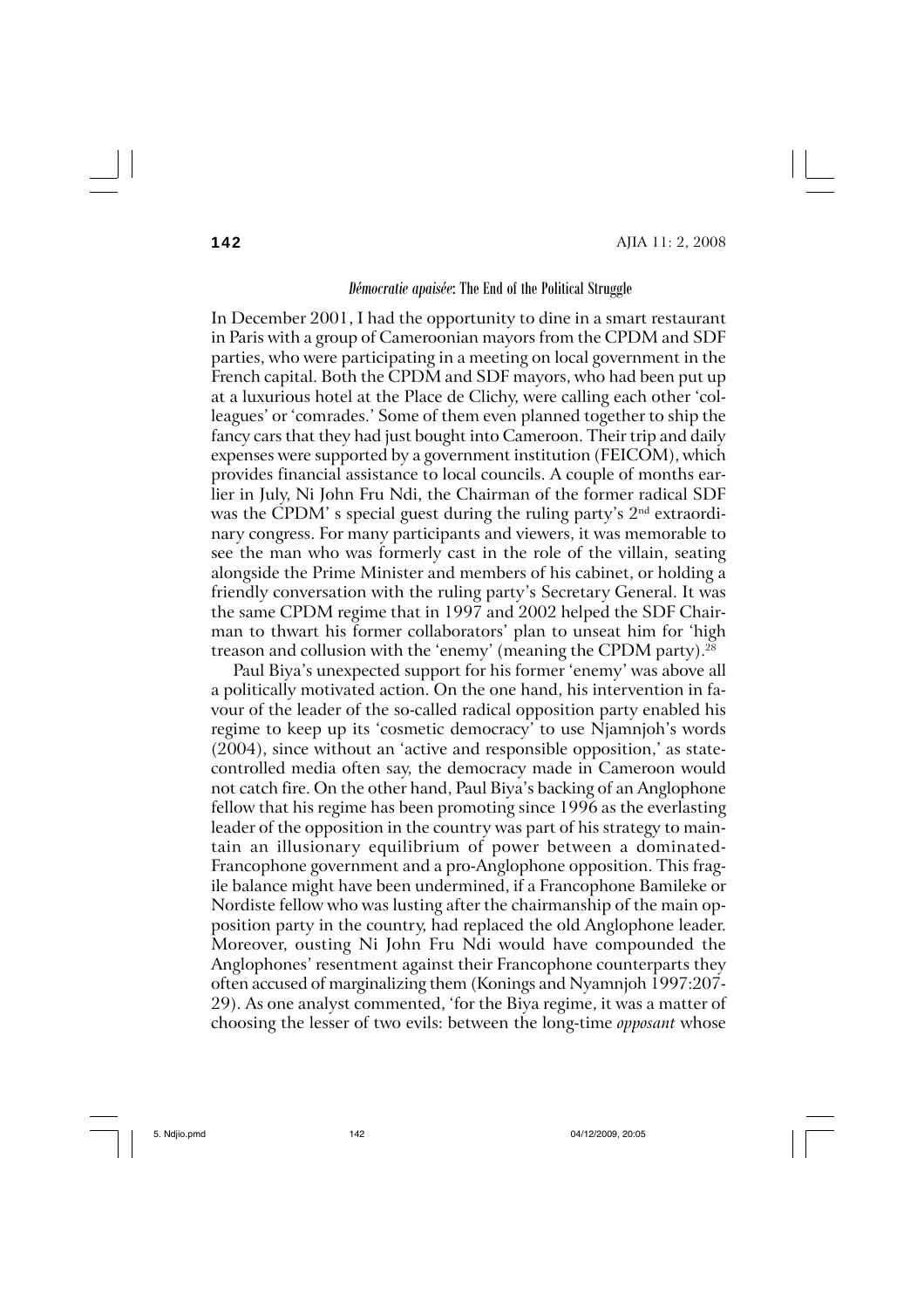bark was worse than his bite, and especially was willing to negotiate with the ruling CPDM regime, and embittered politicians who had a score to settle with the same regime'.<sup>29</sup>

In many respects, the government's surprising support for the leader of the former radical party tied in with its policy of 'appeasement' which embodied the Second Coming of the democratization process in this country: that of the 'advanced democracy'. This 'pacified democracy' moved the political struggle in this postcolonial state from the former logics of confrontation and opposition of the early 1990s to that of collaboration and connivance. The 'ghost town operation' was over, the SNC was postponed indefinitely, the former radical opposition had become 'responsible,' and order and peace were restored at the expense of the former 'freedom fighters' and 'combatants.' To paraphrase Bayart (1993), the policy of *appeasement* initiated by the CPDM government in the late 1997 dramatized the logics of reciprocity and mutuality that now inscribes both the ruling party and its opposition within the same episteme of belly euphemistically called government of 'large consensus' or 'national reconciliation.' Like a good father, the 'Enlightened Guide' in his paternalist magnanimity, refused to banish or ostracize anyone, not even the 'lost sons' who had once dishonoured him or slammed the door of the communal house behind them. As Zacharie Ngniman (1998:12), one of the apologists of the CPDM regime, explains,

On the 12 October 1997, Paul Biya was re-elected as President following his large victory (92.57 per cent of recorded votes) during the presidential election. For many observers, there was no doubt that, unlike the 1992 presidential election during which he only cast 39. 97 per cent of the votes, this time, he had elbowroom to govern with his CPDM party alone. All the more reason that at that time, he already enjoyed a comfortable majority at the *National Assembly* (the Cameroonian Parliament). But he did not. In his inaugural speech, President Paul Biya rather chose to associate all political trends to his power. In addition to the ruling CPDM, other political parties joined the government (UPC, UNDP, UPR). Official talks began with the SDF, the long-standing rival, with more or less success. Despite the divergence of opinion and some minor clashes, the trend was irreversible. The new option signalled the end of the democratic transition and the beginning of the '*démocratie apaisée'* in Cameroon. On the eve of the 3<sup>rd</sup> Millennium, and with regard to what we witnessed in the neighbouring countries, the President's policy of appeasement was an advantage that one had to preserve jealously (translation by the author).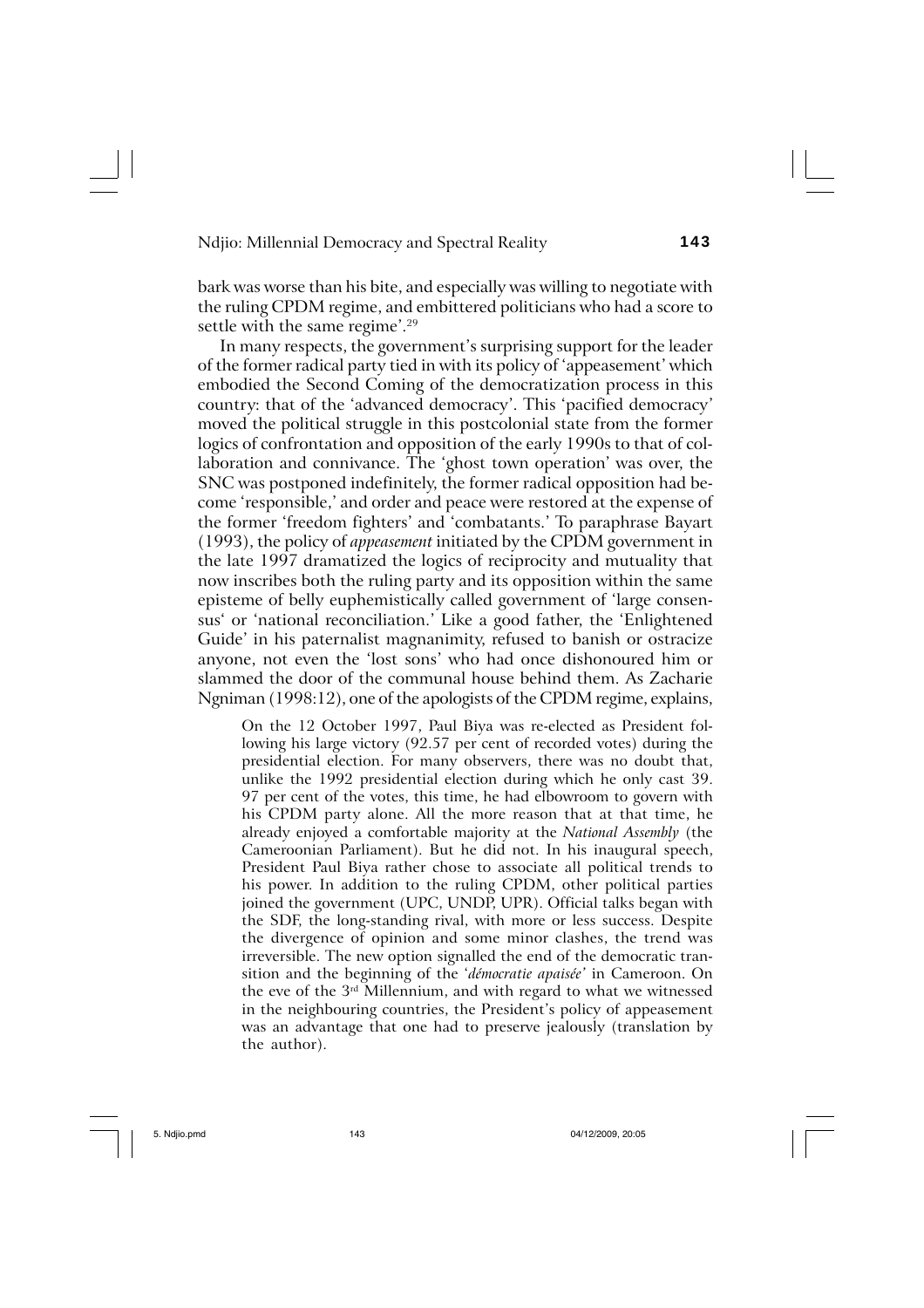As the above quotation shows, the 'pacified democracy' embodied the shift, not only in the style of power and the CPDM regime's mode of *governance* but also in the way in which it dealt with its opposition. Unlike the advanced democracy of the early 1990s which was predominately marked by the policy of stick, the pacified democracy of the late 1990s was rather guided by the policy of carrot towards opposition members. It means that, if in the past years (1991-1996) boot, truncheon, tear gas, bayonet, bullets, beatings and imprisonments were the privileged means for keeping the opposition movement in check, after October 1997 incorporation in the state apparatuses, money and reward became the principal instrument for domesticating the opposition. Even though this corruptive practice was not really new, as in March 1992 the CPDM government resorted to bribe to break up the former *Coordination* (a coalition of 40 opposition parties),<sup>30</sup> it had never been as conventional and prevalent as it became under the pacified democracy. In other respects, the spirit of appeasement changed even the official representation of the hardcore opposition: its leaders were no longer considered 'troublemakers,' 'apostles of division,' 'enemies to peace,' but were called 'our friends of the opposition,' 'challengers' (*concurrents*), 'political adversaries,' etc. Take, for example, Ni John Fru Ndi who was formerly called all the names under the sun by state-controlled media. With the advent of the pacified democracy, he became in the same official media's representation the 'leader of the opposition' or the 'Chairman of the SDF.' Moreover, he was now invited to join state or ruling CPDM officials in their display of majesty and grandeur, while his party's militants were now allowed to hold their meeting or to march past the Head of State during the National Day celebration.

However, one of the main achievements of this pacified democracy is that it has established an *entente cordiale* or a whirlwind romance between the former 'enemies' who have (re) discovered 'the virtues of dialogue and consultation,' as Mr Achidi Achu, the former Prime Minister (1992- 1996), liked to say. Moreover, it has contributed to a fusion between the ruling CPDM and its opposition, or their 'reciprocal assimilation'31 in the matrix of what some Cameroonian officials have felicitously called 'mutual aid policy' ('*njangui* politics')'.32 It means that both the government and the opposition no longer view themselves as adversaries or political opponents, but rather as partners or allies who are trying to make the most of the accumulative opportunities provided by the millennial democracy. In practice, this alliance operates in the form of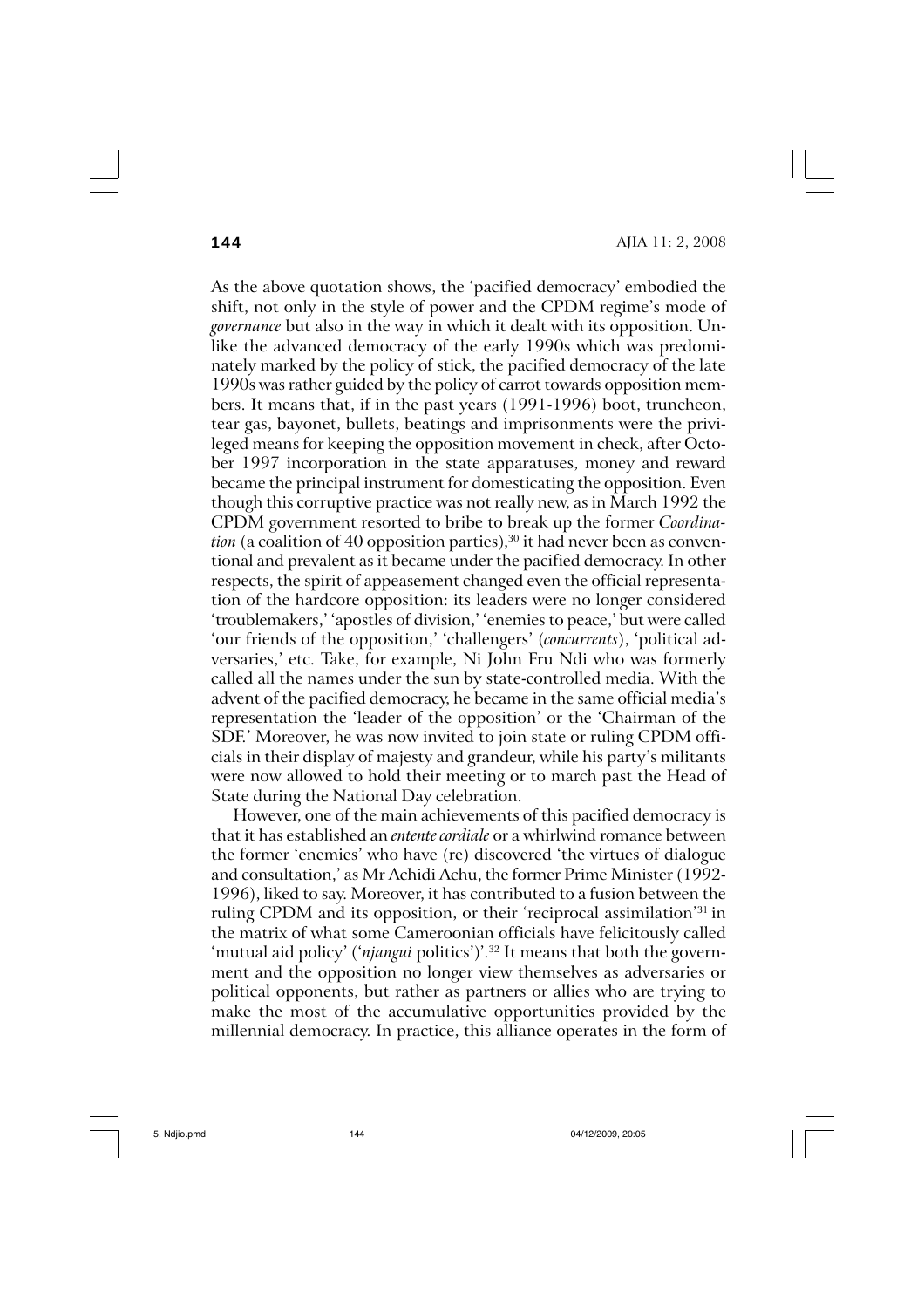share of the 'national cake,' or what Bayart (1993:155-179) has called 'the resources of extraversion:' for the greater good of the country, and for the sake of national unity and peace, the opposition allows the ruling CPDM party to rig the elections or to distort their results. In turn, for the sake of national reconciliation and appeasement, its leaders are showered with money and other gratifications, or are allotted a less important position in the government or in the executive board of the National Assembly, while some of them are appointed to some lucrative posts in one of the state-owned companies (Mbuagbo 2002:431-38; Mbuagbo and Akoko 2004:1-12).

Indeed, since 1997, both the Parliament and the government have been serving as spaces, not only for mediation between the ruling CPDM regime and its opposition but also for reconciliation between political actors who were formerly divided by the advanced democracy. It is useful to recall that since the implementation of the pacified democracy in October 1997, both the CPDM and the SDF have been controlling the government body of the National Assembly: the National Bureau and the Commissions. For example, to compensate for the absence of its main challenger in 'the government of national union,' the ruling party has promoted the 'election' of some SDF's Members of Parliament as Deputy-Chairman, Secretary or Treasurer of the Parliament, or as Secretary of one of the nine Commissions. As the official leader of the opposition, the SDF Chairman receives the state allowances (*Mutations*, 27 September 2004). As Tenfack Ofegé, a Cameroonian journalist cogently writes,

Under the pretext that they are the guarantors of peace and stability in Cameroon the CPDM operates a kleptocracy wherein 10% of the population or less controls 90% of the resources. And under the pretext that they are not part of the CPDM racket, but they are the guarantors of a democracy, the current SDF leadership sponsors a system wherein 10% of the party's leadership, not even the masses, benefits from the graft with the CPDM.33

No wonder that the former whining *opposants* have fallen silent. To Thomas Frank's pertinent question, 'Why Johnny can't dissent'?.34 No doubt the answer of many disenchanted Cameroonians would be because 'the full mouth is silent' (*la bouche qui parle ne mange pas*), as 'the talkative mouth is empty' (*bouche qui parle ne mange pas*).

In many respects, the *njangui* politics that is one of the main characteristics of the pacified democracy seems to take the form of a democ-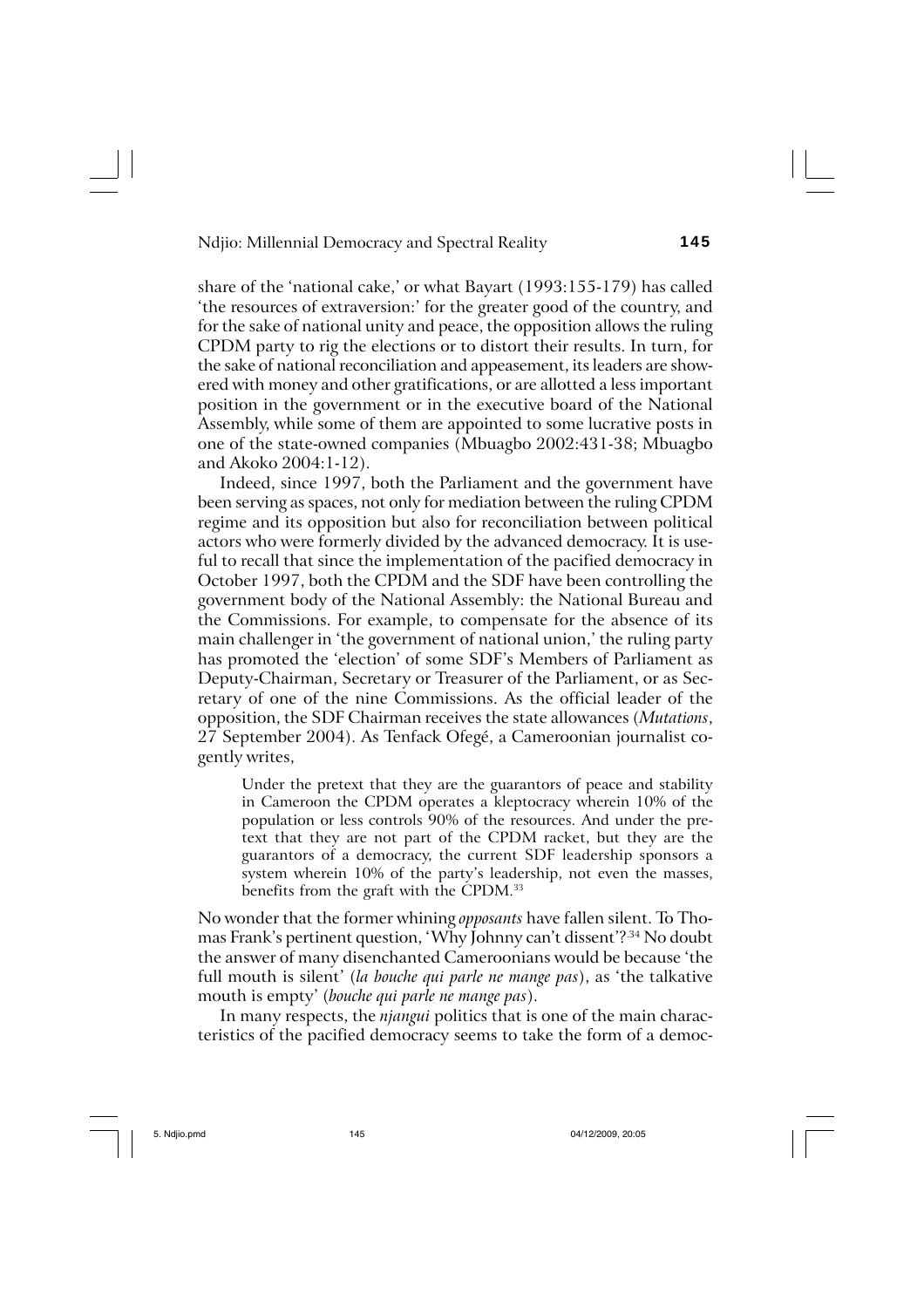racy of the belly (*démocratie du ventre*) and a corruptive democracy, if one acknowledges the present propensity of opposition leaders to lust after ministerial posts, and the inclination of the ruling party to bribe its political opponents in order to calm them down. Indeed, with the newly institutionalized pacified democracy*,* a new practice of politics has emerged in Cameroon in which making politics is abridged to the art of fending for oneself, or of 'eating one's portion' (*manger sa part*), as the man in the street ironically comments. Unlike the early 1990s when the political struggle was essentially driven by the mythology of change*,* and when making politics was above all a matter of changing the existing political order or reframing the postcolonial state, that of the late 1990s was primary prompted by the 'need to acquire the patrimonial means of one's political legitimacy,' as Chabal and Daloz (1999:37) would have put it, or to share the spoils. Reflecting on the vegetative and primal behaviour of many of them, one can rightly say that nowadays, Cameroonian political actors are not far from what Bayart (1993:243) felicitously describes as 'glutinous enzymes motivated by the sole desire of stuffing themselves as quickly as possible with the fruits of western modernism' or with international aid.

Even the vivid popular culture in Cameroon reflects this rush for spoils in which almost all local political entrepreneurs participate today. For example, in one of his successful sketches that is in fact a political satire about the democratization process in Cameroon, the popular comedian *Chop-Chop* derisively describes the ongoing pacified democracy as the 'democracy for personal interests' (*démocratie du gombo* ) or '*mangecratie*:' the democracy for the mouth and the belly, as he explains. According to him, the government and its opposition are engaged in what he calls the '*chop-chop démocratie*.' That is why he too has created a party, which is named 'Chop-Chop Democratic Party,' and his militants are called 'chopchop people'. The party's motto is: 'I *chop,* you *chop*' (I eat, you eat). The main objective of the party's leader is to get some 'money or financial retributions' (*chops* or *gombos*) from the CPDM government or international donors. In many respects, his manoeuvre consists of ranting at the government in order to draw its attention. His overt opposition to the ruling CPDM power is only a hidden transcript of his collusion with the same regime. More explicitly, in public, the cunning politician passes himself off as a radical *opposant* who regularly criticizes the CPDM regime for keeping people in poverty and destitution. But in private, he lives off the same government that offers him opportunities to tap into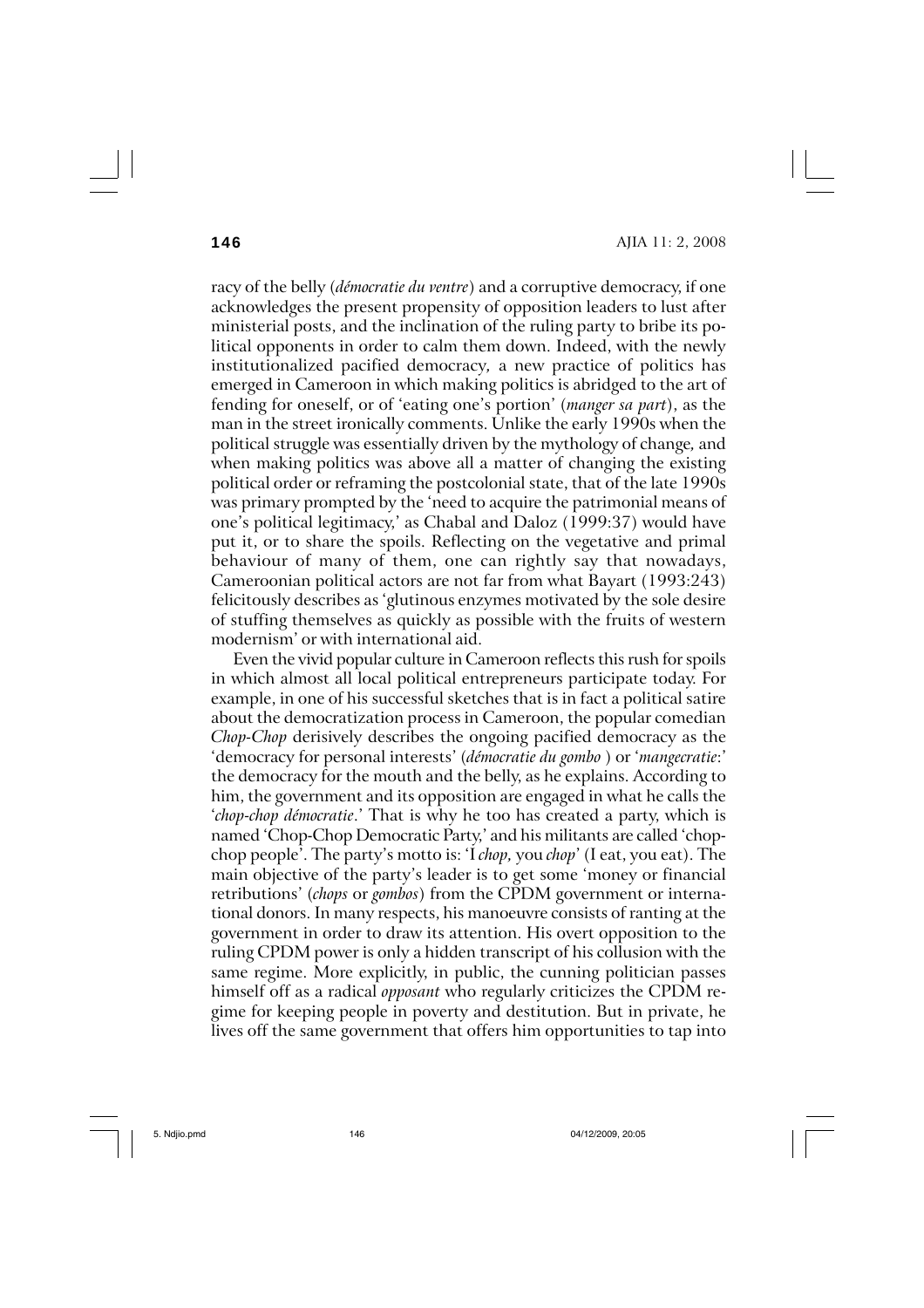state-controlled resources permitting him to enjoy an easy life. The strategy of the leader of the Chop-Chop Democratic Party is informed by the fact that the prevailing pacified democracy works because there are (responsible) political opponents who legitimize it through 'elections,' votes of laws in the National Assembly, or through formal institutions (Parliament, government, local council) or through actions such as critiques, demonstrations, marches, etc. He is also aware of the fact that under the pacified democracy, to get access to the state resources, you have to play-act as a vehement political opponent: a turbulent *opposant* who shouts angrily at the government or casts aspersions on the ruling CDPM regime, is likely to be called to the government, ironically translated by Cameroonians as a 'big dish' (*mangeoire nationale*).

One can find here a striking similarity between the Chairman of the Chop-Chop Democratic Party and many 'ventriloquist political opponents' (*opposants du ventre*), as the popular literature in Cameroon calls it. Their political struggle is no longer subjected to a double logic of 'totalitarianizing and de-totalitarianizing' (Bayart 1993:249), but rather to a double process of collaboration and integration, as exemplified by the note released on 27 October 2002 by the Chairman of the SDF. In this message, the leader of this opposition party 'directs the Secretary General of the party to send an official letter to the Secretary General of the CPDM to invite his party to another round of CPDM/SDF talks, like the one they initiated in 1997/98'.<sup>35</sup> The declared purpose of these talks engaged in since November 1997 was 'to seek avenues to perfect the electoral system in Cameroon,' as stated by the aforementioned message. But their hidden objective aspired to consolidate the place of the former radical party in the banquet of the pacified democracy which today offers to all the *opposants du ventre* a fresh field in which to graze: allocations of micro-projects, lucrative public contracts, highly marketable import-export licenses, etc.

## **Conclusion: From Millennial to Spectral Democracy**

In the early 1990s, Cameroonians, like many Africans, fantasized about a democracy that supposedly would bring about a real change in their country, which would at least prevent their old Enlightened Guide from dying in power. Indeed, the millennial democracy in its messianic and enchanting manifestations promised to put an end to the tragedy and suffering Cameroonians in particular, and Africans at large, have been experiencing since the so-called de-colonization process of the late 1950s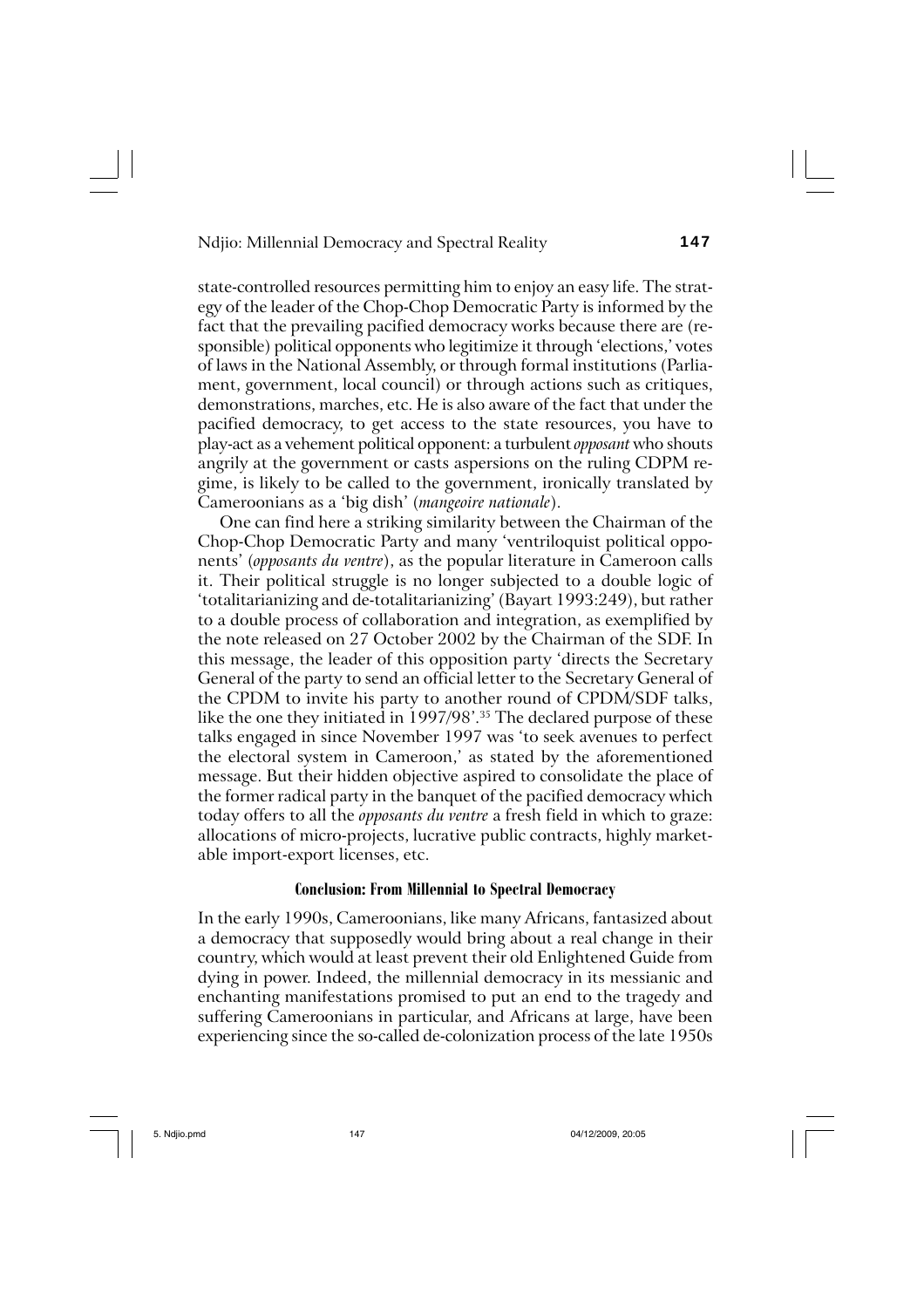and early 1960s. The (magical) word 'changement' embodied people's expectations of better life, justice and freedom. But in the end, the 'Father of the Nation' succeeded in turning the pretty siren of democracy into a kind of spectre which since 1991 has been traumatizing people, except the cunning politicians who have been able to make the most of the pacified democracy that has been preferred to democracy. The prevailing *mangecracy* and *ethnocracy* which have become the dominant manifestations of the Cameroonian *governance* bear witness to the failure of a democratization process that has changed everything in this country, except what it was supposed to change: corruption, nepotism, patrimonialism, favoritism, clientelism, tribalism, dictatorship, etc. Moreover, the steady process of *autocraticization* and *criminalization* of the Cameroonian state, like in many other African countries (Bayart et al. 1999), instead of democratization and good-governance as predicted by many analysts, is an unpleasant reminder that the modernist discourses have failed to understand the mutations that were taking place in Africa in the early 1990s. Once again, Africanists and social scientists at large have let themselves be led up the garden path by the mysterious Black continent and its people who seem to take a wicked delight in playing a trick on them, deconstructing their theoretical constructions, spoiling their project or shaking their certitudes and truths.

In the early 1990s, Ni John Fru Ndi and his SDF party were the incarnation of the millennial democracy. But today the former radical *opposant* turned *nouveau riche* has become the icon of the opportunist politicians who have sold the dreams of Cameroonians for change in favour of a system which today allows 'kleptocrats and con men to live long and prosper,' as Sani Aladji, the former SDF coordinator for the Centre Province, points out.36 Both the fall of the man who formerly magnetized many Cameroonians, and the slowing down of the former 'people's party', as Cameroonians used to call it, bear today the historical consciousness of a general disenchantment with the mythology of change in this country. Many Cameroonians, who feel that con artist politicians have bamboozled them, translate today's democracy as *demoncracy*, for the former salvific democracy is now associated with tragedy, misfortune and distress, or with a horrible 'thing' (*machin*) that only exacerbates people's suffering, as many slum-dwellers of New Bell in Douala strongly believe. No wonder that the 'calls on the Cameroonian people neither to resign themselves to their frustrations and anxieties, nor loose interests in politics, as this would be acceptance of Biya's mockery of Cameroon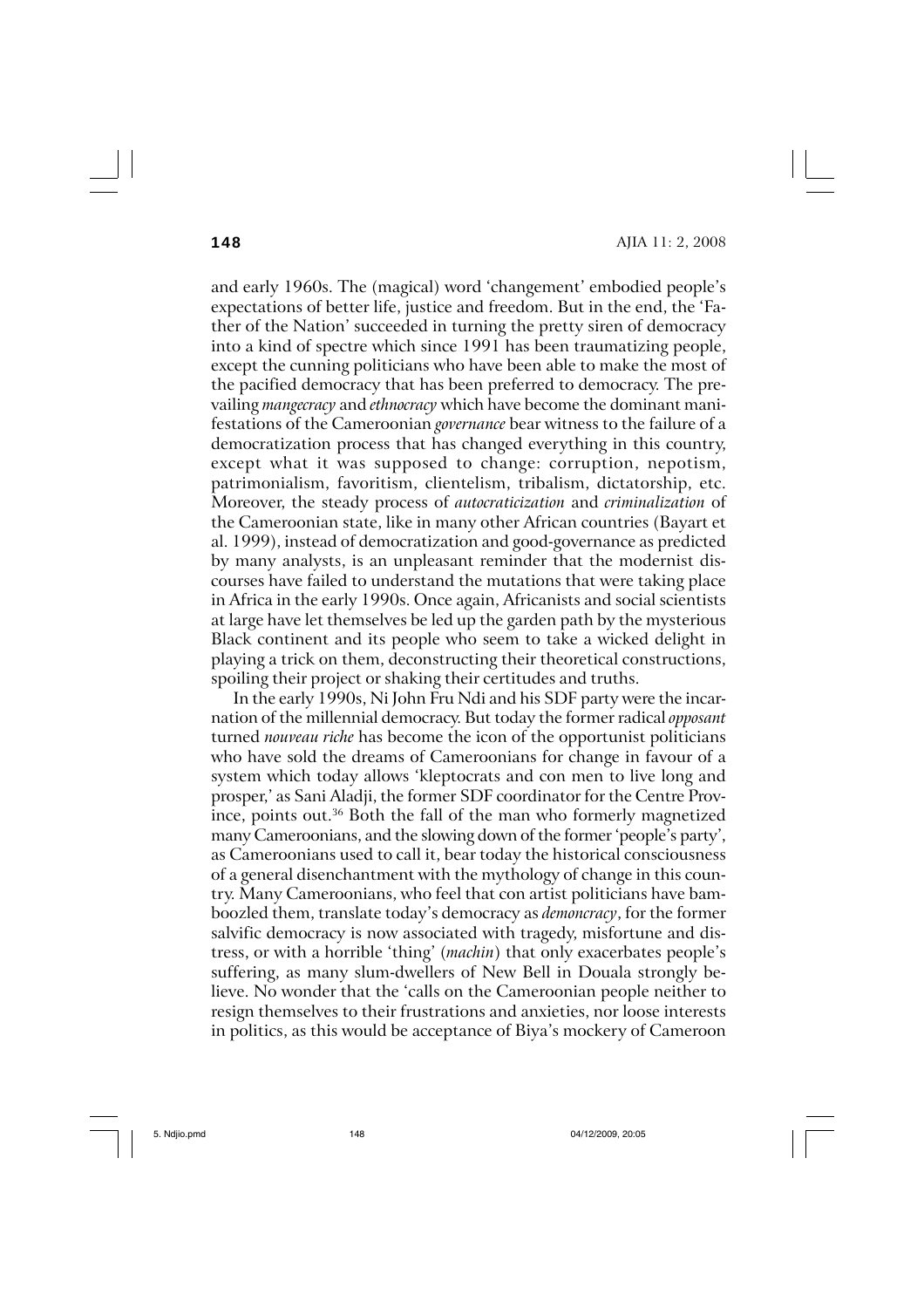and its people,' like the one the SDF National Executive Committee made in October 2002,37 only leave people impassive. No surprising too that when, during the campaign for the presidential election of October 2004, Paul Biya (the then CPDM candidate and outgoing President) talks of his 'greater ambitions' (*grandes ambitions*) that will magically transform the 'kleptocratic and felonious' *Regime du Renouveau* (Bayart et al. 1999) into a democratic one, sceptic Cameroonians disdainfully considered them another 'greater illusion' (*grandes illusions)*' <sup>38</sup>*(Le Messager* on line 13 February 2005*)*.

#### **Notes**

I would like to express my thanks and gratitude to Sara Dorman and Edlyne Agnuwon for helping me to edit this text. I am also grateful to Peter Pels and the two anonymous reviewers for kindly reading and commenting on the first draft of this work. This paper was written during my academic affiliation with the Amsterdam School for Social Science Research of the University of Amsterdam, and reflects somehow the 'spirit' and vitality of the extraordinary group of scholars and postgraduate students to whom I am intellectually indebted.

- 1. *Messager*, no 1785, 14 November 2003:4.
- 2. He finally died in power on 5 February 2005, following a heart attack.
- 3. See Toulabor 1991:55-71.
- 4. Their political engagement which entails, to a certain extent, their political consciousness.
- 5. See *Mutations*, 12 March 1999:5.
- 6. This developmentalist and modernist ideology can be found in the writings of some leading figures in political sciences such as Azarya 1994; Azarya and Chazan 1987; Bratton 1989; Bayart 1986; Haberson, Rothchild and Chazan 1994; and Fatton Jr. 1987. For a critical analysis of this western liberal policy, see Badie 1992; Comaroff and Comaroff 1999; Frank 1991; Hibou 1998; and Touraine 1992.
- 7. See Ferguson 1999.
- 8. By *demo-cracy*, I mean a legitimate or legal form of domination that politicoadministrative elites or those who have control over state resources and international funds exert over subaltern groups. In short, this concept refers to a form of power *on* people.
- 9. See Hibou 1999.
- 10. In many African countries, National Conference, Roundtable or National Debate offered a framework for mediations between various political actors. See Eboussi Boulaga 1993; Nzouankeu 1993; Clark 1998.
- 11. See his interview with the French journalist Yves Mourousi in February 1990. See also Mono Djana 1992.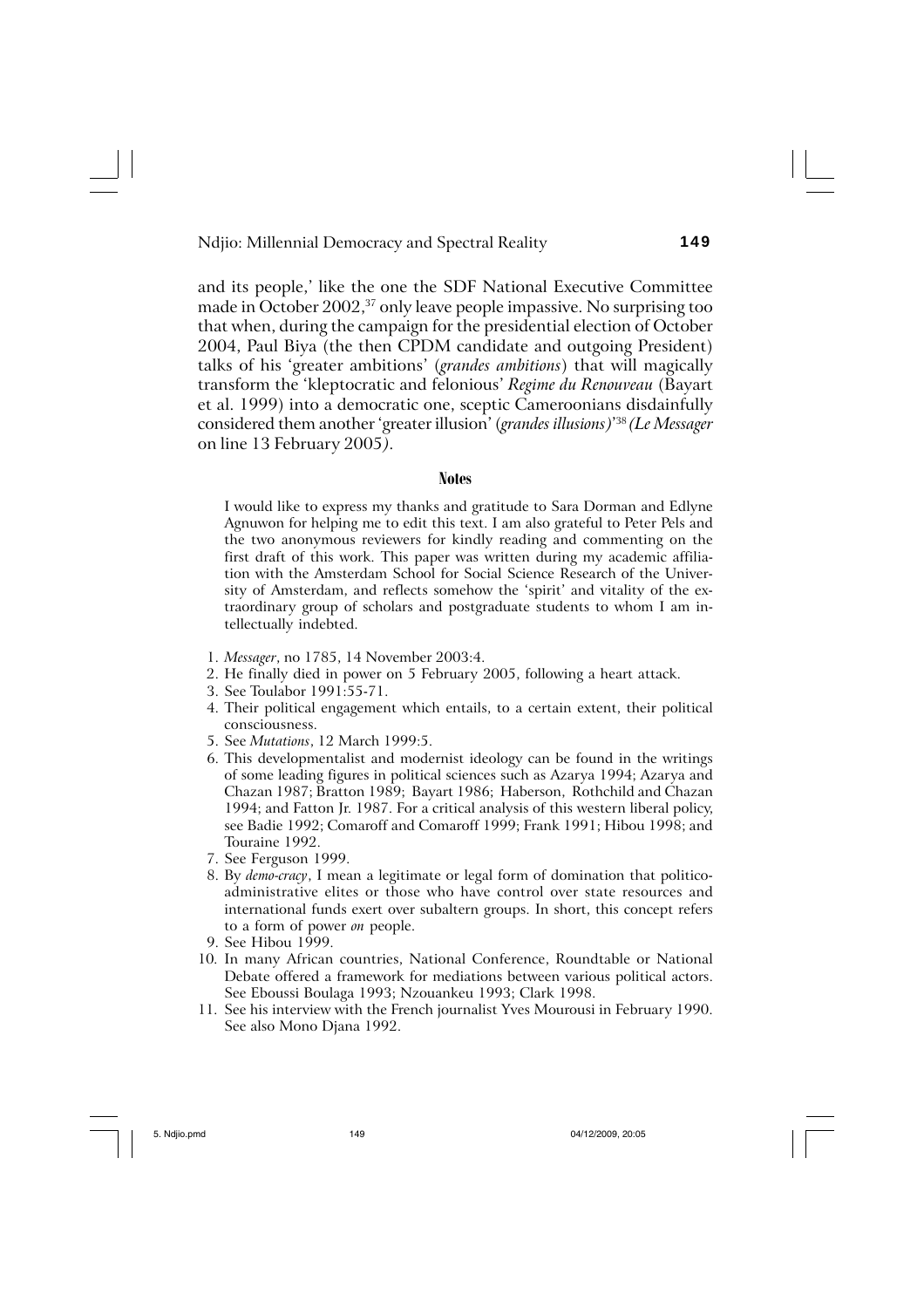- 12. *See Cameroon* Tribune, 5 December 1990:3.
- 13. This will be discussed in detail in the next section.
- 14. Following the refusal of the ruling party and its president to concede the organization of the sovereign national conference. On 21 March 1991, the Political Bureau of this party issued a communiqué in which it expressed its strong opposition to the sovereign national conference that was declared *sans object* (groundless). On 27 July 1991, Paul Biya reiterated his refusal. Moreover, he created a special armed force unit baptised C*ommandement Opérationnel*. See Sindjoun and Owona 1997:218-19.
- 15. In *L'Express*, 8 March 2004
- 16. See Konings 2002:179-204.
- 17. Even the conservative ruling CPDM regime was not indifferent to this idea of 'change' for its leader claimed paternity for the introduction of 'change' into the country. As Paul Biya declared in a provocative speech he delivered on 27 June 1991 at the National Assembly: 'Do you want to change he who brought change into the country? I maintain that the national conference is pointless in Cameroon. Order will be maintained by all means'. Cf. *Cameroon Tribune*, 4916, 1991:2-3.
- 18. Cf. *Challenge-Hebdo*, 37, 1991:4.
- 19. In *The Messenger,* 18 April 1991:4 (quoted by Konings 2002:187).
- 20. During these elections which were marked by massive frauds organized by the incumbent regime, the candidate of the U*nion for Change*, Ni John Fru Ndi, obtained respectively 86% in the Northwest, 52% in the South-west, 68% in the West and 68% in the Littoral Provinces, while his main challenger, the outgoing president (Paul Biya) only scored 8%, 21%, 12% and 14% in these regions.
- 21. It is useful to underline that the new 'democratic laws' continue to cope with legal systems and institutions inherited from the former authoritarian system or copied from former colonial powers. These institutions remain under the authority or superintendency of the Head of State. For example, the amended 1996 Constitution has endorsed the control of the executive power over the so-called 'judicial power' by which members are appointed, transferred, dismissed, suspended by the administration.
- 22. For example, the alleged 'revolutionary' Mass Communication Law of November 1990 continues to restrict the freedom of expression through administrative and judicial controls over newspapers or to impose censorship through various procedures. See Nyamnjoh 1998:29-35.
- 23. See *Cameroon Post*, 27 June 1991.
- 24. For example, between April and November 1991 more than 500 protesters were shot dead by the security forces, while more than 3000 were arrested or detained without any trial. See *La Messagère*, 12 August 1991.
- 25. This was the case of *Le Messager, La Nouvelle Expression, La Vision, Challenge-Hebdo, Cameroon Today, Cameroon Post*, etc., which were generally accused by Cameroonian officials of spreading false information, incitement to violence and hatred and outrage to the Head of State.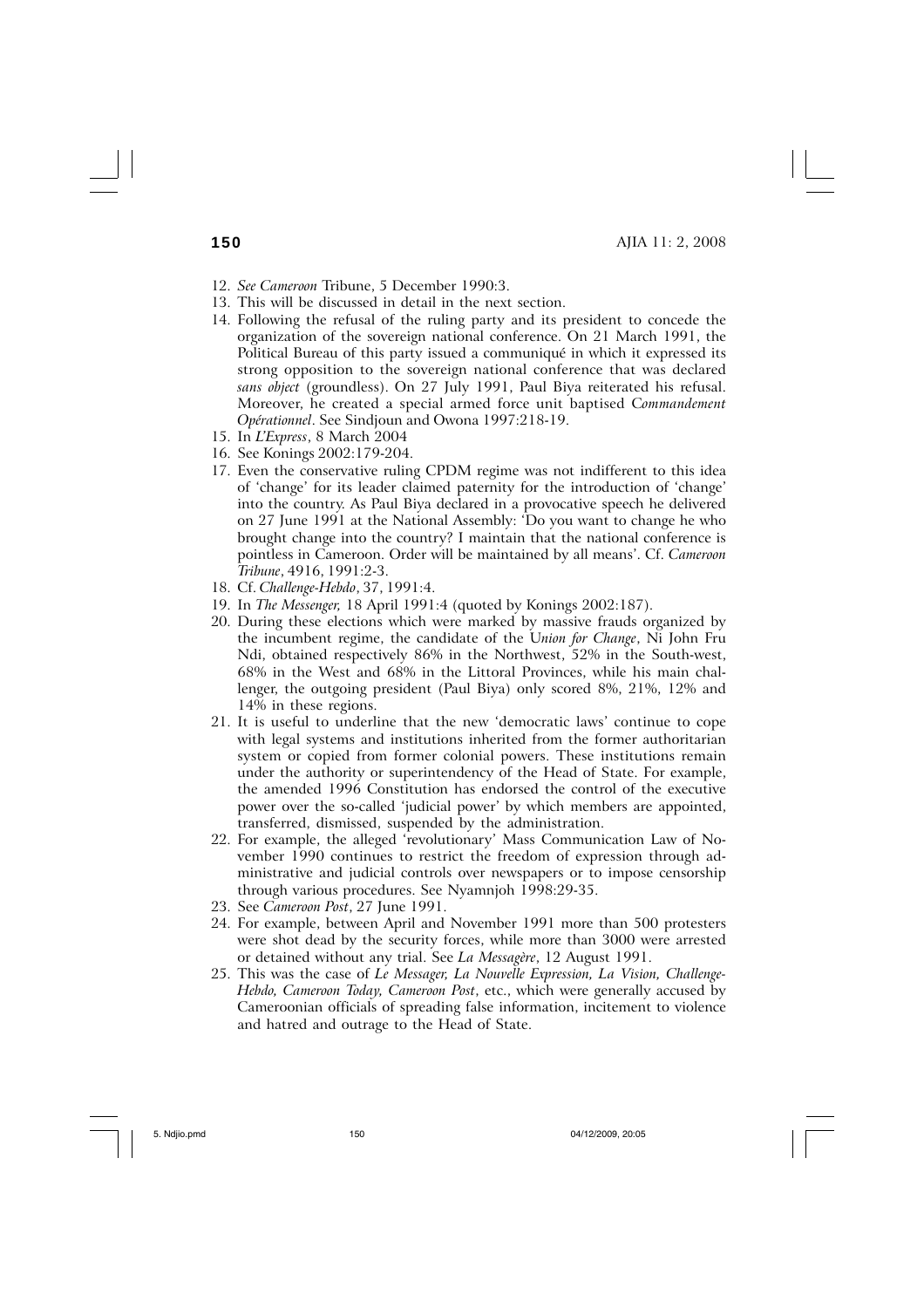- 26. See *The Herald*, 4 January 1996; *L' Expression*, 23 January 1996.
- 27. I thank Peter Pels for suggesting this translation, even if for the CPDM' s ideologues, the *démocratie apaisée* indicates above all that Cameroon has moved from the former democracy of riot and violence of the period of 'ghost town operation' and civil disobedience to a 'peaceful democracy' (Ngniman 1998:12).
- 28. See *Mutations,* 28 September 2004.
- 29. See the article of Jean-Baptiste Sipa in *Le Messager*, 19 October 2002.
- 30. See Takougang and Krieger 1998.
- 31. On the fusion and reciprocal assimilation of the political elites, see Bayart 1993:150-179.
- 32. Receiving in 1994 a delegation of traditional leaders from his native region (Northwest Province), who came to express their grievances to him, Simon Achidi Achu, the then Prime Minister of Cameroon told them that they had to support the CPDM regime, should they want the state resources to flow towards their regions or villages. As he put it: 'politics *na njangui*' (politics is a mutual aid); you watch my back I watch your own.' Three years later, his successor, Peter Mafany Musonge repeated the same principle to his village fellows (Southwest Province) who came to congratulate him, following his appointment as Prime Minister. As he declared, 'by appointing one of the sons of our soil to this important post, the President has scratched our back, and we shall scratch the Head of State's back when the time comes' (Akoko and Mbuagbo 2003:6).
- 33. See *Postwatch*, 15 September 2004:3
- 34. This witticism is in fact a sharp critic against the so-called counter-hegemonic culture. See Frank 1997[1995]:31-45.
- 35. Cf. Resolutions of the SDF National Executive Committee on 27 October 2002.
- 36. See *Le Messager*, June 2001; *Mutations,* 27 September 2004.
- 37. See www.sdfparty.org/english/resolutions/345.php, 23 June 2005.
- 38. *Le Messager* on line (13 February 2005).

## **References**

- Akoko, M. R. and Mbuagbo, O. T., 2003, 'Motions of support' and Ethno-regional Politics in Cameroon', unpublished paper.
- Alima, J. B., 1977, *Les Chemins de l'Unité: Comment se forge une nation: L'exemple camerounais,* Paris: ABC.
- Awasom, N. F., 1999, 'From Migrants to Nationals and from Nationals to Undesirable Elements: The Case of the Fulani (Mbororo) in the Northwest Province of Cameroon', paper presented at the International Colloquium on 'Être Étranger et Migrant en Afrique au XXe siècle', Paris: 9-11 December.
- Awasom, N. F., 2001, 'Autochthony and Citizenship in Postcolonial Africa: A critical perspective on Cameroon', Leiden: Africa Studies Centre Seminar.

5. Ndjio.pmd 151 04/12/2009, 20:05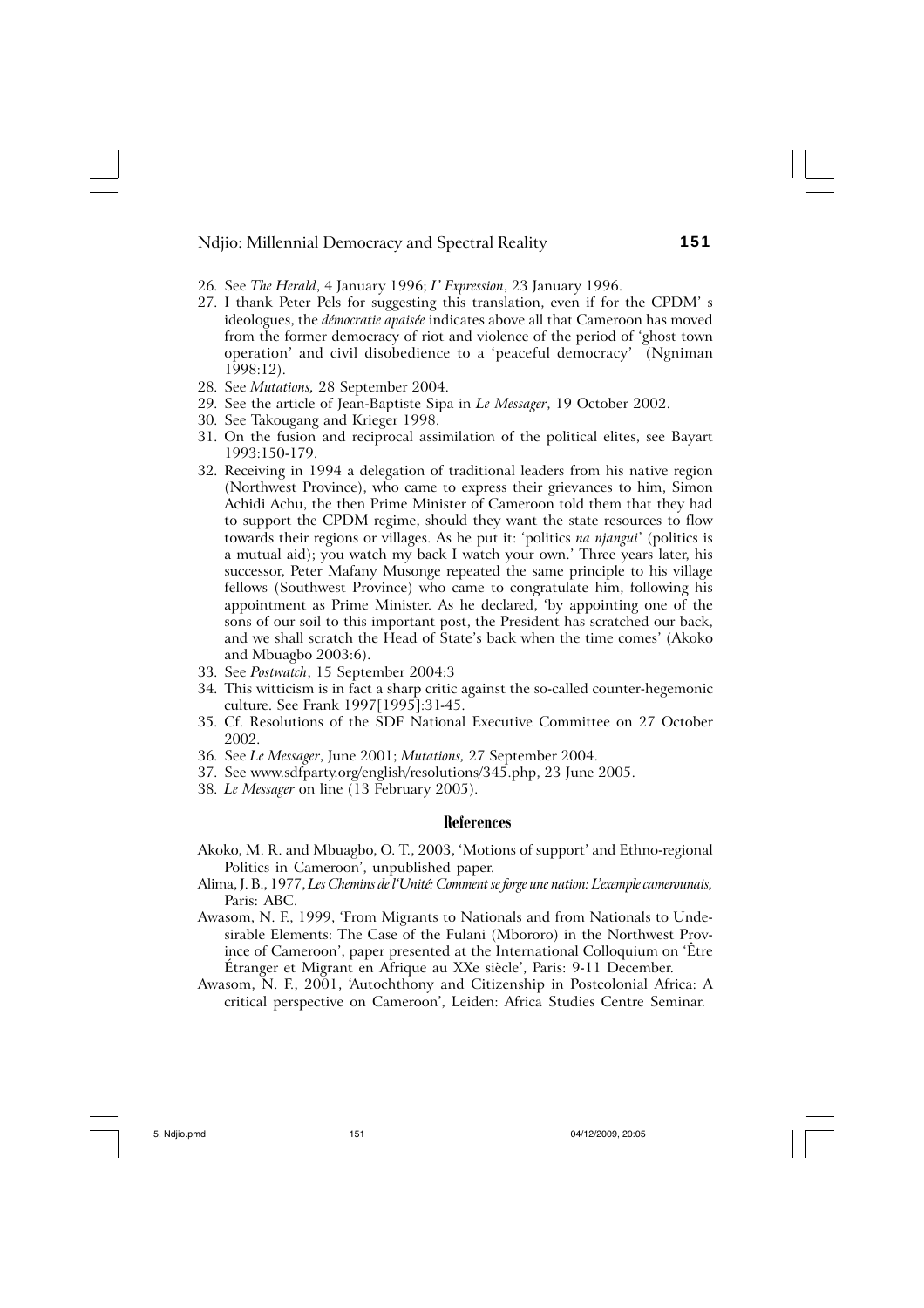- Azarya, V., 1994, 'Civil Society and Disengagement in Africa', in J. W. Harbeson, D.R. Rothchild, N. Chazan, eds., *Civil Society and the State in Africa,* Boulder and London: Lynne Rienner, pp. 83-100.
- Azarya, V. and Chazan, N., 1987, 'Disengagement from the State in Africa: Reflections on the Experience of Ghana and Guinea', *Comparative Studies in Society and History*, Vol. 29, No. 1, pp. 106-31.
- Badie, B., 1992, *L'Etat importé: L' Occidentalisation de l'ordre politique,* Paris: Fayard.
- Banoch, M., 1992, *Le Processus de démocratisation en Afrique*: *Le cas Camerounais,* Paris: L'Harmattan.
- Bayart, J.-F., Ellis, S. and Hibou, B., 1999, *Criminalization of the State in Africa,* London: James Currey.
- Bayart, J.-F., 1993, *The State in Africa: the Politics of the Belly,* trans. by Mary Harper, London and New York: Longman.
- Bayart, J.-F., Mbembe, A. and Toulabor, C., 1992, *Le Politique par le bas en Afrique noire: Contributions à une problématique de la démocratie,* Paris: Karthala.
- Bayart, J.-F., 1986, 'Civil Society in Africa', in P. Chabal, ed., *Political Domination in Africa: Reflections on the Limits of Power,* Cambridge: Cambridge University Press, pp.104-19.
- Bratton, M., 1989, 'Beyond the State: Civil Society and Associational Life in Africa', *World Politics*, Vol. 41, No. 3, pp. 407-29.
- Callaghy, M. T., 1994, 'Civil Society, Democracy, and Economic Change in Africa: a Dissenting Opinion about Resurgent Societies', in J. W. Harbeson, D.R. Rothchild, N. Chazan, eds., *Civil Society and the State in Africa,* Boulder and London: Lynne Rienner. pp. 231-53.
- Chabal, P. and Dalloz, D., 1999, *Africa Works: Disorder as Political Instrument,* Oxford and Bloomington: James Currey/Indiana University Press.
- Chabal, P., ed., 1996, *Political Domination in Africa: Reflections on the Limits of Power,* Cambridge: Cambridge University Press.
- Chazan, N. Mortimer, R. Ravenhill, J. and Rothchild, D., 1992, *Politics and Society in Contemporary Africa,* Boulder, CO: Lynne Rienner Publishers.
- Clark, J.F., 1998, 'National Conferences and Democratization in Africa' in J. Mukum Mbaku and J. O. Ihonvbere, eds., *Multiparty Democracy and Political Change. Constraints to Democratisation in Africa,* Aldershot, Brookfeld: Ashate.
- Collectif Changer le Cameroun, 1990, *Changer le Cameroun: pourquoi pas*? Yaounde: Edition c3.
- Comaroff, J. and Comaroff, J. L., 2000, 'Millennial Capitalism: The first Thoughts on a Second Coming', in *Public Culture*, Vol. 12, No 2, pp. 291-343.
- Comaroff, J. and Comaroff, J. L., eds., 1999, *Civil Society and the Political Imagination in Africa: Critical Perspectives,* Chicago: Chicago University Press.
- Comaroff, J. and Comaroff, J. L., eds., 1993, *Modernity and its Malcontents: Ritual and Power in Postcolonial Africa,* Chicago: University of Chicago Press.
- Courade, G. and Sindjoun, L., 1996, *Le Cameroun dans l'entre-deux,* special issue, Politique Africaine, No. 62.
- de Boeck, F., 1998, 'Domesticating Diamonds and Dollars: Identity, Expenditure and Sharing in Southwestern Zaire (1984-1997)', in B. Meyer and P. Geschiere,

5. Ndjio.pmd 152 04/12/2009, 20:05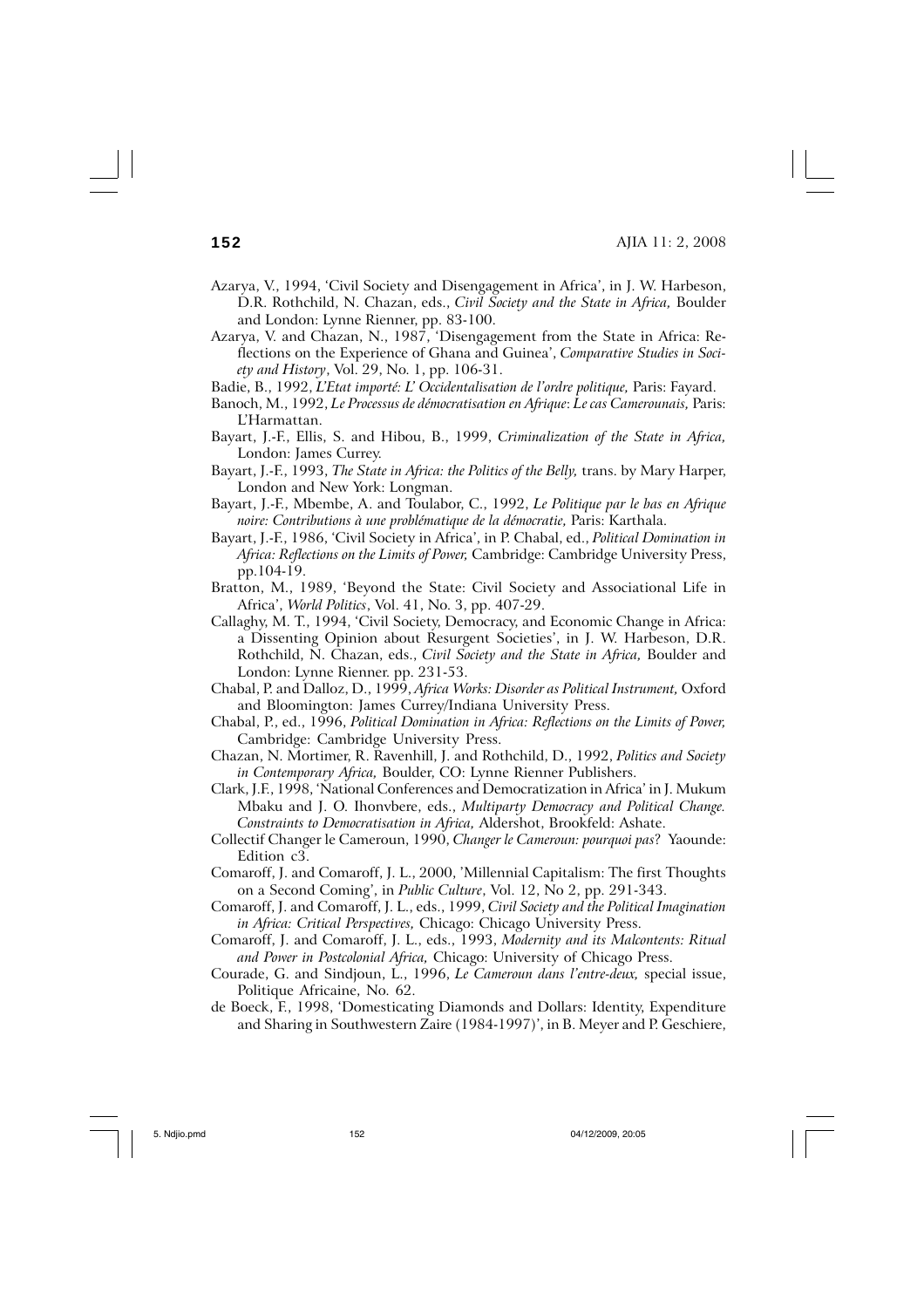eds., *Development and Change,* Special issue on 'Globalization and Identity: Dialectics of Flows and Closures', Vol. 29, No. 4, pp. 777-809.

Eboussi Boulaga, F., 1993, *Les Conférences nationales: Une affaire à suivre,* Paris: Karthala. Fatton, R. Jr., 1987, *The Making of a Liberal Democracy: Senegal's passive revolution, 1975-1985,* Boulder: Lynne Rienner Publishers.

- Ferguson, J., 1999, *Expectations of Modernity*: *Myths and Meanings of Urban Life on the Zambian Copperbelt,* Berkeley: University of California Press.
- Foucault, M., 1991, 'Governmentality,' in G. Burchell et al., eds., *The Foucault Effects,* Chicago: University of Chicago Press.
- Foucault, M., 1979, *Discipline and Punish: The birth of Prison,* trans. by Alan Sheridan, New York: Vintage/Random House.
- Frank, A.G., 1991, 'No. Escape from the Laws of World Economics,' in *Review of African Political Economy*, Vol. 50, pp. 21-32.
- Frank, T., 1997[1995], 'Why Johnny can't Dissent?' in T. Frank, and M. Weiland, eds., *Commodify your Dissent: Salvos from the Baffler*, New York: Norton, p.31-45
- Geschiere P. and Njamnjoh, F.B., 2000, 'Capitalism and Autochthony: the Seesaw of Mobility and Belonging', in *Public Culture*, Vol. 12, No. 2, pp. 423-452
- Habermas, J., 1984, *The Theory of Communicative Action*. Vol. I, *Of Reason and the Rationalization of Society,* trans. by Thomas McCarthy, Boston: Beacon Press.
- Habermas, J., 1989, *The Structural Transformation of the Public Sphere*. *An Inquiry into a Category of Bourgeois Society*, Cambridge: Cambridge University Press.
- Harbeson, J. W., 1994,' Civil Society and Political Renaissance in Africa' in J.W. Harberson, and D. R. Rothchild, and N. Chazan, eds., *Civil Society and the State in Africa*. Boulder and London: Lynne Rienner Publishers, pp.1-29.
- Harbeson, J. W., Rothchild, D. R., and Chazan, N., eds., 1994, *Civil Society and the State in Africa,* Boulder and London: Lynne Rienner Publishers.
- Harbeson, J. W. and Rothchild, D. R., eds., 1991, *Africa in World Politics,* Boulder: Westview Press.
- Hermet, G., 1998, *La Trahison démocratique: politiques républicaines et démocrates,* Paris : Flammarion.
- Hibou, B., ed., 1999, *La privatisation des Etats,* Paris: Karthala
- Hibou, B., 1998, 'The Political Economy of the World Bank's Discourse: From Economic Catechism to Missionary Deeds (and Misdeeds)', *Les Etudes du CERI*, Vol. 39.
- Jaffrelot, C., eds., 2000, *Démocraties d'ailleurs*. Paris: Karthala.
- Joseph, R. 1977. *Radical Nationalism in Cameroon. Social Origins of the UPC Rebellion,* Oxford: Oxford University Press.
- Jewsiewicki, J., 1992, 'Jeux d'argent et de pouvoir au Zaire: La 'bindomanie' et le crépuscule de la deuxième République', *Politique Africaine*, Vol. 46.
- Kamto, M., 1997, 'Les Conférences nationales africaines ou la création révolutionnaire des constitutions', in D. Darbon, and J. du Bois de Gaudusson, eds., *La Création du droit en Afrique,* Paris: Karthala, pp. 177-96.
- Kegne Pokam, J.-P., 1986, *La problématique de l'unité nationale au Cameroun: Dichotomie entre discours et pratiques dans un système monolithique,* Paris: L' Harmattan.

5. Ndjio.pmd 153 04/12/2009, 20:05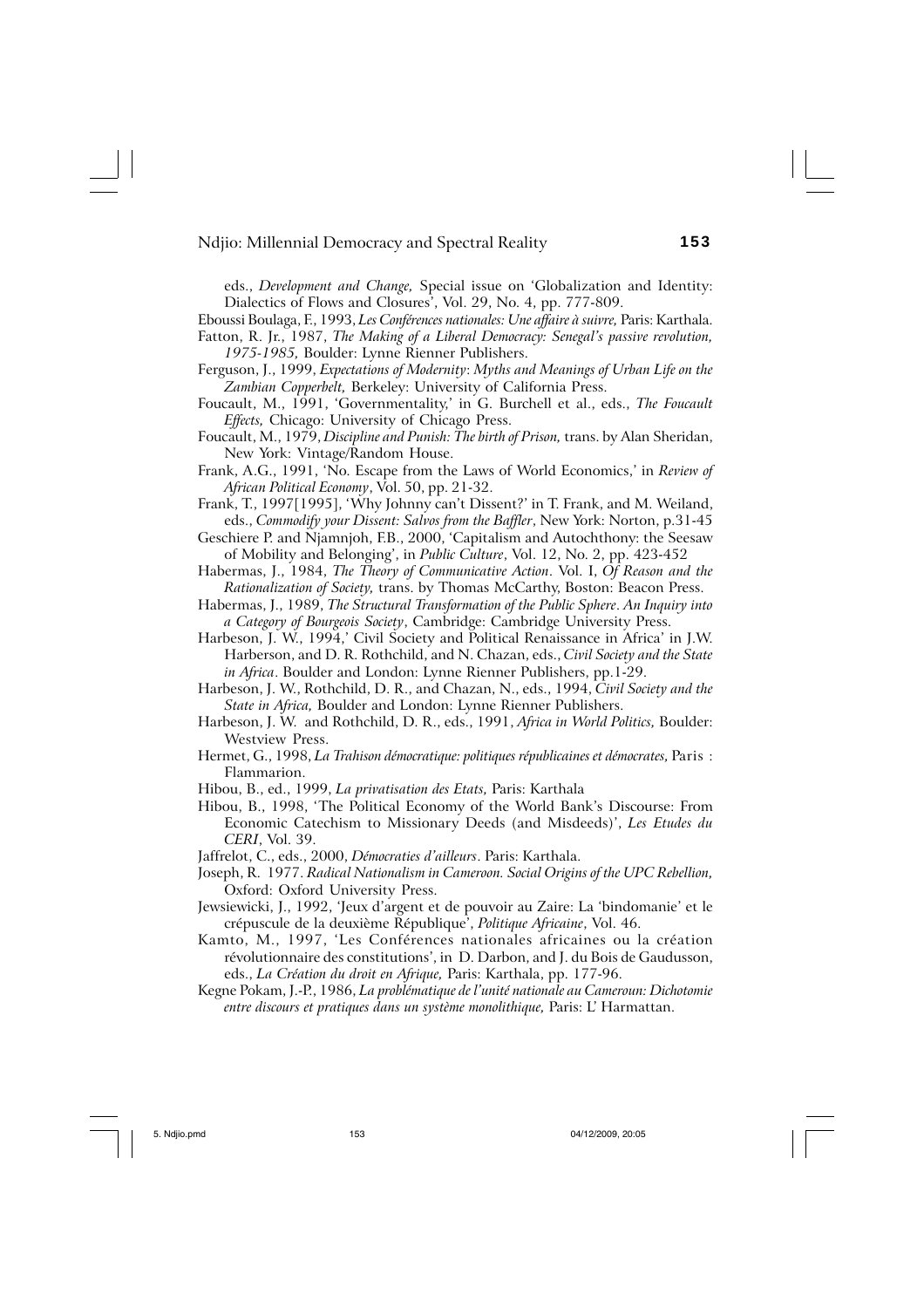Konings, P., 2001, 'Mobility and Exclusion: Conflicts Between Autochthons and Allochthons during the Political Liberalization in Cameroon', in M. de Bruijn, R. van Dijk and D. Foeken, eds., *Mobile Africa: Changing Patterns of Movements in Africa and Beyond,* Leiden: Brill, pp. 169-94.

Konings, P., 2002, 'University Students Revolt, Ethnic Militia and Violence During Political Liberalism in Cameroon', in *African Studies Review*, Vol. 45, No. 2, pp. 179-204.

- Konings, P. and Nyamnjoh, F. B., 1997, 'The Anglophone Problem in Cameroon' in *The Journal of Modern African Studies, V*ol. 35, No. 2, pp. 207-29.
- Konings, P. and Nyamnjoh, F. B., 2000, 'Construction and Deconstruction: Anglophones or Autochthons'? in *The African Anthropologist*, Vol. 7, No. 1, pp. 5-32.

Konings, P. and Nyamnjoh, F. B., 2003, *Negotiating Anglophone Identity: A Study in the Politics of Recognition and Representation in Cameroon,* Leiden: Brill.

- *Le Quotidien,* 1998, ' Les Villes-mortes de 1991: Le feu, Les Casses, les Morts', 29- 31 May.
- Markovitz, I. L., 1987, *Studies of Power and Class in Africa,* New York: Oxford University Press.
- Mbaku, J. M., 2002, 'Cameroon's Stalled Transition to Democratic Governance: Lessons for Africa's New Democrats', in *Africa and Asia studies*, Vol. 1, No. 1, Leiden: Brill.

Mbarga, Ndi, 1993, *Ruptures et continuité au Cameroun,* Paris: L'Harmattan.

- Mbembe, A., 2001, *On the Postcolony,* Berkeley: University of California Press.
- Mbembe, A., 1996, *La Naissance du Maquis dans le Sud-Cameroun: Histoire d'indisciplines,* Paris: Karthala
- Mbembe, A., 1993, 'Crise de légitimité, restauration autoritaire et déliquescence de l 'Etat,' in P. Geschiere and P. Konings, eds., *Itinéraires d'accumulation au Cameroun/Pathways to Accumulation in Cameroon*., Leiden/Paris: ASC/Karthala, pp. 345-74.
- Mbuagbo, O. T. and Akoko, M. R., 2004, 'Roll-Back: Democratization and Social Fragmentation in Cameroon', in *Nordic Journal of African Studies*, Vol. 13, No. 1, pp. 1-12.
- Monga, C., 1995, 'Civil society and democratisation in Francophone Africa', *The Journal of Modern African studies*, Vol. 33, No. 3, pp. 359-79.
- Monga, C., 1997, 'Cartoons in Cameroon: Anger and Political Derision under monocracy', in Anyidoho, K., ed., *The Word Behind the Bars and the Paradox of Exile,* Evanston, Illinois, Northwestern University Press, , pp. 146-69.
- Monga, C., 1998, *Anthropology of Anger. The Civil Society and Democracy in Africa,* Boulda, Co: Lynne Rienner Publishers.

Mono Djana, H., 1999, *Le temps des Clarifications,* Yaounde: Liberté.

Mono Djana, H., 1992, *La Mutation: Essai sur le changement politique au Cameroun,* Yaounde/Bruxelles: Carrefour/Y. Priguot.

Mono Djana, H., 1997, *Les Proverbes de Paul Biya*., Yaounde: Carrefour. Mpom, I., 1994, 'Indocilité géneralisée', in *Génération*, No. 2, p. 4.

5. Ndjio.pmd 154 04/12/2009, 20:05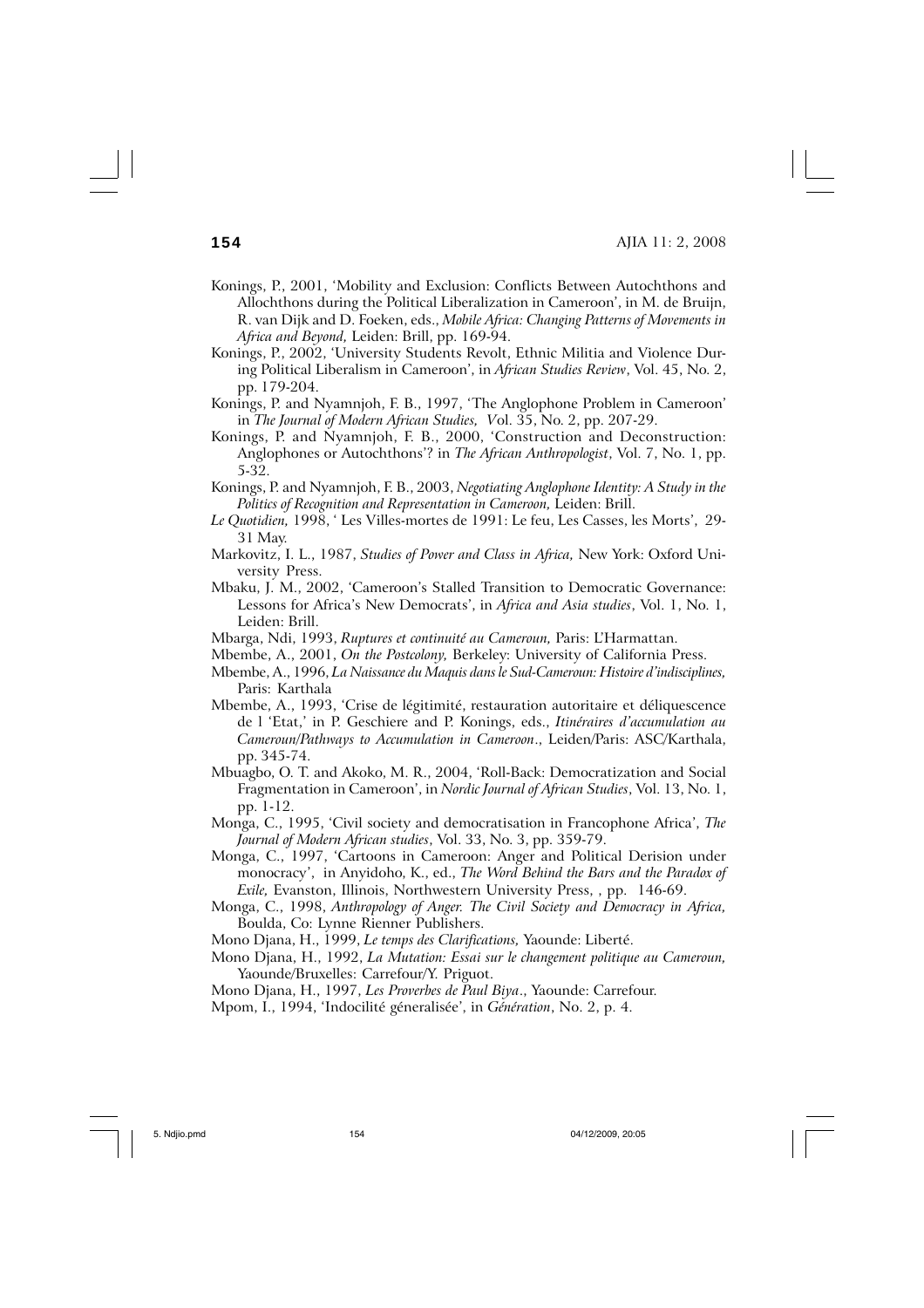Mukum Mbaku, J. and Ihonvbere, J. O., eds., 1998, *Multiparty Democracy and Political Change. Constraints to Democratisation in Africa,* Aldershot, Brookfeld: Ashate.

- Ndedi Penda, P., 1992, *Le Pouvoir aux deux visages: La Terreur et la Prospérité,* Douala: Publications Galaxie.
- Ndjio, B., 2002, 'Space of pleasure and practice of *ungovernmentality* in the Postcolonial Africa', paper presented during the Conference on 'Mediatizing the public sphere', Amsterdam, 3 May.
- Ndjio, B., 2005, 'Carrefour de la joie: Popular deconstruction of the African postcolonial public sphere', in *Africa*, Vol. 75, No. 3, pp. 265-94.
- Ngniman, Z., 1998, *Paul Biya: La Magistrature présidentielle apaisée*? Yaoundé: Edit'action.
- Nyamnjoh, F. B., 1998, 'Media Ownership and Control in Cameroon: Constraints on Media Freedom', in *Media Development , V*ol. XLV, No. 4, pp. 29-35.
- Nyamnjoh, F. B., 1999, 'Press Cartoons and Politics in Cameroon' in *Cahier de L'UCAC,* No. 2, pp. 93-106.
- Nyamnjoh, F. B., 2000, 'For many are called but few are chosen: Globalisation and Popular Disenchantment in Africa', in *African Sociological Review/Revue Africaine de Sociologie, Vol.* 4, No. 2, p. 1-44.
- Nyamnjoh, F. B., 2004, 'Cameroon: over twelve years of cosmetic democracy', paper presented at the *Nordic Africa Institute*, December.
- Nyanmjoh, F. B. and Fokwang, J., 2003, 'Politics and Music in Cameroon', in J.-G. Gros, ed. *Cameroon: Politics and Society in Critical Perspective*, Lanham: University Press of America, pp. 185-208.
- Nyang'oro, J. E., 1994, 'Reforms, Politics and Democratization process in Africa', in *African Studies Review*, Vol. 37, No. 1, pp. 133-49.
- Nzouankeu, J. M., 1993, 'The role of the National Conference in the Transition to Democracy in Africa: The cases of Benin and Mali,' Special Issue, *A Journal of Opinion*, Vol. 21, No.1-2, pp. 44-50.
- O'Donnell, G. and Schnitter, P., 1989, *Transitions from Authoritarian Rule: Tentative Conclusions about Uncertain Democracies,* Baltimore: Johns Hopkins Press. *Politique Africaine*, Vol. 42, No. 2, 1991, *Pouvoir et Violence*, special issue.
- Rothchild, D. R. and Chazan, N., eds., 1988, *The Precarious Balance: State and Society in Africa,* Boulder: Westview Press.
- Rush, J., 1990, *Opium to Java: Revenue Farming and Chinese Enterprise in Colonial Indonesia, 1860-1910,* Ithaca, NJ: Cornell University Press.
- Sindjoun, L., 1996, 'Le Champ social camerounais:désordre inventif, mythes simplicateurs et stabilité hégémonique de l'Etat', in *Politique Africaine*, Vol. 62, No. 1, pp. 27-51.
- Sindjoun, L. and Owona Nguini, E. M. 1997, 'Politisation du droit et juridicisation de la politique: l'esprit sociologique du droit de la transition démocratique au Cameroon', in D. Darbon and J. du Bois de Gaudusson, eds. *La Création du droit en Afrique,* Paris: Karthala, pp. 217-245.
- Schatzberg, M. G., 1993, 'Power, legitimacy and « democratisation » in Africa,' *Africa*, Vol. 61, No. 4, pp. 445-61.